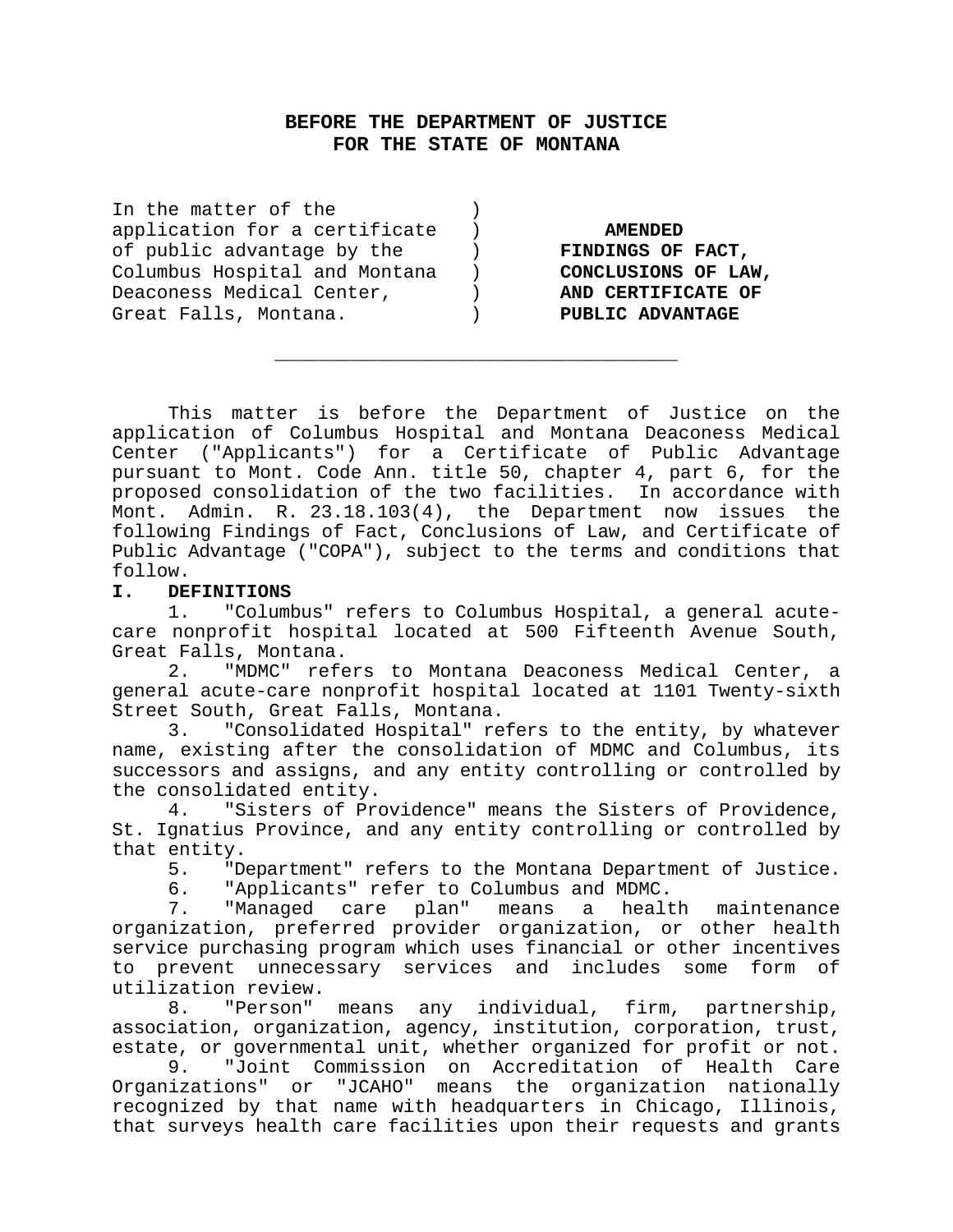accreditation status to a health care facility that it finds meets its standards and requirements.

10. "Health plan" means an organized health service purchasing program, including but not limited to managed care plans, offered by third-party payers, health care providers or any other person. "Health Plans" does not include organized health services or purchasing programs provided by the Consolidated Hospital to its employees.

11. "Health care costs" means the amount paid by consumers or third-party payers for health care services or products. Mont. Admin. R. 23.8.101(3).

12. "Health care provider" or "provider" means a person who is licensed, certified, or otherwise authorized by the laws of Montana to provide health care in the ordinary course of business or practice of a profession.

13. "Service area" means the fourteen counties of North Central Montana, including Cascade, Hill, Glacier, Fergus, Valley, Blaine, Pondera, Teton, Chouteau, Phillips, Toole, Liberty, Judith Basin, and Meagher.

14. "Acute care inpatient hospital services" means 24-hour inpatient health care, and related medical, surgical, diagnostic and treatment services, for physically injured or sick persons with short-term or episodic health problems or infirmities.

15. "Ambulatory surgery facility" means a facility that provides surgical treatment to patients not requiring hospitalization. This type of facility may include observation beds for patient recovery from surgery or other treatment.

16. "Master Indenture" refers to the Master Trust Indenture dated as of October 1, 1985, between Sisters of Charity of Providence of Montana and Mellon Bank, N.A., as Master Trustee, as heretofore amended and supplemented and as it may hereafter be amended or supplemented.

#### **II. THE APPLICANTS**

i

Columbus is a general acute-care nonprofit hospital founded in 1892 by the Sisters of Providence, St. Ignatius Province, an affiliate of the Catholic Church. Applicants' Documents at 1046-47. $^1$  Columbus is licensed to operate 198 beds; it has 145

 $1$  Citations to the record refer to the following sources: (1) Memorandum in Support of Application for Certificate of Public Advantage for Great Falls Hospital Merger, Oct. 2, 1995 ("Memorandum"); (2) Appendices to Memorandum in Support of Application for Certificate of Public Advantage for Great Falls Hospital Consolidation ("Appendices"); (3) Response of Columbus Hospital and Montana Deaconess Medical Center to Montana State Attorney General's Request for Additional Information submitted Nov. 10, 1995 ("Response");  $(4)$  Documents produced by Applicants in Response to Attorney General's Request for Additional Information ("Applicants' Documents"); (5) Formation Committee Facilities Utilization Statement dated Jan. 4, 1996 ("Formation Committee Statement"); (6) O.R. Surgical Task Force Operating Room Utilization Analysis dated Jan. 4, 1996 ("O.R. Utilization Analysis"); (7) Report prepared by National Economic Research Associates, Inc. ("Economists' Report"); (8) Written comments submitted by the public and interested parties ("Comments"); (9) Interviews conducted by the Department during its investigation of the Application ("Interviews"); (10) Transcript of the Jan. 24, 1996 public hearing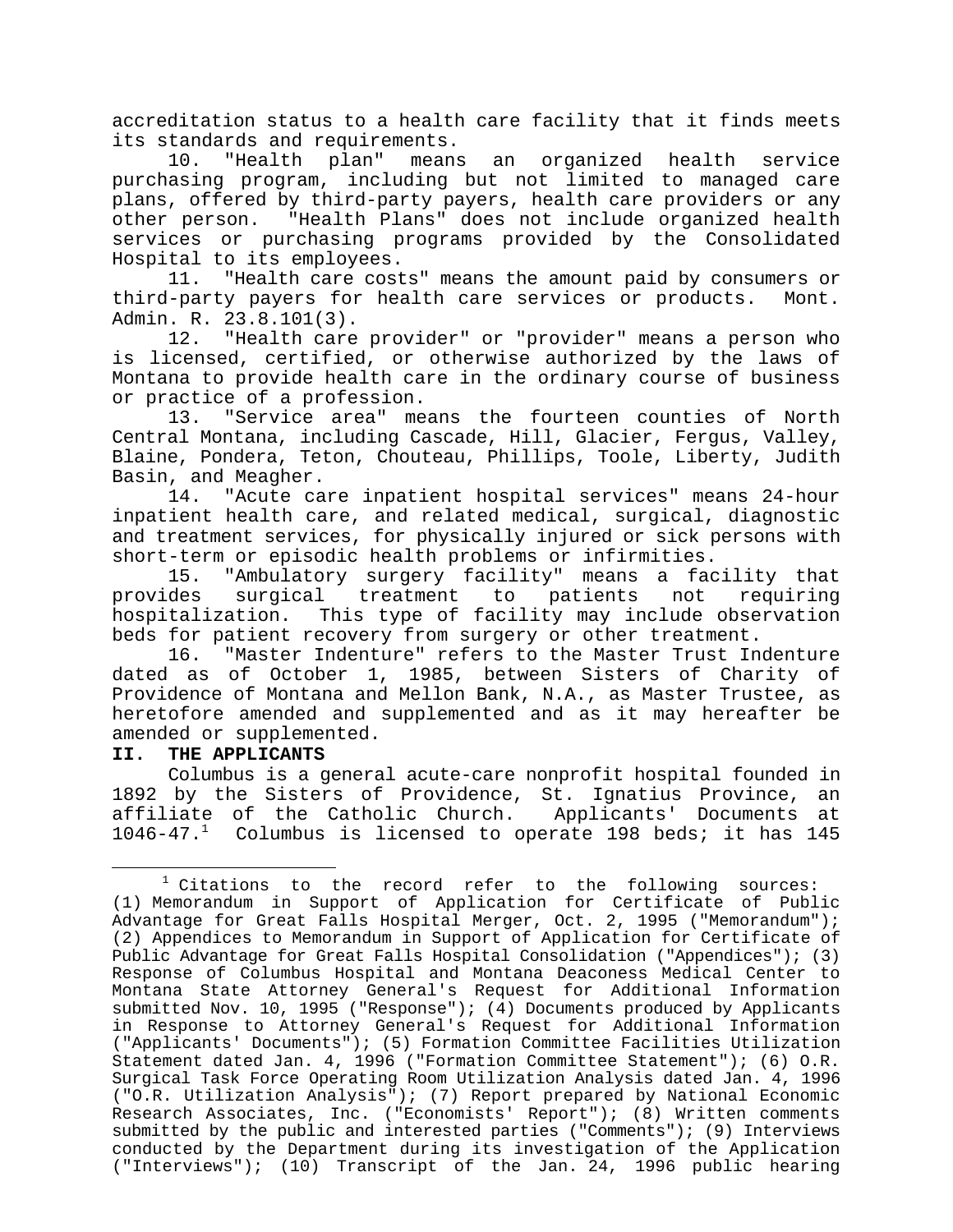available beds and routinely staffs 80 beds. Comments Response at p. 6. The 1995 average daily census at Columbus was 74. Id. The Sisters of Providence operate five hospitals in Montana and two hospitals in Washington. All of these institutions receive management, financial and consulting services from the Central Provincial Administration located in Spokane, Washington. Applicants' Documents at 1047-48.

MDMC is a general acute-care nonprofit hospital founded in 1898 by members of the Methodist Church. The medical center is now operated as a private community hospital governed by a selfperpetuating volunteer board of nine community leaders. Applicants' Documents at 606. MDMC is licensed to operate 288 beds, with 178 available beds and 140 beds that are routinely staffed. Comments Response at p. 6. The average daily census in 1995 at MDMC was 115. Id.

The traditional health-care service area for the Great Falls hospitals is the fourteen counties of North Central Montana, including Cascade, Hill, Glacier, Fergus, Valley, Blaine, Pondera, Teton, Chouteau, Phillips, Toole, Liberty, Judith Basin and Meagher. Applicants' Documents at 611; Application at (f)(vi). Over the last several years, the market share split of inpatient volume for patients receiving care in Great Falls has approximated 60% for MDMC and 40% for Columbus. Applicants' Documents at 699; Appendices, Ex. H at 29.

The Great Falls hospitals compete to some extent with hospitals in Billings, Missoula and other cities for high-level tertiary services. Applicants' Documents at 615, 700; Memorandum at 4-5; Tr. at 19:15-23, 25:14-19. The Applicants have acknowledged, however, that with respect to at least some general acute inpatient services, the proposed consolidation will "create a monopoly." Laura Goldhahn-Konen Interview, *Great Falls Tribune*, Apr. 24, 1995. The Applicants also concede that "historically there has been very little competition . . . between Columbus and MDMC." Memorandum at 69. Managed care has not yet become a significant force in Great Falls. Id. at 17. In 1994, case mix adjusted costs per case were  $6.5$ % higher in Great Falls than in Billings and up to 20% higher than in other small cities in the western United States. Appendices, Ex. C at 7.

Based on the increase in market concentration resulting from the consolidation, the Department concludes that the proposed consolidation, without a certificate of public advantage, would likely violate state and federal antitrust laws. Pursuant to Mont. Code Ann. § 50-4-601, the Department's supervision and regulation of the proposed consolidation will have "the effect of granting the applicants state action immunity for actions that might otherwise be considered to be in violation of state or federal, or both, antitrust laws." Id. **III. BACKGROUND**

("Tr."); and (11) Applicants' Jan. 23, 1996 Response to Comments ("Comments Response").

i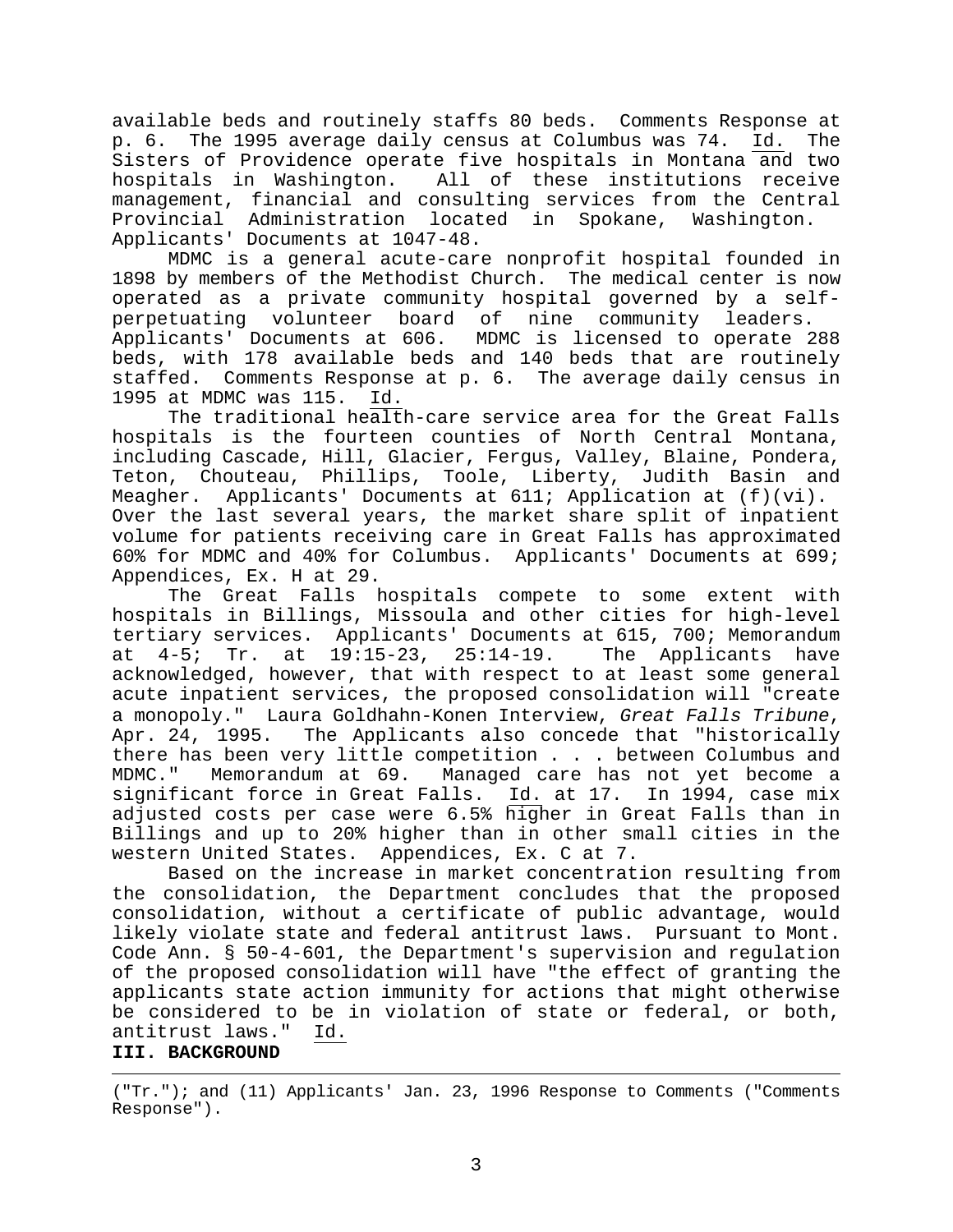In 1993, the Montana legislature created the Montana Health Care Authority and charged it with, inter alia, reviewing and approving cooperative agreements between health care facilities. The Authority was given power to issue a COPA if it found that the cooperative agreement was "likely to result in lower health care costs or greater access to or quality of health care than would occur in absence of the agreement." 1993 Mont. Laws ch. 606, § 39.

When the Health Care Authority was abolished in 1995, these duties and responsibilities were transferred to the Department of Justice. 1995 Mont. Laws ch. 378, §§ 19, 21. In addition, the statute was extended to cooperative agreements among physicians and was further amended to authorize a COPA for mergers and consolidations among health care facilities or physicians. 1995 Mont. Laws ch. 526, §§ 2-3 (codified at Mont. Code Ann. §§ 50-4- 602, -603). The standard for issuance of a COPA also was amended, and the statute now authorizes the granting of a certificate if "the department finds that the [consolidation] is likely to result in lower health care costs or is likely to result in improved access to health care or higher quality health care without any undue increase in health care costs." Mont. Code Ann. § 50-4- 603(2).

The purpose of the COPA act is to "control[] health care costs and improv[e] the quality of and access to health care" by providing the state, through the Department, "with direct supervision and control over the implementation of cooperative agreements, mergers, and consolidations among health care facilities and physicians . . . for which certificates of public advantage are granted." Mont. Code Ann. § 50-4-601. The COPA process is intended to "substitute regulation of facilities and physicians . . . for competition between facilities and physicians . . . , and . . . this regulation [is meant to] have the effect of granting the parties to the agreements, mergers, or consolidations state action immunity for actions that might otherwise be considered to be in violation of state or federal, or both, antitrust laws." Id.

Montana is among roughly half the states in the country that have adopted "state action immunity" statutes to immunize certain health care collaborations from antitrust scrutiny. General Accounting Office, *Federal and State Antitrust Actions Concerning the Health Care Industry* (Aug. 1994) (GAO Report). Such statutes are designed to contain costs by allowing providers to develop more efficient delivery systems without the "chilling effect" of the threat of antitrust enforcement, responding to the argument that "traditional antitrust analytic methods inappropriately preclude certain types of potentially beneficial arrangements." J. Teevans, *State-Action Immunity: Immunizing Health Care Cooperative Agreements* 3 (Alpha Center Dec. 1995). The objective of Montana's COPA act, like those in other states, is "to make health care more affordable to" the state's residents. Minutes, House Human Servs. & Aging Comm., 2/15/95 at 15 (comments of bill sponsor Rep. Anderson). The measure was intended to provide a mechanism for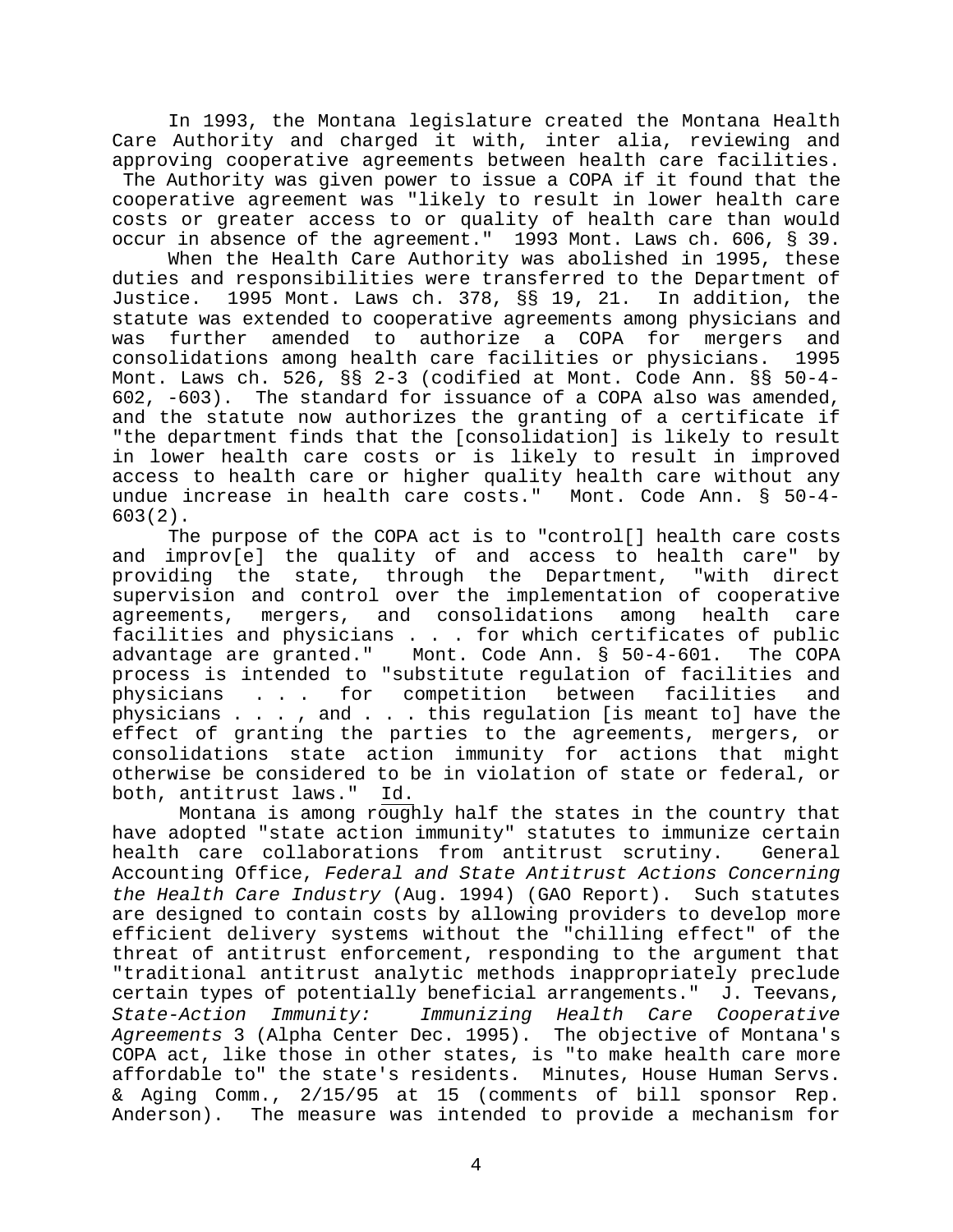health care facilities in the state to adjust to changes in the industry and respond to decreased revenues due to trends such as lower patient census numbers. Minutes, Sen. Pub. Health, Welfare & Safety Comm., 3/22/95 at 2 (testimony of Rep. Wiseman). It was the intent of the legislature that mergers and consolidations, which are subject to the jurisdiction of federal antitrust enforcement authorities, be reviewed at the state level rather than subject to decisions by the federal government affecting the health care of Montanans. Id., 3/24/95 at 7-8 (comments of Sen. Benedict).

Health care mergers and consolidations are sharply rising in the United States, as the industry attempts to respond to lower utilization rates and managed care pressure to bring down costs. More than 200 hospital mergers were announced in 1995, up from 50

in 1990. B. Gruley & L. McGinley, "Rebuke in Dubuque," *Wall Street Journal*, Jan. 4, 1996, at A1. That included a record 43 hospital mergers in the third quarter of 1995, nine of which involved acquisitions by the for-profit Columbia/HCA Healthcare Corp. 14 *Business & Health* No. 1 at 9 (Jan. 1996). The Pew Health Professions Commission recently predicted that market pressures will force the closure of up to half of the nation's hospitals by the year 2000. 7 *Washington CEO* No. 1 at 21 (Jan. 1996).

Although both the Federal Trade Commission and the United States Justice Department have jurisdiction to review mergers and acquisitions, those agencies challenged fewer than 4% of the 397 acute-care hospital mergers they reviewed between fiscal years 1981 and 1993. (GAO Report at 2, 6.) The COPA process is intended to ensure that a hospital merger will be immune from challenge but subject to ongoing supervision by the State of Montana, through the Department. Mont. Code Ann. § 50-4-622; Mont. Admin. R. 23.18.106.

## **IV. THE APPLICATION PROCESS**

In accordance with the COPA act and rules adopted thereunder to implement its provisions (Mont. Admin. R. 23.18.101 to 23.18.108), the Applicants submitted an application with supporting documents to the Department on October 2, 1995. Following its preliminary review, the Department notified the Applicants on October 12, 1995, that additional information was necessary in order to make the application complete. The requested information was submitted to the Department on November 10, 1995, in the form of a narrative response accompanied by approximately 4,000 pages of additional documents. By letter dated November 21, 1995, the Department requested clarification of licensed bed statistics and avoidance of projected capital expenditures. That information was provided on November 28, 1995.

On October 24, 25 and 26, 1995, Department representatives conducted interviews of approximately two dozen Great Falls physicians, as well as ancillary care providers, representatives of Blue Cross and Blue Shield of Montana, the Montana Hospitals Rate Review System, the Montana Department of Public Health and Human Services, the Montana Insurance Commissioner's office, and the medical cost containment representatives of the State Worker's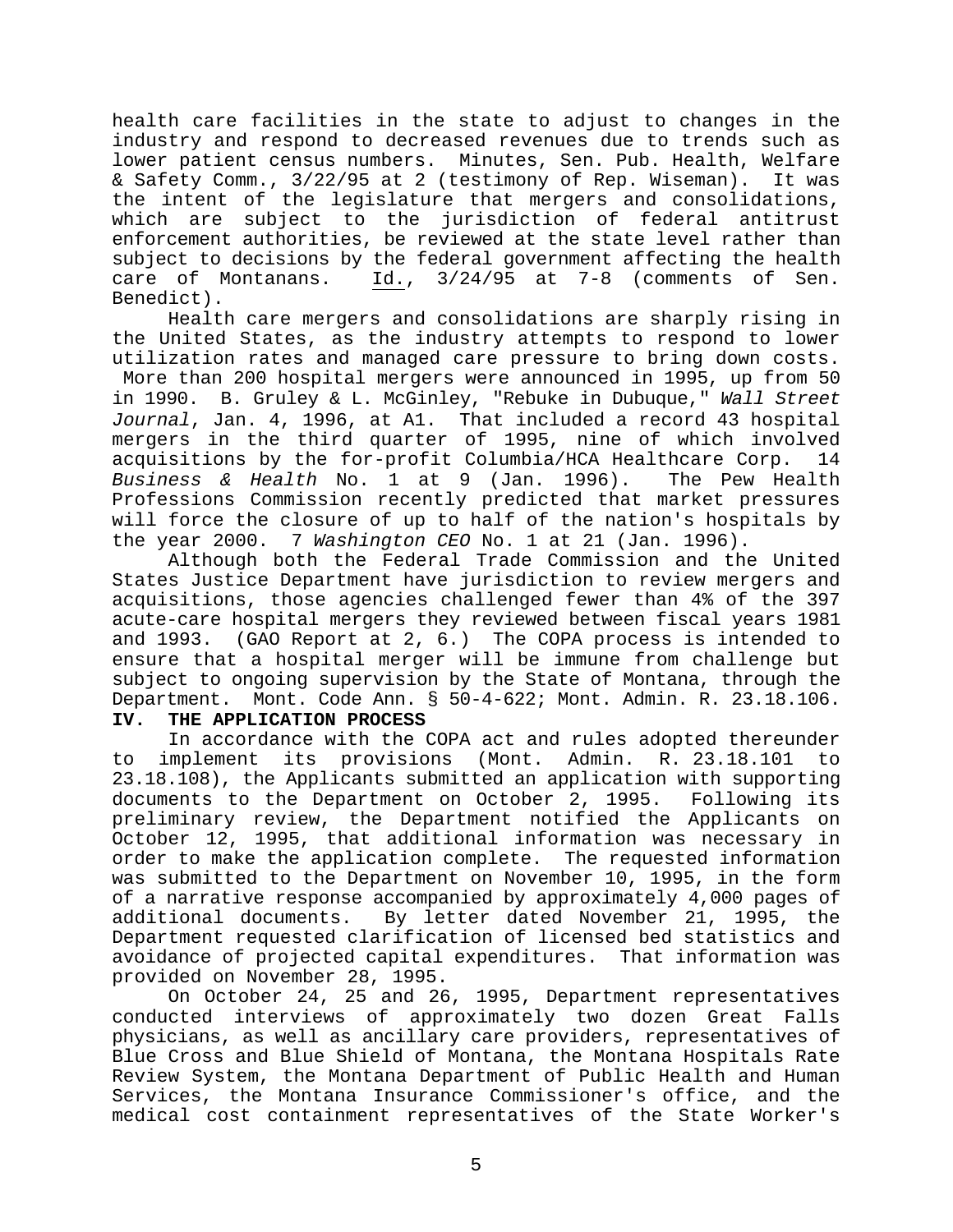Compensation Fund program. Interviews were set up by the Department in an effort to gain information about medical markets and practices in Montana, particularly the Great Falls area, and to ascertain the nature of any concerns about the Applicants' proposal. The Department also conducted interviews by telephone with other physicians and with representatives of Intermountain Planned Parenthood.

On November 30, 1995, pursuant to Mont. Admin. R. 23.18.108(1)(c), the Department notified the Applicants of its estimated costs of reviewing the application and the fee that would be required. The fee was remitted to the Department on December 11, 1995.

On December 7, 1995, the Department declared the application to be complete and published notice of its filing in the Montana Administrative Register as required by Mont. Admin. R. 23.18.102(6). MAR Notice No. 23-10-101 (12/7/95). In that notice, the Department also opened a 30-day public comment period and announced that a public hearing would be held on the application on January 24, 1996, in Great Falls, Montana.

In response to publication of the notice, the Department received over 300 letters during the written comment period from members of the public, including physicians, hospital staff, health care consumers, and third-party payers regarding the proposed consolidation. The Department also received dozens of petitions and other preprinted forms signed by individuals opposing the consolidation for unspecified reasons.

On January 11, 1996, the Department received a utilization statement and operating room utilization analysis from the Applicants, in response to which additional information was requested by letter dated January 16, 1996. The Applicants responded with additional information on January 24, 1996. On January 23, 1996, the Applicants submitted a response to the written public comment in accordance with Mont. Admin. R. 23.18.102(7).

The public hearing was held January 24, 1996, between the hours of 2:00 and 5:15 p.m. and again from 6:30 until approximately 9:00 p.m. The Applicants explained the nature of their proposal and the reasons supporting their decision to seek a COPA for the proposed consolidation; comments were then presented by 110 individuals both supporting and opposing the application. In addition, written testimony was received from approximately 60 individuals who did not present oral comments at the hearing. **V. PUBLIC COMMENT SUMMARY AND APPLICANTS' RESPONSE<sup>2</sup>**

 $2$  This section of the findings is intended to summarize the public comment received during the application process. It is not a comprehensive listing of each comment received, and citations are to a representative sample of the comments.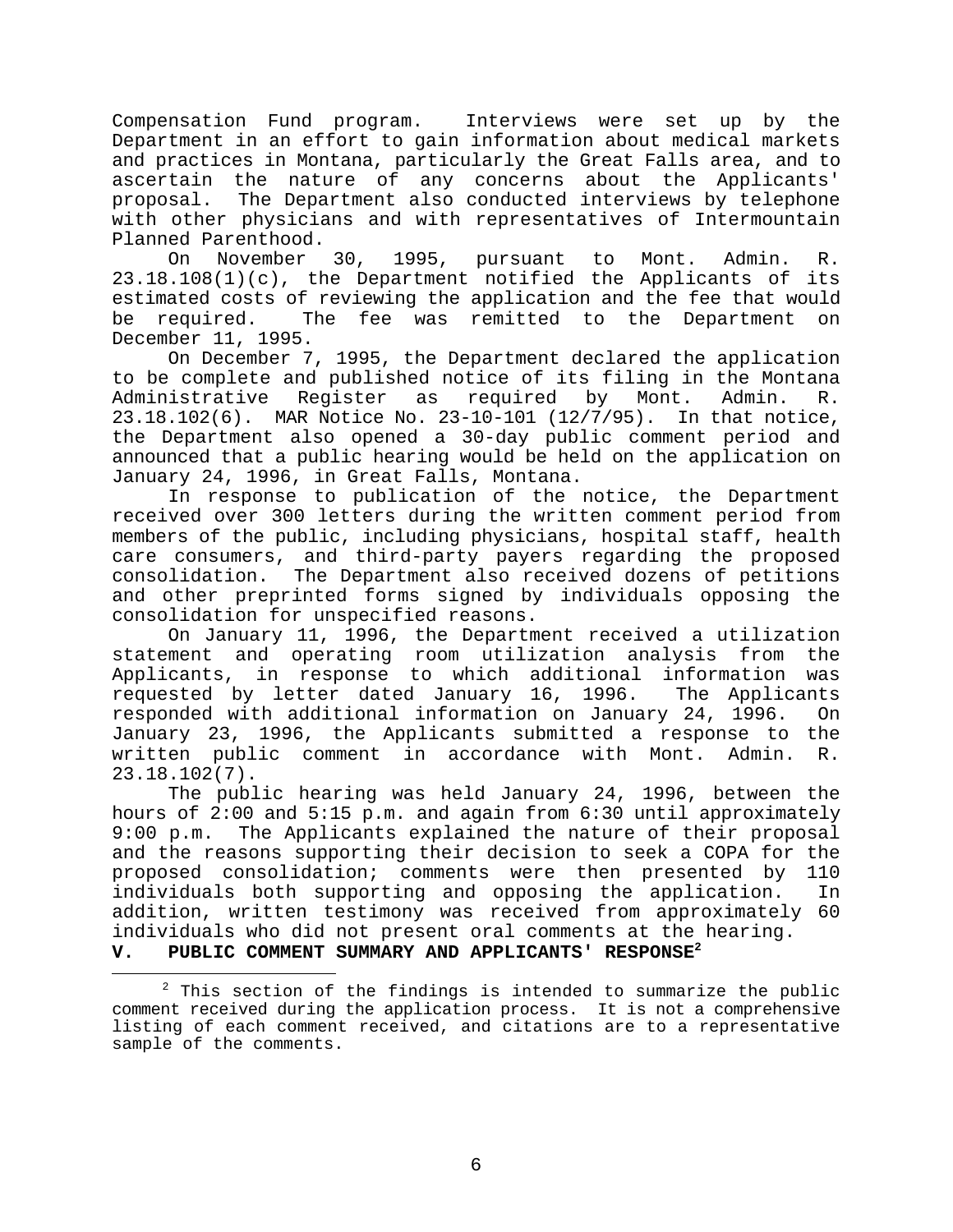Supporters of the COPA argue that Great Falls is not now and will not in the future be able to support two quality acute-care hospitals. They agree with the Applicants that significant cost savings may be achieved by the consolidation as a result of eliminating costly duplication of services and equipment and suggest that quality of care will improve with an increase in the volume of services and the ability to provide expanded health care services throughout the region. Supporters further argue that competition does not bring about lower prices in the health care industry, that the two Great Falls hospitals are currently underutilized, and that neither hospital now is able to offer tertiary care on a competitive level with other large hospitals in the state. (See, e.g., Tr. of Public Hearing at 22:9-22, 27:1-10, 39:8-15, 55:13-20, 166:5-10; Deborah Hanson Letter (1/5/96); Dr. Paul G. Dolan Letter (1/8/96); Dr. Bill J. Tacke Letter,  $(1/5/96)$ ; Dr. James D. Hinde Letter,  $(1/5/96)$ ; Dr. Thomas C. Key Letter (1/5/96)).

Some supporters also express fear that if the consolidation does not occur the two hospitals will be weakened over time and vulnerable to takeover by out-of-state, for-profit interests, thereby forfeiting all community control of the facility. They take the position that real competition does not now exist between the two Great Falls hospitals and that declining revenues due to lower government reimbursement levels and decreasing patient utilization will only worsen the situation. (Tr. at 43:21-24, 44:2-20, 48:18-25, 50:8-14, 53:24-25, 167:4-8.)

Third-party payers who commented on the application were few in number but without exception support issuance of the COPA. Blue Cross and Blue Shield of Montana, the state's largest third-party payer, submitted a letter in support of the consolidation, agreeing that elimination of duplication and consolidation of resources will lower costs and improve quality and access to health care. (Appl. App. E.) In addition, the consolidation is supported by the Montana Contractors' Association Trusts, a self-insurance entity which insures approximately 1,450 individuals and their dependents; Employee Benefit Management Services, a third-party administration firm that administers benefit programs for over 100 self-insured companies covering approximately 48,000 Montanans; and the Montana Association of Health Care Purchasers, with the proviso that appropriate conditions and guarantees be imposed. (Ex. 6 to Applicants' Response to Public Comment, 1/23/96; Tr. at 56:13 - 60:12.)

Opponents, on the other hand, claim that the consolidation will create a monopoly for acute care services in Great Falls and surrounding areas and will eliminate the choice now enjoyed by Great Falls residents who need hospital care. Opponents fear that local control of a merged entity will be lost and that health care decisions will be subordinated to religious teachings of the sponsoring entity. Some opponents further argue that the consolidation will result in layoffs and limit opportunity for employment in the health care field in Great Falls. They dispute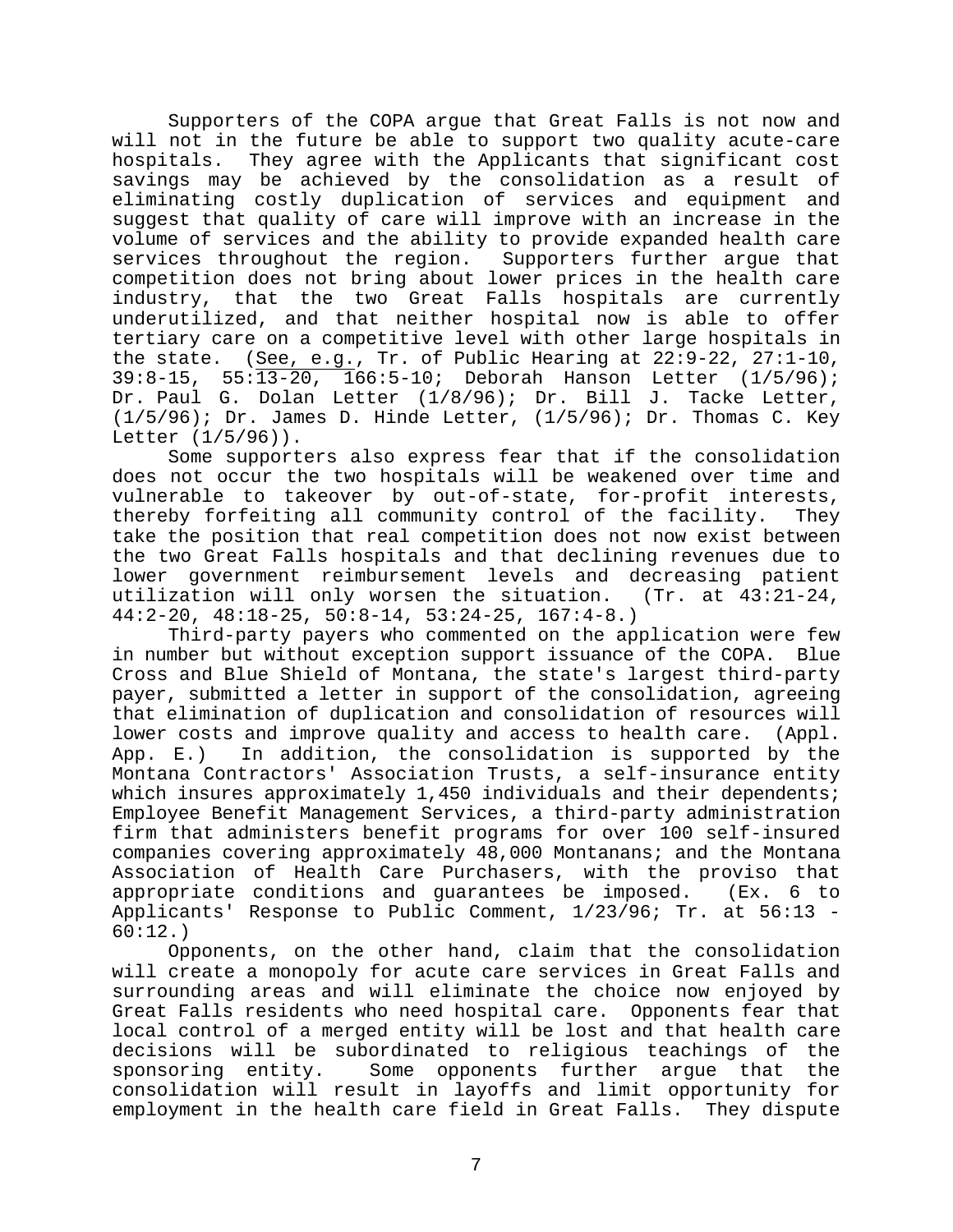the Applicants' claims of underutilization and inability of the community to support two full-service hospitals, and argue instead that the community is growing and needs both facilities to handle the demand for services. (See, e.g., Tr. at 72:16-25, 77:15-21, 117:12-15; Dr. Cheryl M. Reichert Letter (12/2/95); Dr. Jake J. Allen Letter (1/8/96); Lawrence Anderson Letter (1/8/96).) With respect to the religious affiliation of the proposed entity, concerns have been raised about the elimination of certain services now available at Deaconess, particularly inpatient abortion services. (Tr. at 78-79, 89:7-22, 110:20 - 112:23, 117:16-23,  $203:12 - 205:16.$ 

A number of physicians have expressed concern that the Applicants have failed to conduct an adequate facilities utilization study and that the proposal for consolidation of acute care services into one facility leaves insufficient operating room capacity and emergency services. (Allen Letter; Dr. Paul Gorsuch Letter (11/21/95); Dr. Dale M. Schaefer Letter (1/7/96); Resolution of Departments of Surgery, Anesthesia, OB-GYN, Jan. 4, 1996; Dr. Terry Jackson Letter (1/5/96).)

Concern also has been raised that health care quality will suffer due to staff cutbacks, lack of competition between the hospitals, and departure from the community of doctors who oppose the consolidation. (Tr. at 92:3-25, 108:12-15, 209:9-16.) A number of opponents question the Applicants' net cost savings estimate on the grounds that they have failed to consider realistic costs of remodeling and new construction. (Allen Letter.) Many opponents have urged the Applicants to consider collaborative activities short of consolidation. Some also raise concern about current differences in quality of care or responsiveness to patient needs between the two facilities, fearing that a single entity will not feel compelled to be responsive to its patients. (Tr. at  $87:8 - 88:6, 207:22 - 208:7, 210:16-25.$ 

The Applicants submitted a response to the written public comment in accordance with Mont. Admin. R. 23.18.102(7). In their response, the Applicants claim that the merged entity will be a community hospital with Catholic sponsorship, having only one of 15 board members appointed by the Sisters of Providence. Regarding access to services in a Catholic hospital, the Applicants point to the commitment of MDMC to arrange for donation of assets to Intermountain Planned Parenthood to enable transportation costs to be paid for women who seek hospital-based abortions. All other services, including tubal ligations, AIDS prevention counseling, and post-coital contraception for rape victims, will remain available in the merged hospital.

The Applicants respond to concerns about facilities planning by committing to retain the assistance of facilities planning and architectural experts to undertake a detailed facilities utilization study if the consolidation is approved. They argue that this costly and time-consuming effort should not be required unless and until the consolidation takes place. The Applicants deny any need for or intention on their part to construct a new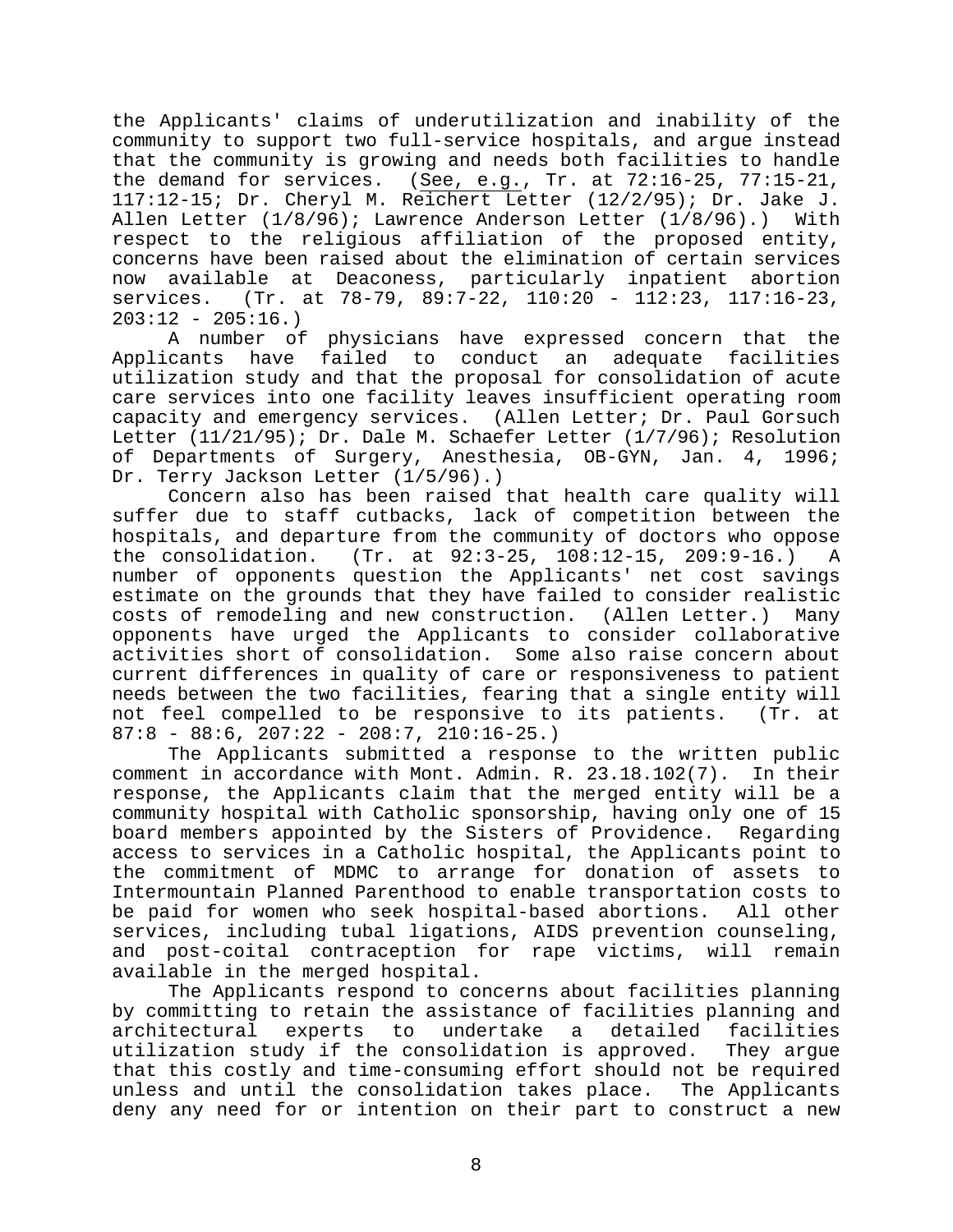hospital and reaffirm their belief that either existing structure could be modified to house all acute care services. The Applicants also contend that their plan to reduce licensed beds from a combined total of 486 to approximately 300, and routinely staff about 230 inpatient beds, is adequate to cover even the busiest times. They argue that the reduced bed numbers are a prudent response to falling utilization rates and will reduce the "peaks and valleys" now experienced by many services in both facilities.

Finally, the Applicants reiterate that the proposed consolidation will result in significant cost savings; they estimate that the cost of accomplishing the consolidation will amount to roughly one-half of one year's operating savings, and that implementation costs will be almost entirely offset by capital avoidance savings. The Applicants also reaffirm their belief that the consolidation will bring about access and quality improvements, claiming the ability of a merged hospital to meet the standards for becoming a Regional Trauma Center and to become a major competitor for tertiary services. The Applicants also emphasize that significant duplication of services and costs cannot be avoided without a consolidation.

## **VI. THE PROPOSED TRANSACTION**

The Applicants propose to consolidate MDMC and Columbus into a newly created Montana Nonprofit Corporation (the "Consolidated Hospital"), that will be sponsored by the Sisters of Providence. Providence Services, a corporation owned and operated by the Sisters of Providence, will be the sole corporate member of the Consolidated Hospital. Appendices, Ex. H.

The Consolidated Hospital's governing board will be selected equally by the boards of Columbus and MDMC, with the Sisters of Providence having the right to appoint one of the fifteen board members. The board will approve its own budget and initiate all bylaw amendments. Id. Decisions regarding operations and services will be made by the board. Providence Services will retain certain express powers which require its concurrence on issues such as religious restrictions on services offered or the issuance of new debt. Id.

The Consolidated Hospital will continue operating at both existing locations for the near-term future, under the direction of a single board of directors and a single administrative staff. Most critical care services, including emergency care and most surgery, will gradually be shifted to one facility, and other acute care, including oncology and rehabilitation, gradually centralized at the other location. Appendices, Ex. I at p. 2.

The issue of continued corporate affiliation with Providence Services shall be annually evaluated by the Board of Directors of the Consolidated Hospital, based upon benefits to the community and such other criteria as shall be mutually established by the Board of Directors of the Consolidated Hospital and the Board of Providence Services. Id. If, at the conclusion of five years following the consummation of the consolidation, the Board of Directors of the Consolidated Hospital determines by a 60% vote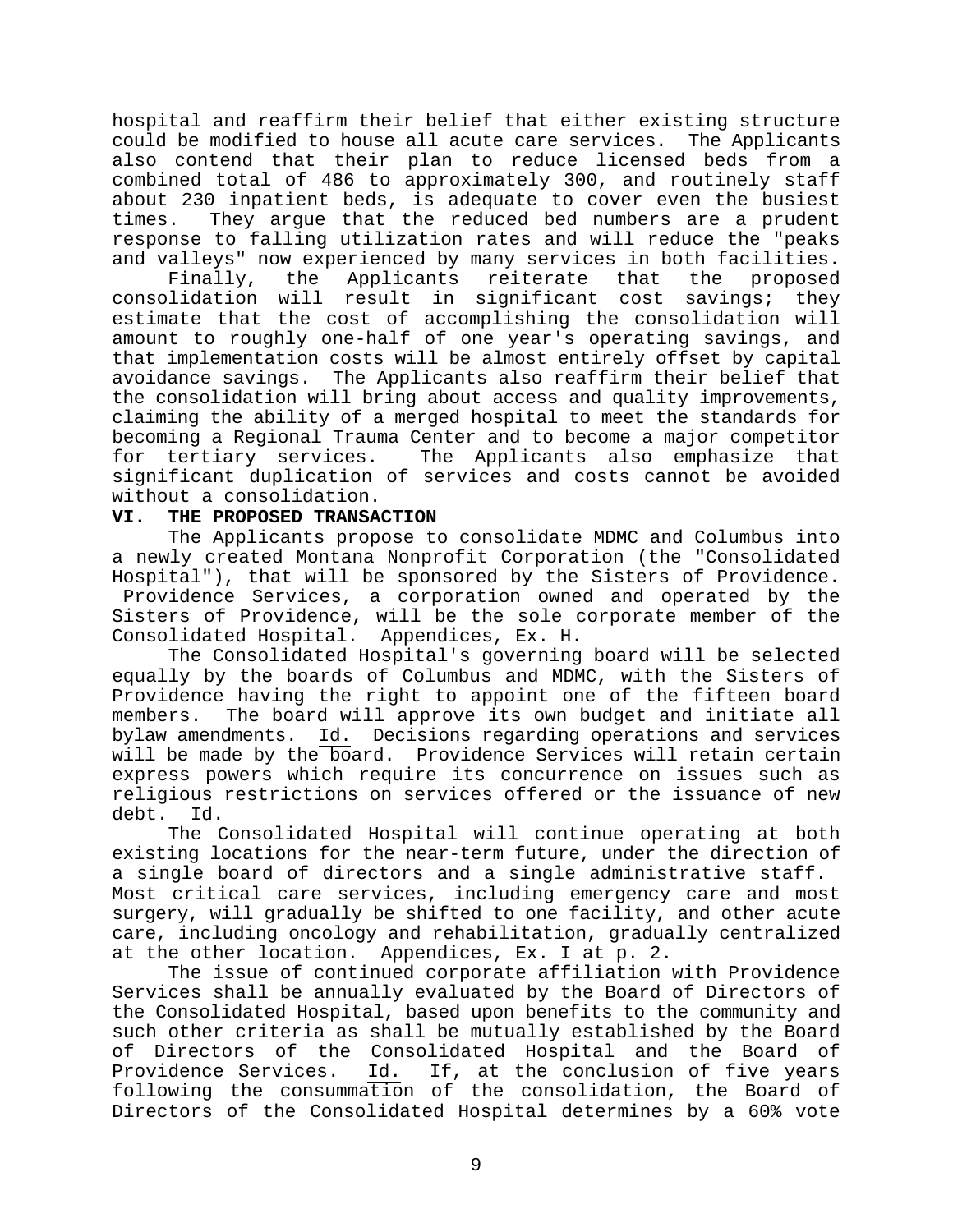that such affiliation be discontinued, Providence Services and its parent, The Sisters of Providence, shall initiate and support alienation of the Consolidated Hospital, subject to certain conditions relating to the financial obligations assumed by the Consolidated Hospital at the time of the consolidation. Id.

The Consolidated Hospital will assume or otherwise provide for the payment of all debts of Columbus and MDMC and will become a member of the Montana Corporation obligated group, thereby assuming additional liability for bonded indebtedness of other members of that group under the terms of the Master Trust Indenture. Id.

#### **VII. FINDINGS OF FACT**

Pursuant to Mont. Code Ann. § 50-4-603, and Mont. Admin. R. 23.18.103(4), the Department makes the following specific findings based upon the application of Columbus and MDMC, the Memorandum, Appendices, Response, Applicants' Documents, other materials and information submitted by the Applicants in response to the Department's requests for additional information, interviews conducted by the Department, written public comments and the Applicants' responses to those comments, and the information presented at the hearing. See Mont. Admin. R. 23.18.103(2), (3).

## **A. The Department Finds That the Proposed Consolidation Is**

#### **Likely to Result in Lower Health Care Costs Than Would**

#### **Occur in the Absence of a Consolidation.**

In evaluating whether the proposed consolidation is likely to result in lower health care costs, the Department has considered the following factors:

(c) gains in the cost efficiency of services provided by the health care facilities or physicians involved;

(d) savings to health care consumers resulting from

anticipated cost efficiencies;

(e) improvements in the utilization of health services and equipment; and

(g) avoidance of duplication of health care resources. Mont. Admin. R. 23.18.104(1).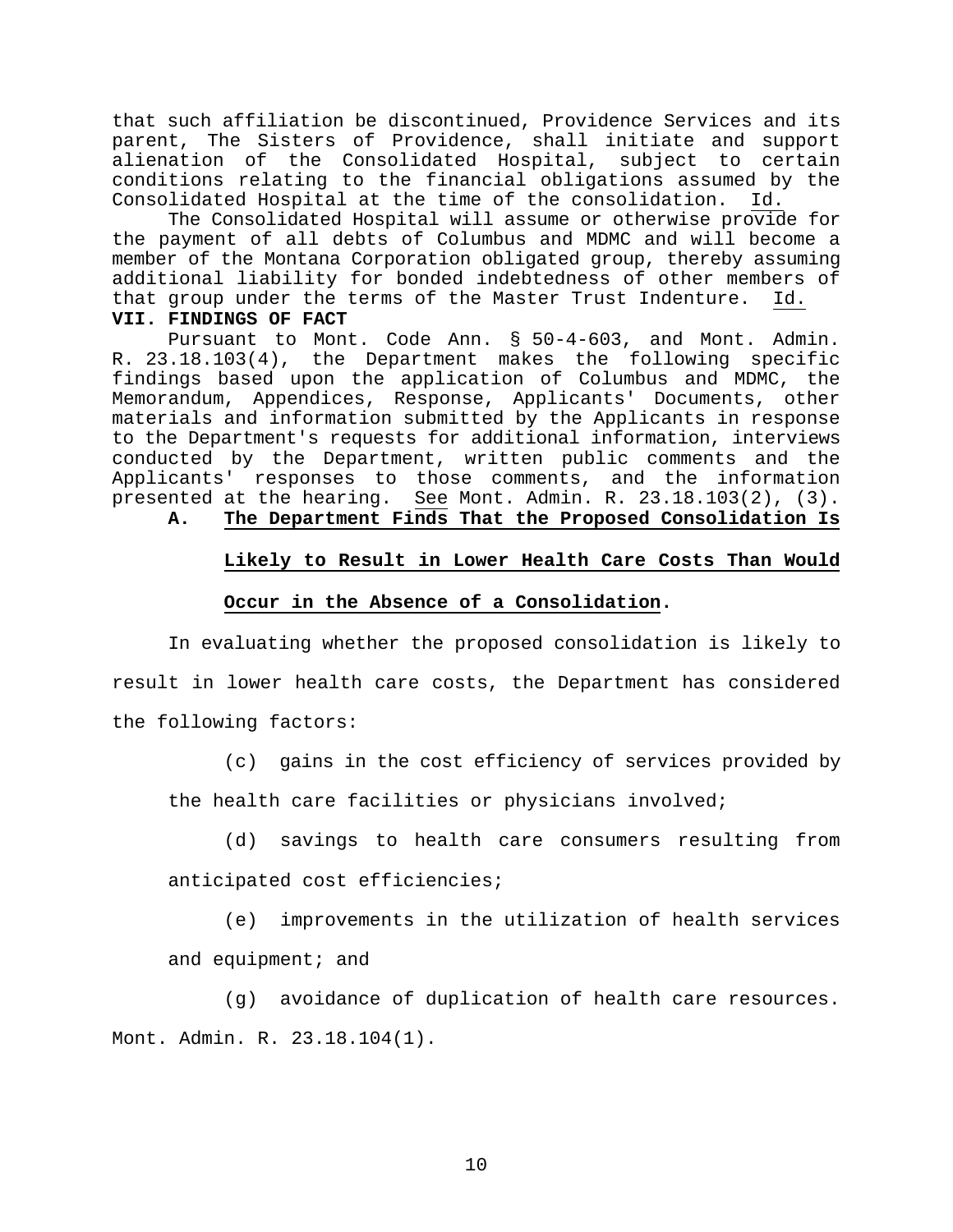#### **1. Savings to Health Care Consumers**

Applicants contend that the proposed consolidation will result in annual operating savings in excess of \$10.7 million, annual capital expenditure savings of approximately \$2 million and a one-time capital allowance savings of \$6.5 million. Memorandum at 48-49; Appendices at Ex. I; Response at 25. These projected savings are based on a plan that would allow the elimination of duplicate emergency rooms, surgical facilities, obstetrics delivery suites and pediatric units, as well as duplicate administrative and support services. Memorandum at 47.

In its October 12, 1995 request for additional information, the Department asked the Applicants to clarify whether the projected savings were net of anticipated costs necessary to achieve those savings. On November 10, 1995, the Applicants submitted a supplemental response outlining the likely cost of achieving the projected operational savings. Response at pp. 22-25. Applicants projected a total estimated consolidation cost of \$12.25 million, including renovation costs of \$5.95 million, to achieve the projected operational savings.

After analyzing the Applicants' analysis of the projected net savings, the Department asked the Applicants to address physician concerns about the estimated costs of consolidation, the capacity of the Consolidated Hospital to adequately handle anticipated volume, and whether quality of care will suffer as a result of changes in the facilities necessary to achieve the projected savings. Applicants responded by producing a supplemental analysis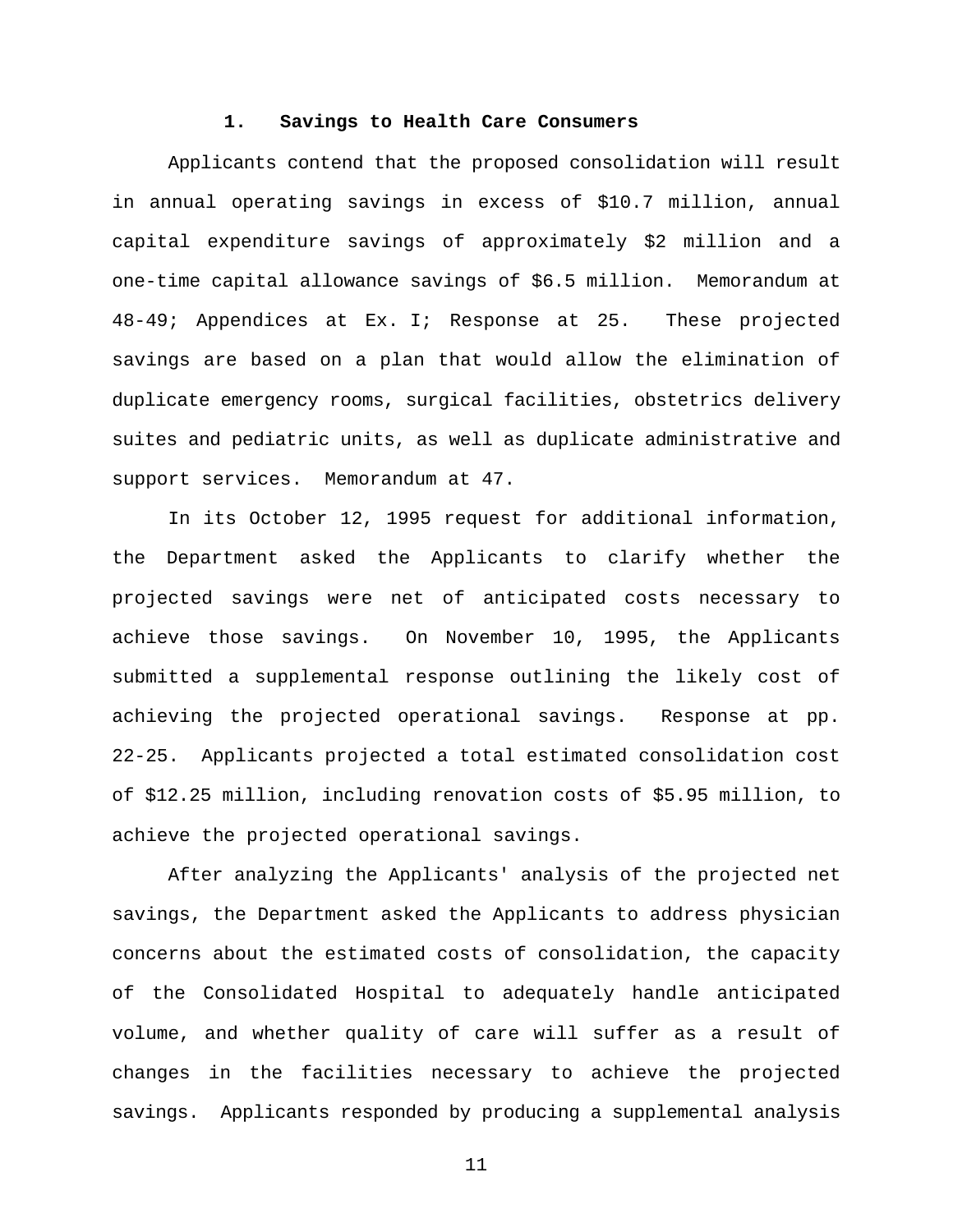that estimated an additional \$1 million in renovation costs to achieve the projected savings. See Facilities Utilization Statement; Comments Response at 8.

## **a. Analysis of savings claimed by Applicants**

The Department finds that the proposed consolidation is likely to result in significant cost savings. Of the \$10.7 million in merger-specific annual operating savings<sup>3</sup> claimed by the Applicants, the Department finds approximately \$7.5 million in actual merger-specific savings is likely to result from the consolidation. See Economist's Report at 4. Approximately \$1 million of the \$3.2 million difference between the Applicants' claimed merger-specific savings of \$10.7 million and the Department's estimate of \$7.5 million is savings that could be achieved without the consolidation. The Department finds that the remaining amount of savings claimed by the Applicants either (1) is not likely to be achieved or (2) will be offset by a corresponding reduction in revenues. See Economist's Report at 4-5.

i

<sup>3</sup> "Merger-specific" savings are those savings that could be achieved only through a merger of the two hospitals.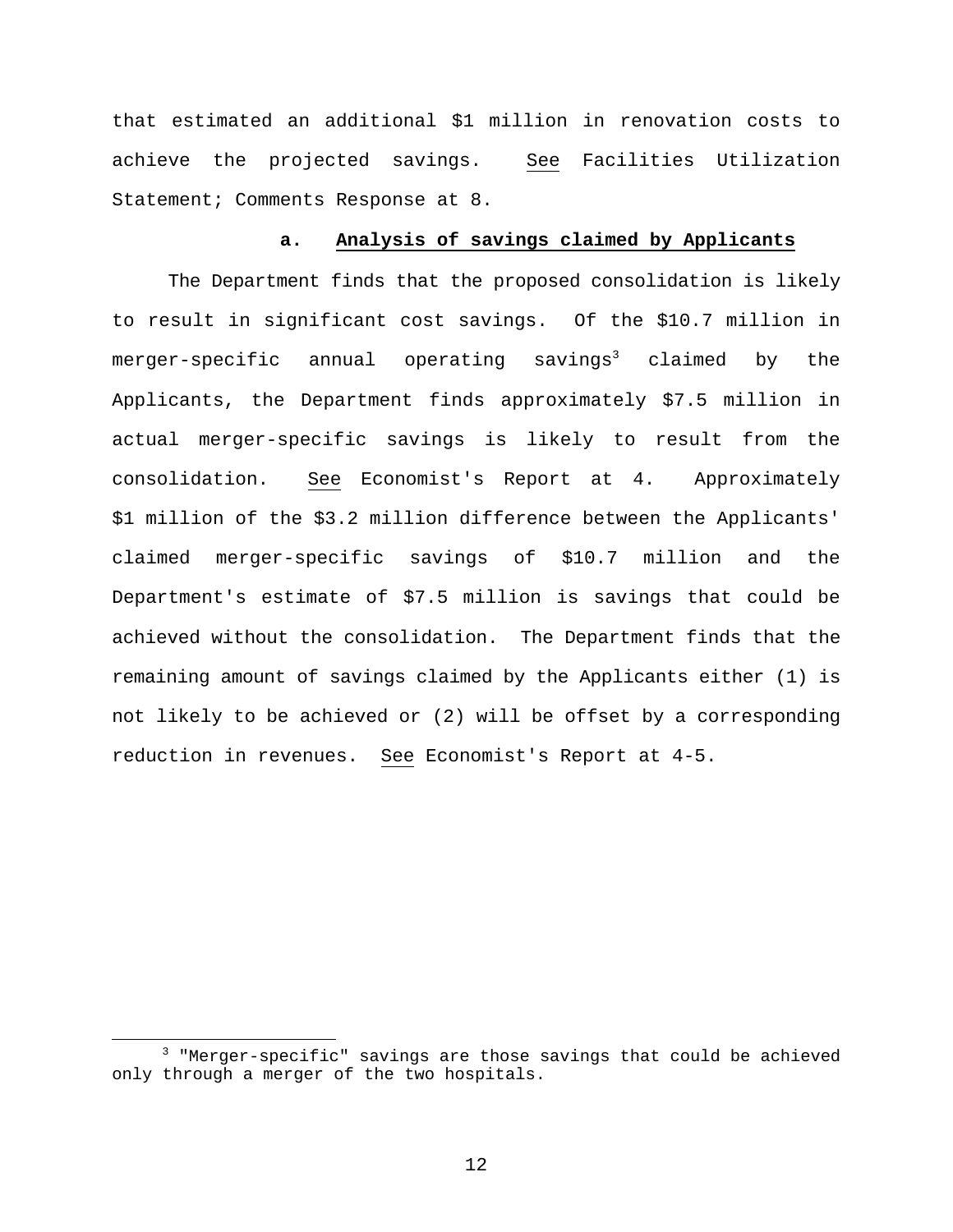In addition to the annual operating savings of \$8.5 million (the \$7.5 million in merger-specific savings plus \$1 million in nonmerger-specific savings) the Department finds that the consolidation is likely to result in annual capital cost savings of \$1.6 million. At present dollar values, the total cost savings over the next 10 years equals approximately \$46 million. Economists' Report at 2. The Department also finds that the Consolidation is likely to result in additional annual Medicare revenues of  $$6$  million.<sup>4</sup> This brings the value of the consolidation over the next 10 years to approximately \$86 million. Economist's Report at 2.

Opponents of the consolidation point to a 1990 study of 18 hospital mergers between 1985 and 1987 in which expenses were only reduced "one to two percent annually." Dr. Jake J. Allen Letter (1/7/96), citing Greene, Jay, "Do Mergers Work?", *Modern Health Care*, Mar. 19, 1990, at 24-36. Opponents argue that this undermines the Applicants' claim of \$10.7 million in projected annual operating savings. Id. The mergers reviewed in the 1990 study are distinguishable from the proposed Great Falls merger in that they did not involve post-merger state regulation to ensure that projected savings are achieved and passed on to consumers. The granting of a COPA in this case will be contingent upon the Applicants' acceptance of terms and conditions that give the

i

 $4$  An additional \$6 million in Medicare revenues will be paid to the Consolidated Hospital assuming it qualifies as a "sole community provider" under current Medicare regulations. The Applicants have been advised that the Consolidated Hospital is likely to qualify for this additional Medicare revenue. Comments Response at 8.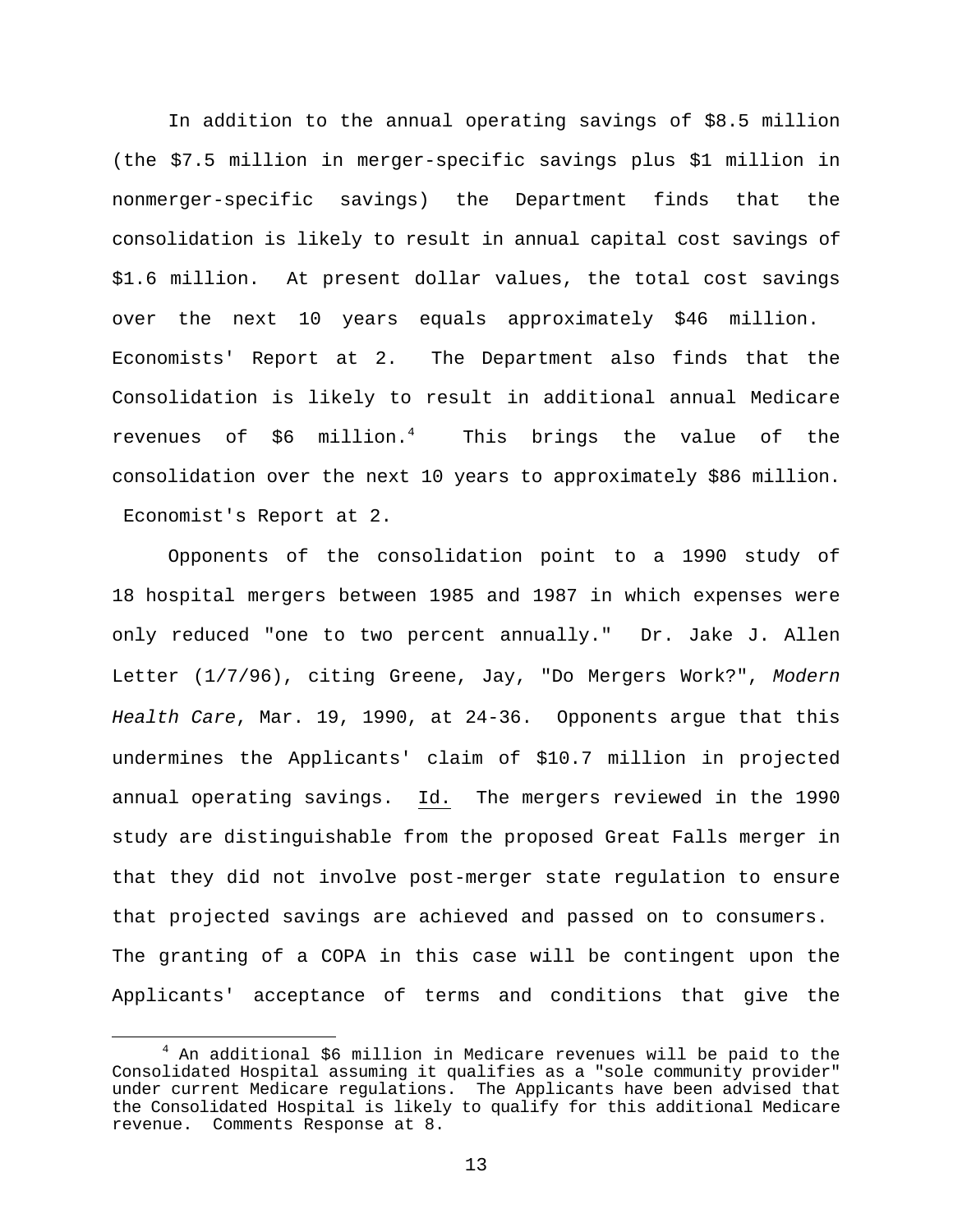Department the ability to ensure that the projected cost savings are achieved.

#### **b. Health care costs in the absence of a consolidation**

A finding of significant merger-specific savings alone does not satisfy the statutory standard for a certificate. The Department may not issue a COPA unless it also determines that the consolidation would result in lower health care costs than would occur in the absence of a consolidation. Concl. of Law at 42-43.

While it is impossible to predict with certainty what the costs for hospital services in Great Falls would be in the absence of the consolidation, the Department finds that those costs would likely decrease. Hospital costs in Great Falls are approximately 10% higher than other hospitals considered by Applicants to be in the same "peer group," and 6.5% higher than in Billings, Montana. Appendices, Ex. C at 9. The average cost of inpatient treatment in Great Falls rose 141% from 1988 to 1995 as compared with a statewide increase of 84.3%. Tr. at 31:13-20. Great Falls has not yet felt the effects of significant managed care penetration. Memorandum at 15; *The InterStudy Competitive Edge*, vol. 5, No. 1 at p. 69 (InterStudy Pubs. 1995). As Applicants admit, "the trickle will certainly grow, as it has almost everywhere else in America." Id. at 23. Financial projections prepared by the Applicants predict that "managed care penetration and discounting" will start immediately and will increase to 12.5% in five years. Privileged Document 36 at p. 2.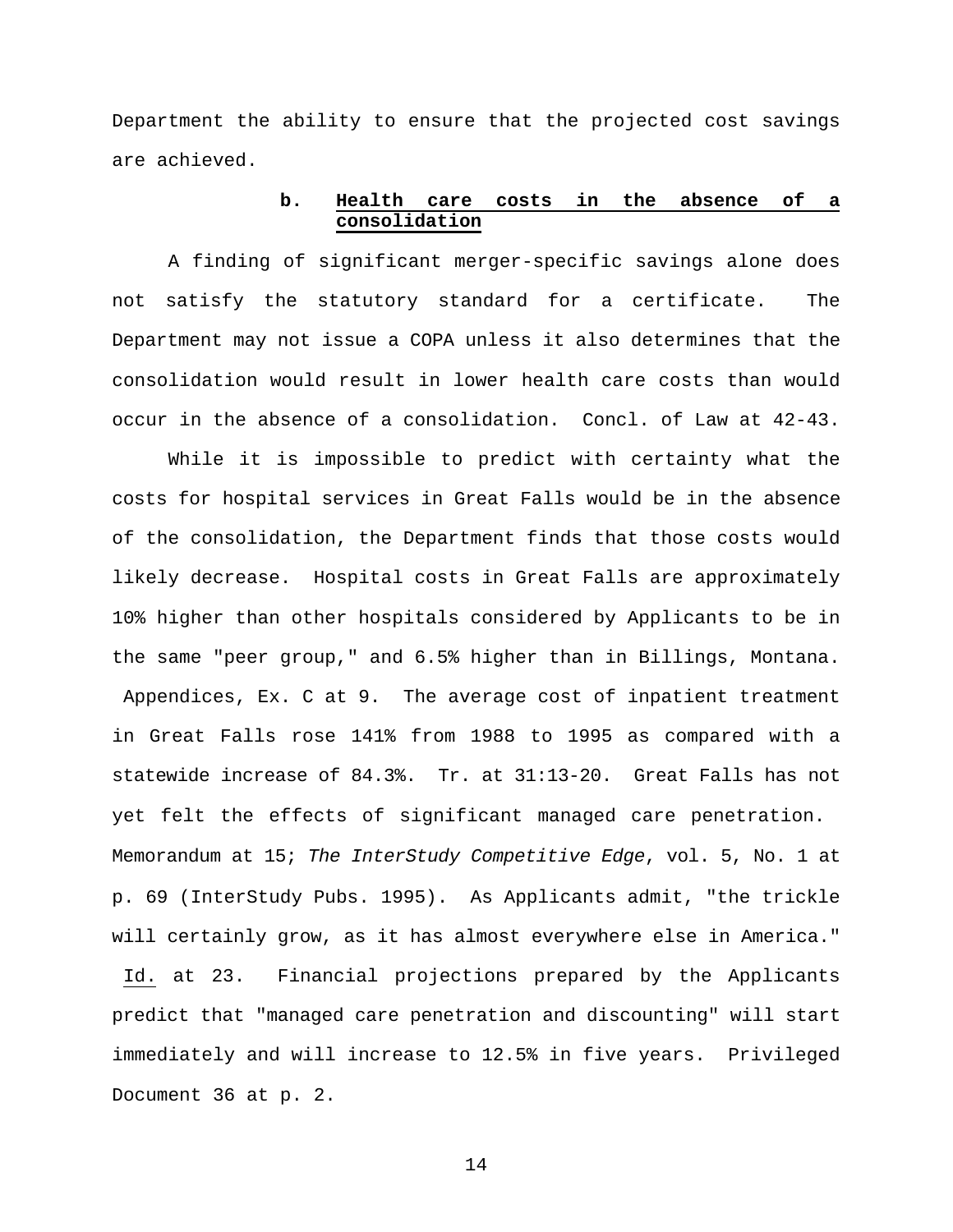Managed care penetration has the effect of lowering health care costs. See Cleverly, William O., *The 1995 Almanac of Hospital Financial & Operating Indicators* at 453 (Ctr. for Healthcare Industry Performance Studies). Consolidation, however, may impede the ability of managed care to negotiate price discounts for hospital services. "Merger Monopolies," *Modern Health Care*, at 39 (Dec. 5, 1994). While some of the difference between hospital costs in Great Falls and those in other areas may be explained by factors other than managed care penetration, the Department finds that the gradual increase in managed care penetration in Great Falls that is likely to occur without a consolidation could eventually result in annual cost savings of \$3 million to \$5 million. See Economist's Report at 6. The Department finds, however, that the consolidation is likely to result in lower health care costs than would occur in the absence of a consolidation, because the merger-specific savings of \$7.5 million plus the \$1.6 million in annual capital expenditure savings are significantly greater than the \$3 million to \$5 million in managed care savings that may occur without a consolidation.<sup>5</sup>

## **c. Passing cost savings and financial benefits on to consumers**

 $^5$  As explained in Note 3, supra, the consolidation is also likely to result in an additional \$6 million in Medicare revenues. While this significant financial benefit provides additional support for the Department's decision to issue a COPA, that benefit could be eliminated in the future through Medicare reform. That possibility, however, does not preclude the granting of a COPA in this case because the \$7.5 million in merger-specific annual operating savings and the \$1.6 million in mergerspecific annual capital expenditure savings are sufficient to compel the issuance of a COPA on the ground that the proposed consolidation is likely to result in lower health care costs.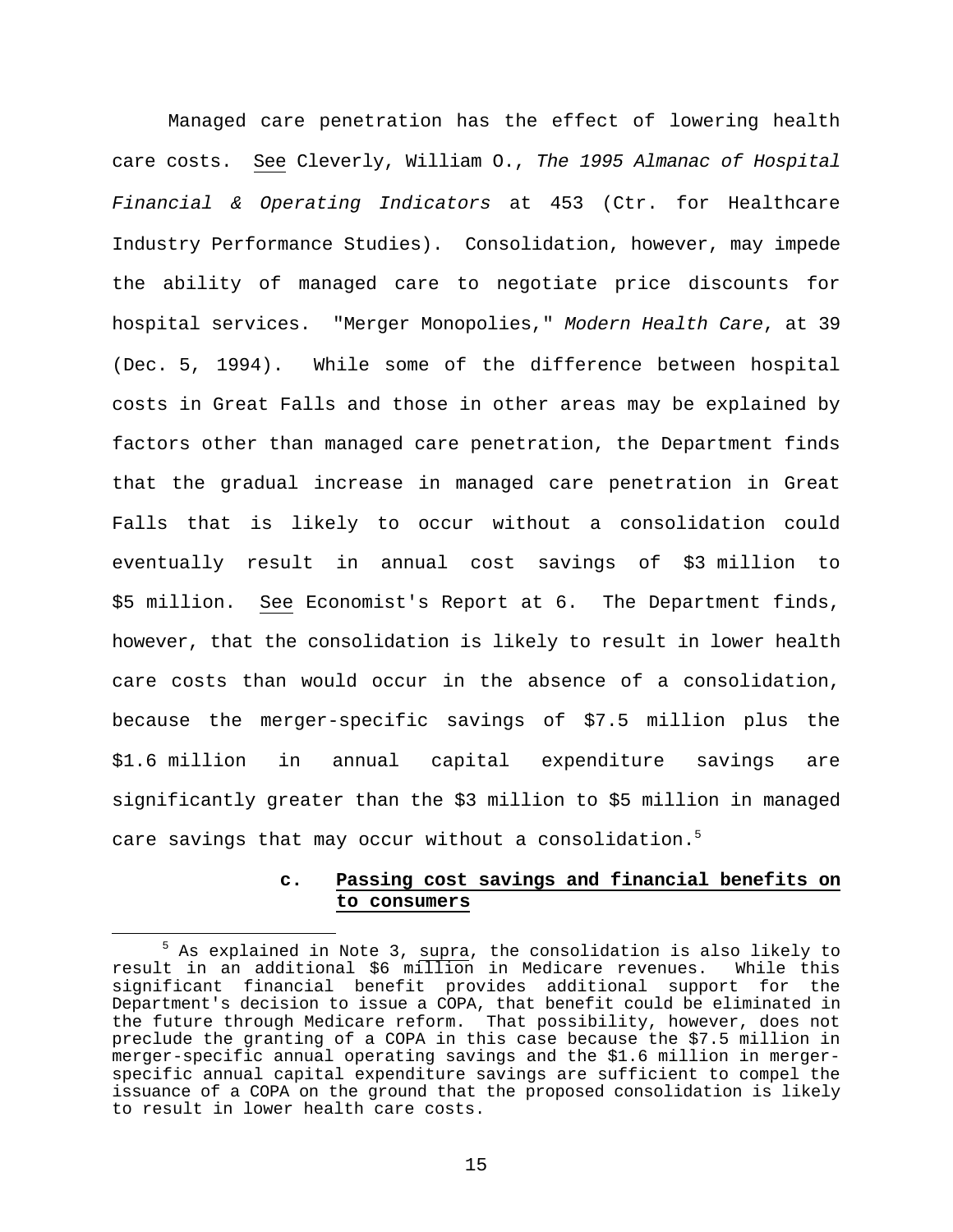A COPA may be issued subject to terms and conditions that the Department determines are appropriate in order to ensure that savings resulting from the consolidation benefit consumers. Mont. Code Ann. § 50-4-603(3). The Department may also establish terms and conditions that are "reasonably necessary to protect against abuses of private economic power . . . or otherwise appropriate to best achieve lower health care costs." Mont. Admin. R. 23.18.104(5).

Applicants suggest that the nonprofit status of the Consolidated Hospital will ensure that the gains from consolidation will be passed on to consumers in the form of lower prices, better quality and more accessible health care in the Great Falls region. Memorandum at 70. While the Department finds that the Consolidated Hospital's nonprofit status may provide some protection against conduct detrimental to consumers, that status alone is not sufficient to ensure that cost savings are passed on to consumers or that economic power resulting from the consolidation is not abused. See, e.g., United States v. Rockford Memorial Corp., 898 F.2d 1278, 1285 (7th Cir. 1990) (rejecting argument that nonprofit status of hospital "removes any concern that [it] might seek to maximize profits through avoidance of price or service competition"). Health care costs in Great Falls have been historically higher than in other similarly situated cities, despite the fact that both hospitals are nonprofit. Appendices, Ex. C at 7. The Department finds that the imposition of terms and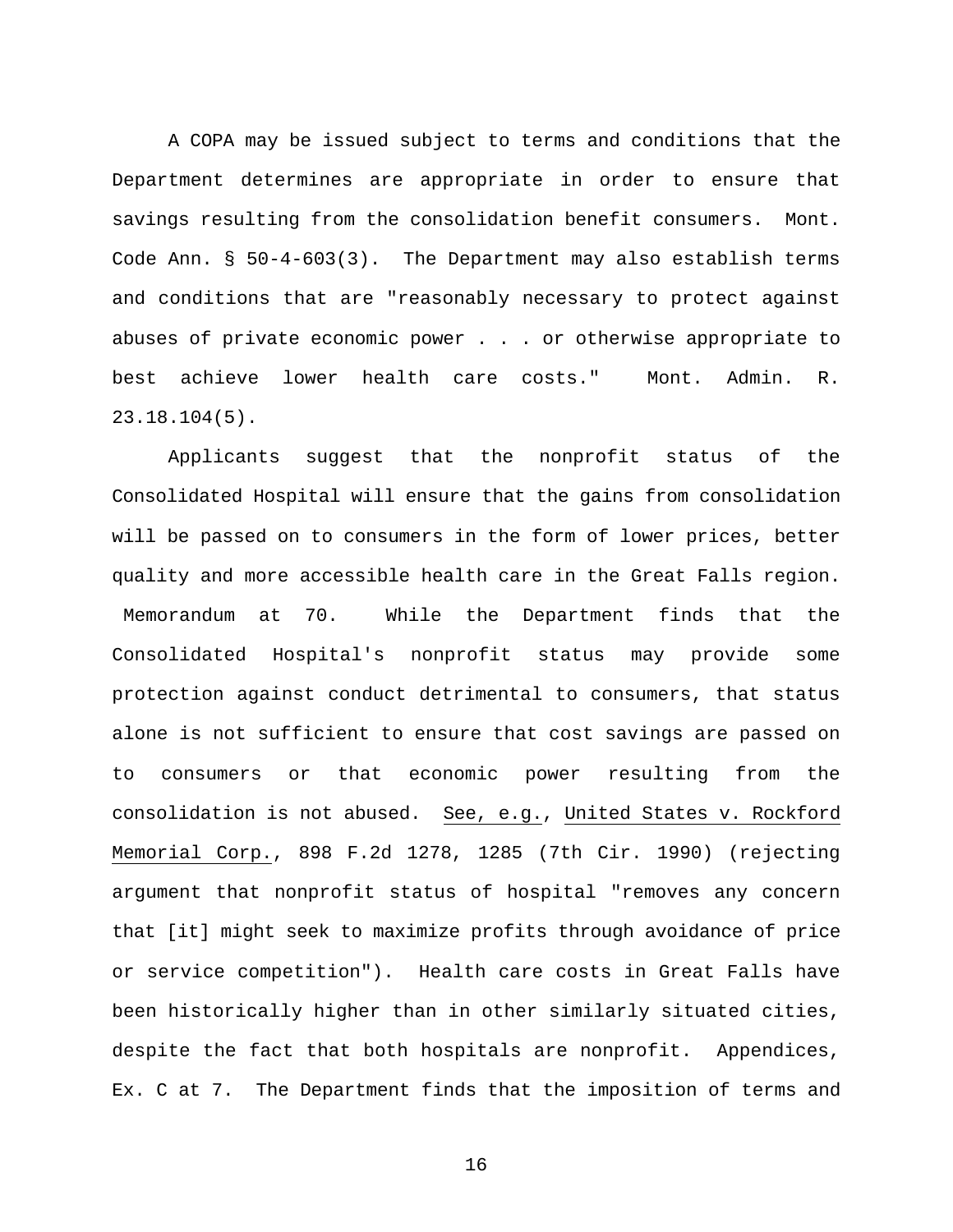conditions is necessary to ensure that projected cost savings are actually realized and that consumers benefit from those savings. The terms and conditions will also reflect managed care savings in Great Falls that would likely occur in the absence of a consolidation.

After offsetting for the costs of consolidation and the amortization of capital expenditure savings, the net financial benefits resulting from the consolidation approximate \$8 million for the first year following the consolidation, increasing to more than \$14 million by year four. Economist's Report at Ex. 3. The Department will require that these savings be passed on to consumers in the form of price reductions. See Economist's Report at 8-18 for a description of the regulatory methodology for ensuring that cost savings are passed on to consumers by the Consolidated Hospital. Price reductions of approximately 18-23% will be required in order for the Consolidated Hospital to comply with the patient revenue cap regulation imposed by the Department. Economist's Report at 3; Terms and Conditions Section 1. The Department finds that the proposed consolidation qualifies for a COPA pursuant to Mont. Code Ann. § 50-4-602 on the grounds that it is likely to result in significant health care cost savings.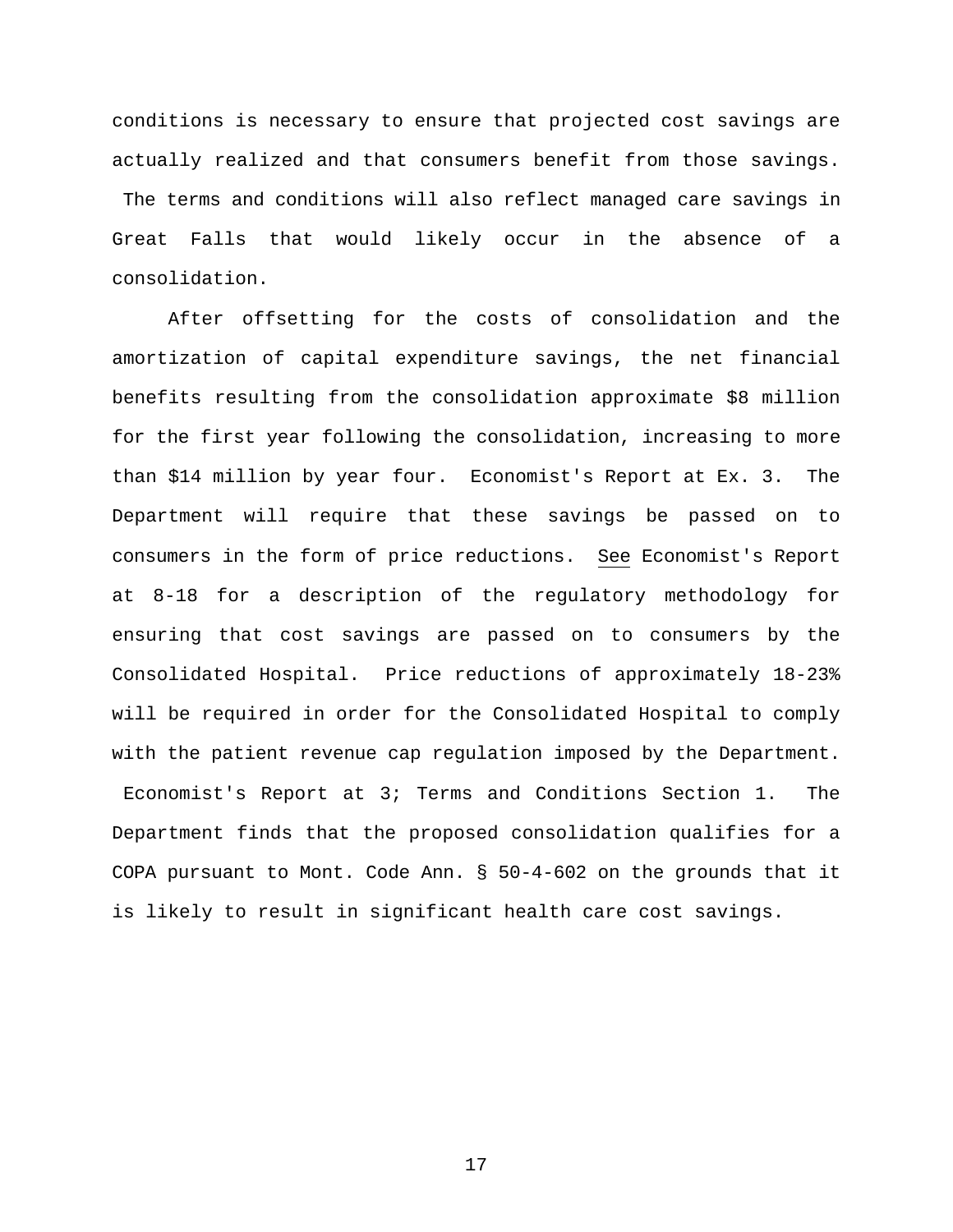#### **2. Duplication of Resources**

The proposed consolidation will significantly eliminate duplication of health care resources. The plan to shift most critical care services to one facility and locate other acute-care services at the other location will allow the elimination of duplicate emergency rooms, surgical facilities, obstetric delivery suites and pediatric units. Memorandum at 47; Appendices Ex. I at 2-4; Tr. at 55:13-20, 63:5-15, 166:5-10, 180:18-23, 183:12-16. Duplicate administrative, support and clinical support services will also be eliminated to a great extent. Id. The Department finds that the proposed consolidation is likely to result in the elimination of duplication of health care services.

## **3. Improvements in the Cost Efficiency and Utilization of Health Services and Equipment**

Increasing the average daily census in several combined specialty-care units will result in staffing efficiency gains. Combining clinical units will yield efficiencies through better coordination of staff, equipment and facility resources. Tr. at 65:1-11, 66:9-20, 175:4-10. Cost efficiencies will also be achieved through volume purchasing and discounts. Appendices Ex. I at 2-4. The Department finds that the consolidation is likely to result in increased efficiencies and utilization.

> **4. Applicants' Argument That Costs Will Rise and Services Will Diminish Unless the Hospitals Merge**

The Applicants claim that reductions in Medicaid and Medicare reimbursements, increased regional competition, and decreasing inpatient utilization from increased managed care penetration will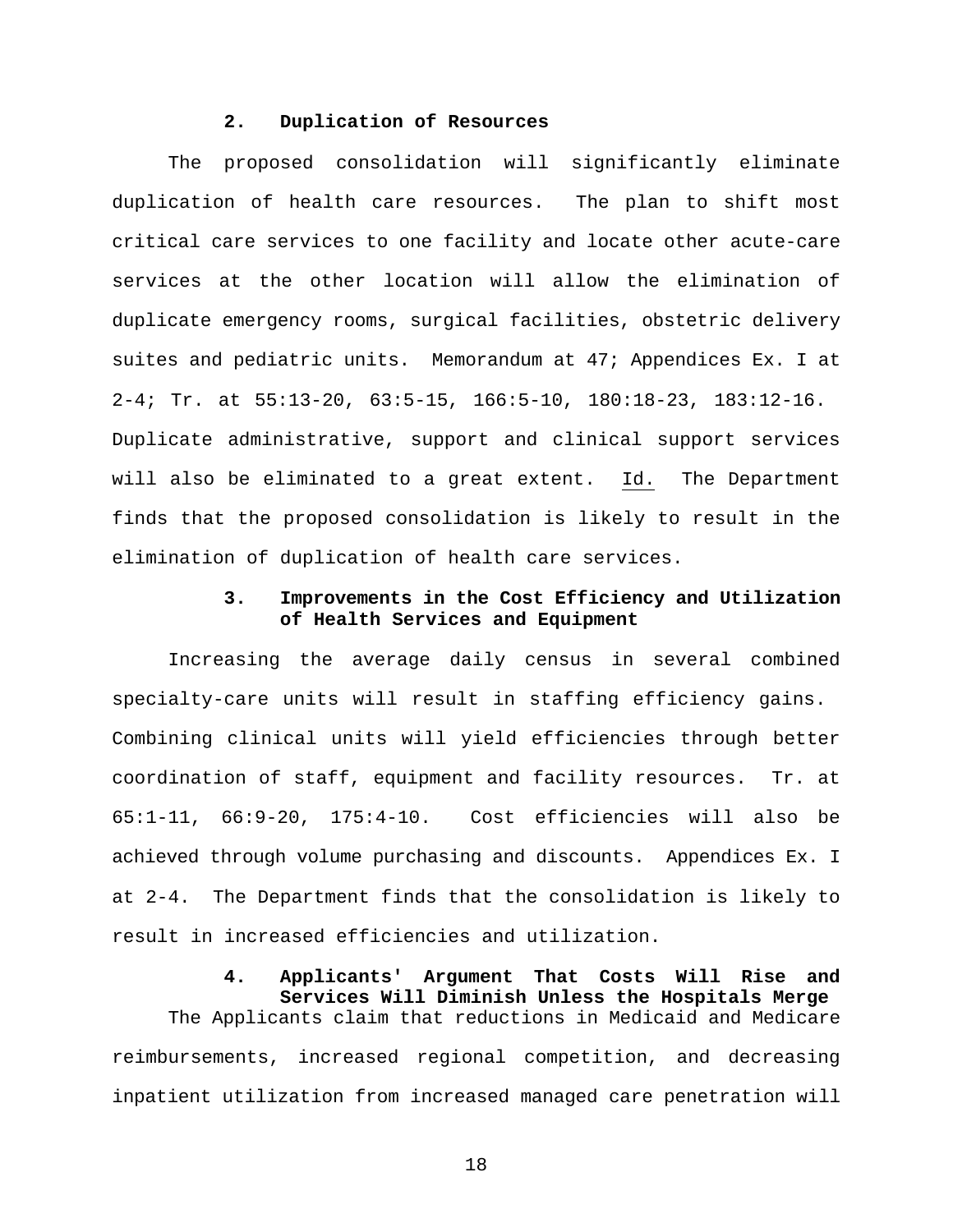cause hospital revenues in Great Falls "to decline faster than [the hospitals] can separately reduce their costs" without significantly reducing the level or scope of services they now offer. Memorandum at 60. According to the Applicants, this would result in "continuing price increases" and "ultimately those services that were not paying their way would begin to be curtailed or eliminated." Memorandum at 60-61. Ultimately, Applicants argue, "as scope and quality of services begin to suffer, regional patients would consider alternative regional hospitals, thereby causing a vicious cycle of cutbacks, quality reductions, and decline in patient census." Id. The Applicants' argument is based on an analysis by Lewin-VHI, Inc., which predicts that the financial condition of both hospitals is likely to deteriorate over the next five years, resulting in negative "total margins" by the year 2000. Memorandum at 23-27.

The evidence suggests that the Applicants' concerns are overstated. An analysis prepared in 1994 for the Applicants by the accounting firm of Arthur Andersen projects steady decreases in operating margins for both hospitals from 1994 through 1998. Appendices, Ex. F at 82. Data produced by the hospitals for 1995, however, indicates strong operating margins far exceeding those projected by Arthur Andersen. Applicants' Privileged Document 14 at p. 1 (12.97% operating margin for MDMC as of September 1995 compared to 3.5% Arthur Andersen projection); id. at 20 (7.8% operating margin for Columbus as of September 1995 compared to 1.4% projected by Arthur Andersen). Neither hospital in Great Falls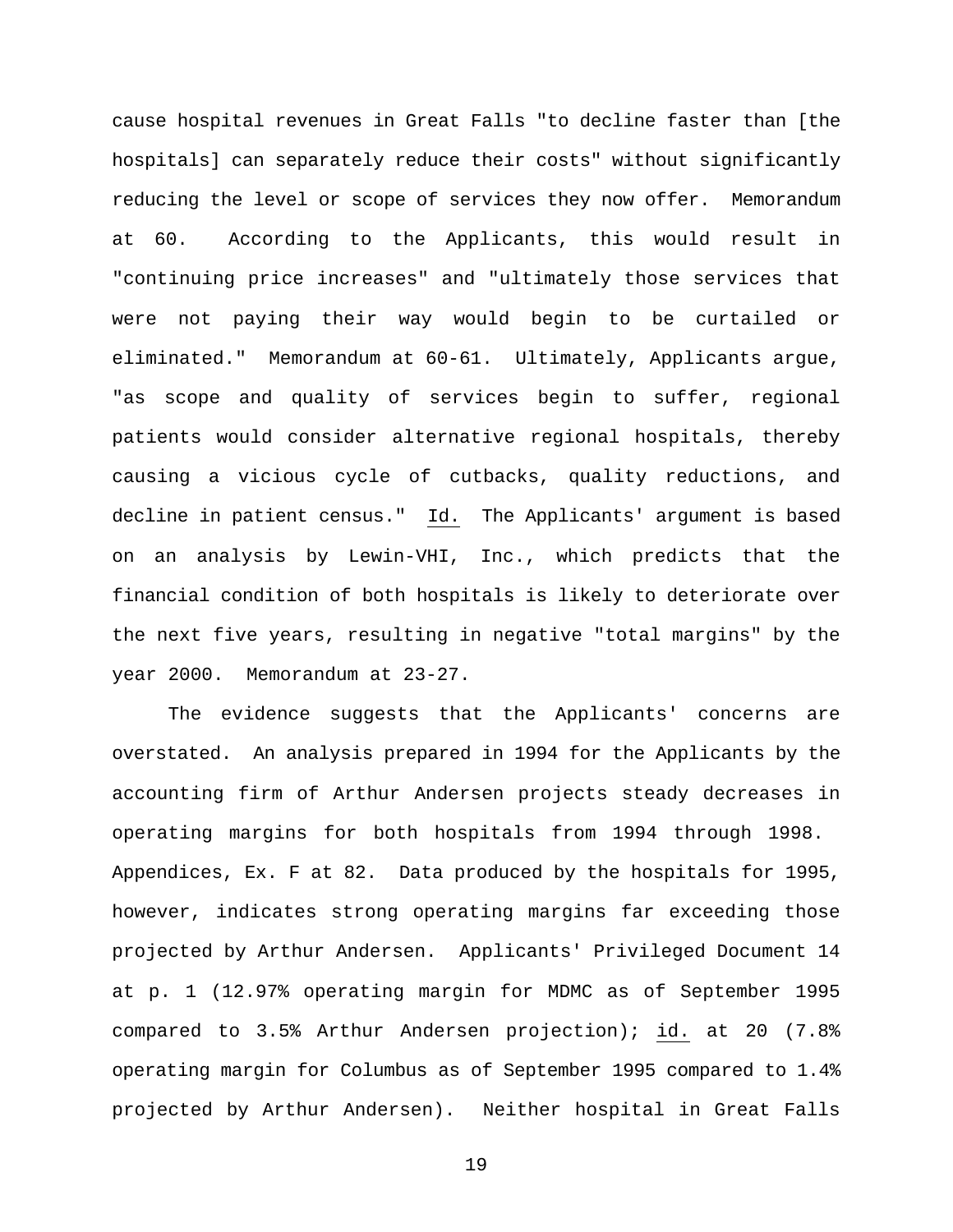requested price increases from the Montana Hospital Rate Review System for 1996. Dr. Jake J. Allen Letter (1/7/96) at 11.

The Applicants' projections also assume that the population in Cascade County will remain "stagnant" and the economy will not grow or expand. Memorandum at 30. A 30% increase in residential and commercial building permits during 1995 and the recent entry of several significant business enterprises into the Great Falls area suggest that this assumption may not be accurate. Dr. Jake J. Allen Letter (1/7/96) at 10-11. Similarly, the Lewin projections of steadily declining margins fail to take into account cost decreases resulting from increased managed care penetration. Oct. 26, 1995 Interview with Robert Mechanic and Allen Dobson. The Appl services will likely diminish without a consolidation. The Department does not rely on this argument as a basis for granting the COPA.

Applicants have demonstrated, however, that only one fullservice hospital is likely to survive in Great Falls. Total patient days in Great Falls hospitals have steadily declined from 125,974 in 1972 to 67,853 in 1995. Comments Response, Ex. 4. That decline in utilization is likely to continue as managed care penetration increases. Memorandum at 9. The economic literature suggests "that as competition increases, the firms which survive in an industry will be at least of minimum efficient scale." Frech, H.E. & Mobley, L.R., *Resolving the Impasse on Hospital Scale Economies: A New Approach, Applied Economics* 27, 286-96 (1995). Minimum efficient scale for full-service hospitals is generally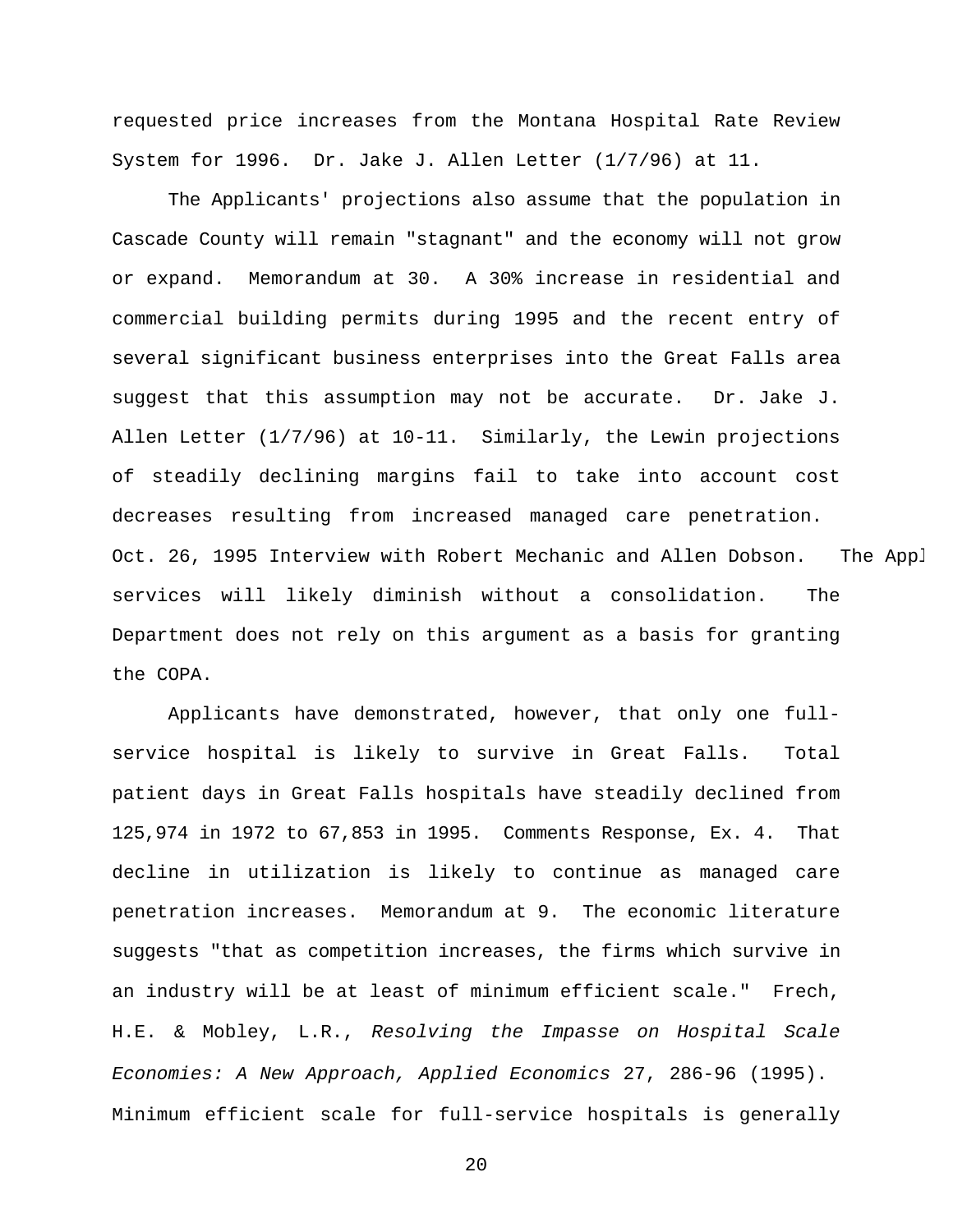considered to require in excess of 300 beds. Id. With the combined number of staffed beds for both hospitals in Great Falls at approximately 220, it does not appear that two full-service hospitals can efficiently operate in the Great Falls area. While Applicants have not demonstrated when the evolution from two full-service hospitals to one in Great Falls is likely to occur or whether that process will likely result in higher prices and the loss of tertiary services, the Department finds that one of the two full-service hospitals in Great Falls is likely to exit that market in the future. See Economists' Report at 6. The Montana Association of Health Care Purchasers ("MAHCP") agrees with that assessment (see Jan. 19, 1996 letter from MAHCP, Comments Response at Ex. 6) as do other persons familiar with hospital services in Great Falls. Tr. 22:9-15, 27:1-4, 169:10 - 170:16. That finding supports the Department's conclusion that the issuance of a COPA is warranted in this case.

#### **5. Conclusion**

The Department finds that the proposed consolidation of Columbus and MDMC, as implemented by the specific terms and conditions adopted by the Department herein, is consistent with and in furtherance of the Montana legislature's express policy of "controlling health care costs and improving the quality of and access to health care" in the Great Falls service area. Mont. Code Ann. § 50-4-601. The specific details of the consolidation are mandated by the terms and conditions adopted by the Department. Competition between Columbus and MDMC will be displaced by the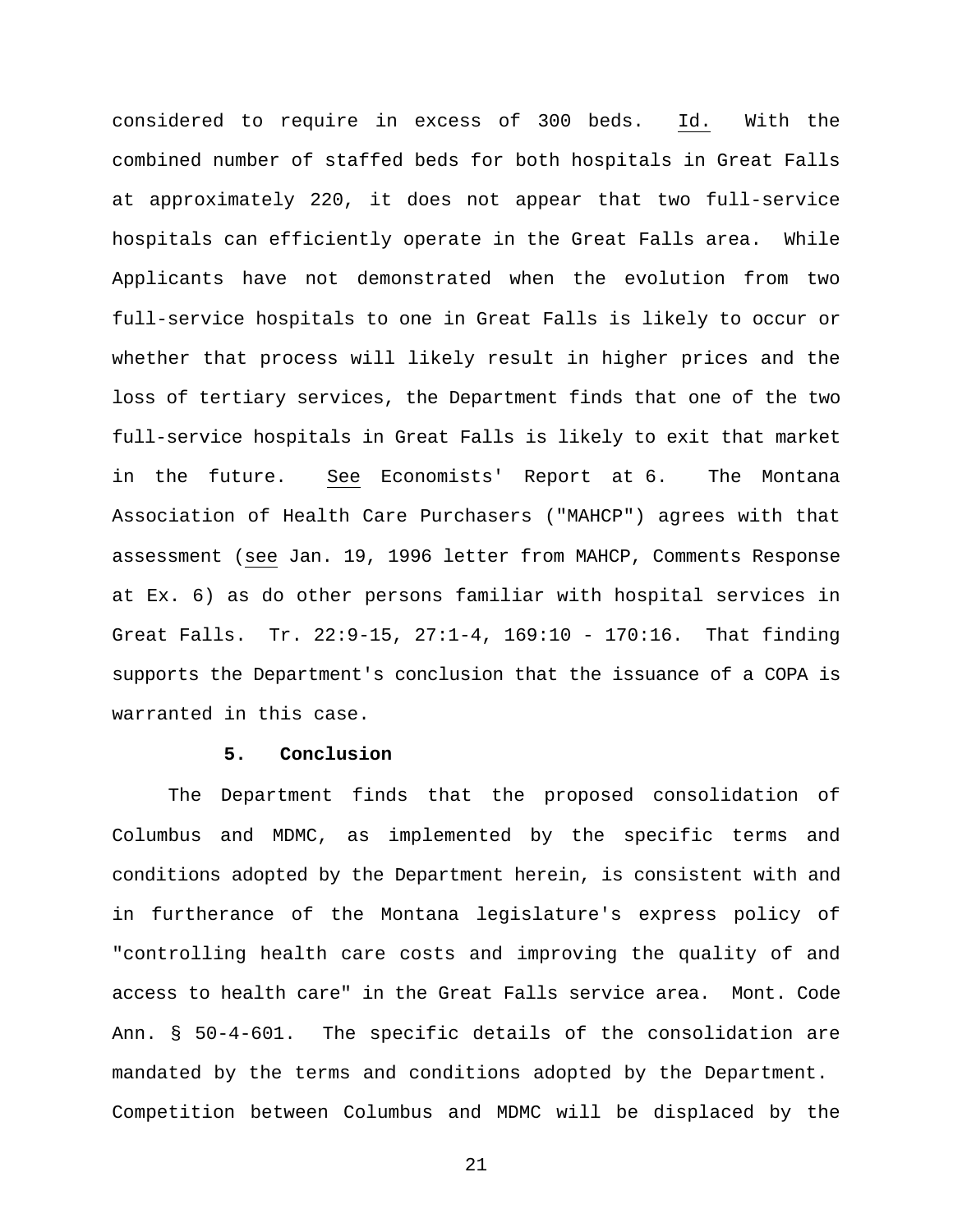Department's supervision and control of the Consolidated Hospital.

## **A0 The Department Finds That the Quality of Health Care Services Will Likely Be Maintained After the Consolidation.**

#### **1 Quality Enhancement Claims**

Applicants contend that unless consolidation occurs the scope and quality of hospital services will suffer. Memorandum at 60-61. This argument is based primarily on the Lewin projections which the Department concludes are not sufficient to establish that such a result is likely to occur. See supra at 25-26.

The Applicants also contend that consolidation will improve the response time of trauma physicians and enable the creation of a single medical record allowing physicians access to more complete patient information. Memorandum at 56-57. While such benefits are likely to improve the quality of care after the consolidation, the Department finds that these benefits could be achieved through arrangements less restrictive than a consolidation and therefore these benefits alone do not justify the proposed consolidation. Tr. at 35:7-14.

Applicants further contend that consolidation of relatively low volumes in certain medical specialty services will improve quality. Memorandum at 67. There is evidence supporting the assertion that increased volume leads to the delivery of more efficient and higher quality health care. Frech, H.E. & Mobley, L.R., *Applied Economics* 27 at 294; Comments of Steven P. Krautscheid, Dec. 29, 1995; Comments of Dr. Thomas C. Key, Jan. 5,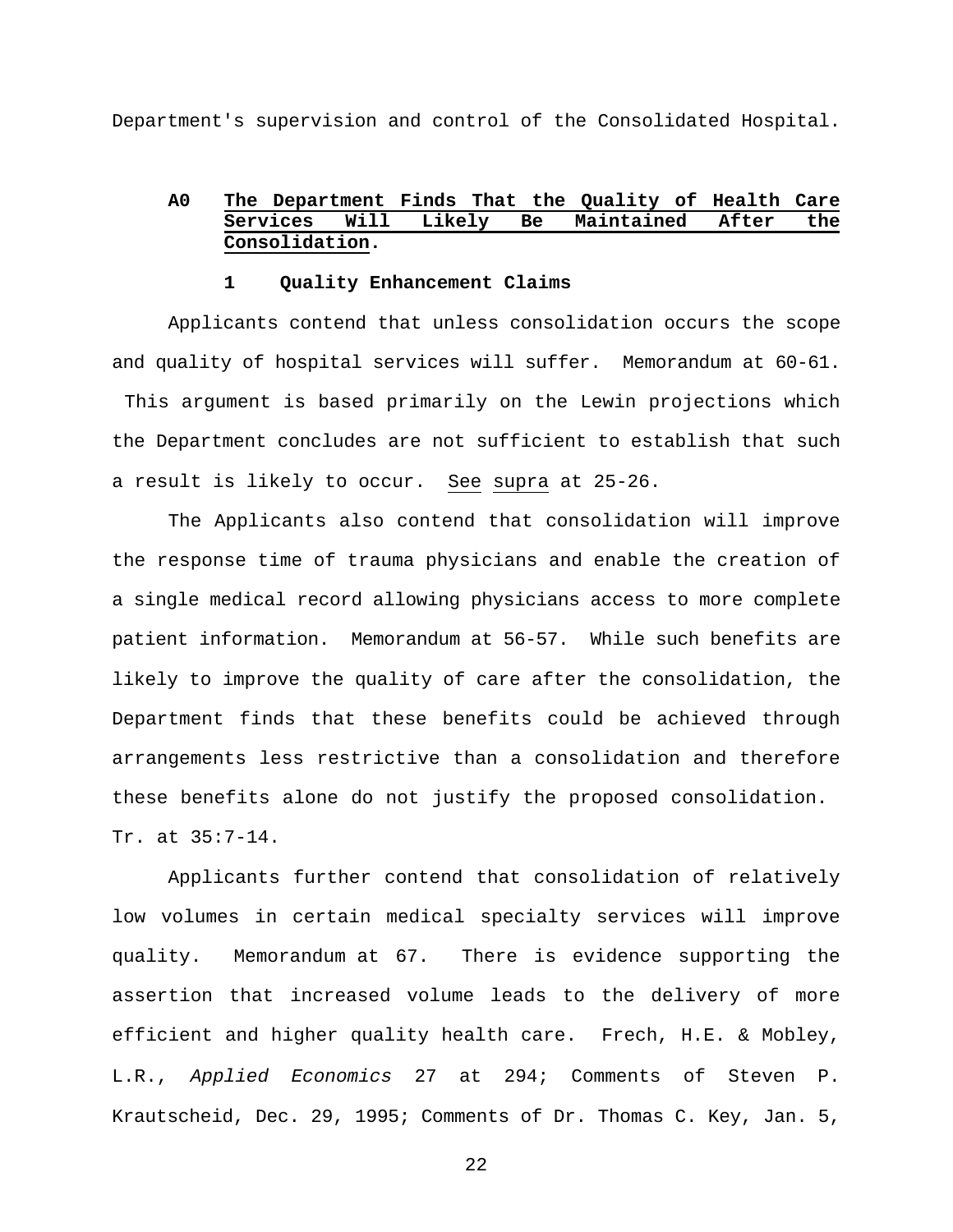1996 at 2; Comments of Dr. Richard D. Blevins, Nov. 30, 1995; Tr. at 40:1-5, 174:8-20. Although increased volumes would not be a factor in specialty services that are currently provided at only one of the two hospitals (i.e., cardiac surgery), the Department finds that increased volumes resulting from the consolidation are likely to improve the overall quality of hospital services in Great Falls.

#### **2 Quality Concerns**

## **a. Elimination of competition between the hospitals on service quality**

The proposed consolidation, however, could negatively impact quality by eliminating local competition as an incentive for the Consolidated Hospital to respond to physician and patient needs. Several physicians expressed this concern. Dr. Jake J. Allen Letter (1/7/96) at 15; Tr. at 209:9-16, 234:17 - 235:6. The hospitals argue that physicians often "play the hospitals against each other" for reasons unrelated to quality or patient benefit. While there is some evidence that this has occurred (Tr. at 29:1-6), the Department finds that the elimination of competition poses a risk to the quality of hospital services to consumers in Great Falls. The granting of a certificate will also be conditioned on a state-administered program for monitoring the quality of health care at the Consolidated Hospital. The Consolidated Hospital will be required to meet certain quality standards specified in the terms and conditions set forth in Section 2.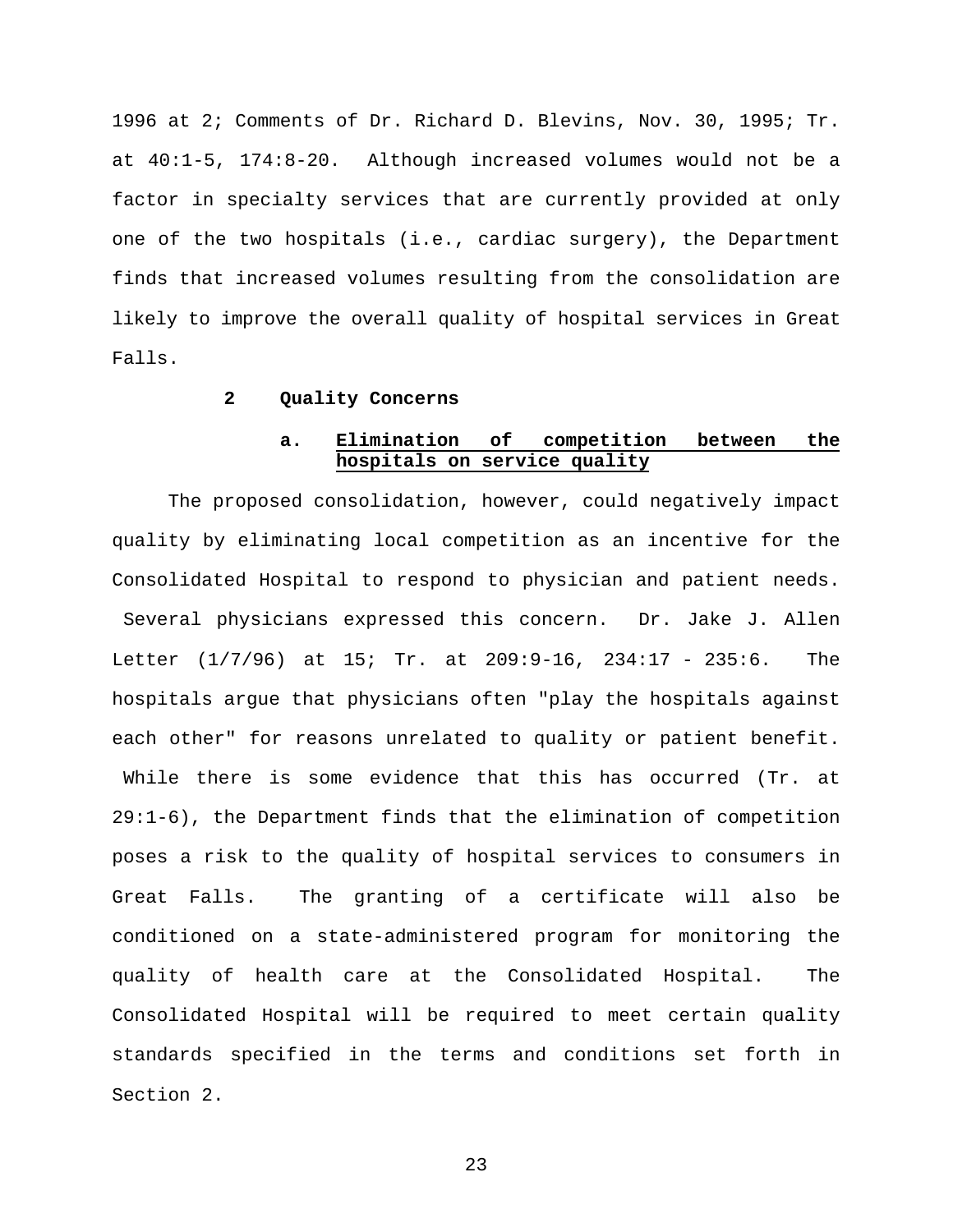#### **b. Bed capacity**

Opponents also argue that the proposed consolidation will result in a shortage of beds affecting "quality and access." Dr. Jake J. Allen Letter (1/7/96) at 2. MDMC and Columbus currently operate with 323 available beds and 220 staffed beds. Comments Response at 6. The combined average daily census in 1995 was 189 and the maximum combined census on any day in 1995 was 222. Id. The Consolidated Hospital would have approximately 300 available beds and 230 staffed inpatient beds. Id. The projected number of staffed beds exceeds the 1995 combined average daily census by about 40 beds and would have been sufficient for the busiest day during 1995. Id. Additionally, the Consolidated Hospital plans to staff 15-20 short stay/ambulatory beds and 140 long term/skilled nursing beds. Id. The Department finds that the effect of the proposed consolidation on the availability of beds is not likely to reduce the quality of or access to health care in Great Falls.

#### **c. Inpatient operating room capacity**

Merger opponents argue that a new facility or a new wing on one of the existing hospitals would have to be constructed in order to make room for the number of inpatient operating rooms necessary to accommodate anticipated surgical volumes. See Comments of Dr. Jake Allen at 4-5. In fact, some physicians argue that existing operating room capacity is inadequate and that "there is considerable difficulty in getting urgent surgical cases on schedule in a reasonable amount of time." Dr. Dale M. Schaefer Letter (1/7/96). Applicants responded by submitting an analysis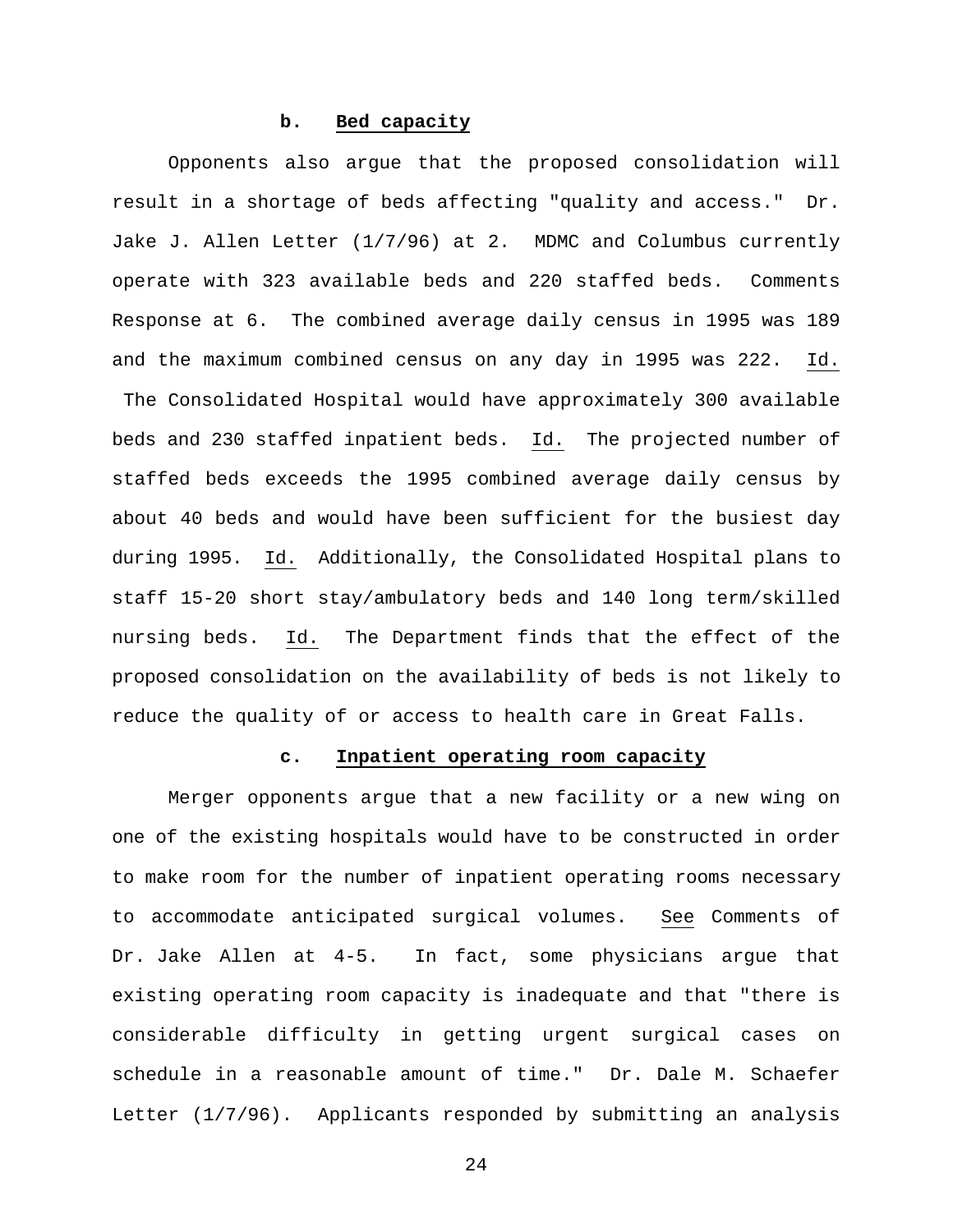which concluded that only one additional operating room, at a cost of approximately \$300,000, would be required if Columbus were selected as the inpatient surgery facility and no additional surgery suites would be necessary if MDMC were selected. See O.R. Utilization Analysis. Applicants' analysis was based on the assumption that all inpatient operating rooms would be scheduled for 10.5 hours per working day and all outpatient operating rooms would run 9.0 hours per working day. Id.

MDMC currently has five general surgery suites, one open heart surgery suite, and three outpatient operating rooms. Columbus operates five general operating suites for a total of 13 general and one open heart operating room in Great Falls. Comments Response at 4. Both facilities could add up to three additional operating rooms at a cost of approximately \$300,000 per room. Comments Response at 5.

An independent analysis prepared in conjunction with the Montana Trauma Project Survey suggests that current delays in scheduling urgent surgical cases are not caused by a lack of operating rooms but by the limited availability of anesthesiology coverage and a "lack of agreement about scheduling." See Report of the Montana Trauma Systems Plan at 4, Comments Response Ex. 5. See also Tr. at 29:7-15. That report supports the conclusions of the hospital management expert who analyzed this issue for the Department and concluded that potential operating capacity at either facility is sufficient to adequately handle projected volumes. See Economist's Report at 7. The Department finds that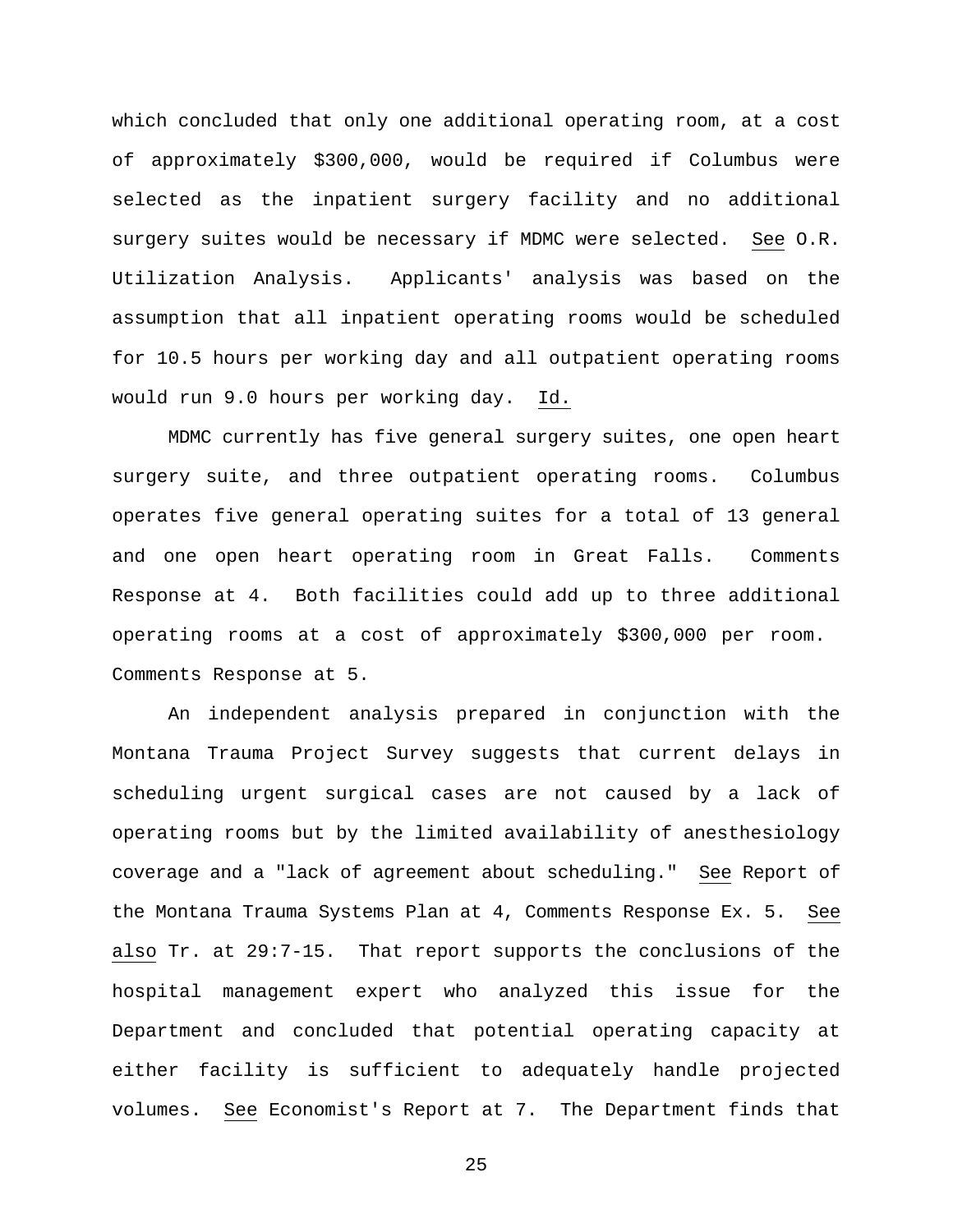quality will not be adversely affected by a lack of operating capacity at the Consolidated Hospital.

The Department will require, however, that the Consolidated Hospital add a sufficient number of inpatient operating rooms to handle projected volumes while maintaining an average daily operating schedule consistent with industry norms for similarly situated hospitals as determined by the Department. The Department finds that a schedule requiring 10.5-hour operating days would negatively affect quality of service and the Department will require that the Consolidated Hospital maintain a sufficient number of inpatient operating rooms to accommodate projected volumes at an operating schedule that does not adversely impact quality of care. See Terms and Conditions at ¶ 2.11.

#### **d. Conclusion**

Having considered these potential benefits and risks to the quality of health care services, the Department is not persuaded that a COPA should be granted on the ground that the consolidation is likely to result in "higher quality health care" than would occur in the absence of the consolidation. In order to grant a COPA on other statutory grounds, however, the Department must find that the consolidation is not likely to result in reduced quality of health care. See Conclusions of Law, at 42. The Department finds that the quality of hospital services provided in Great Falls will likely be maintained if the Terms and Conditions of the COPA are met.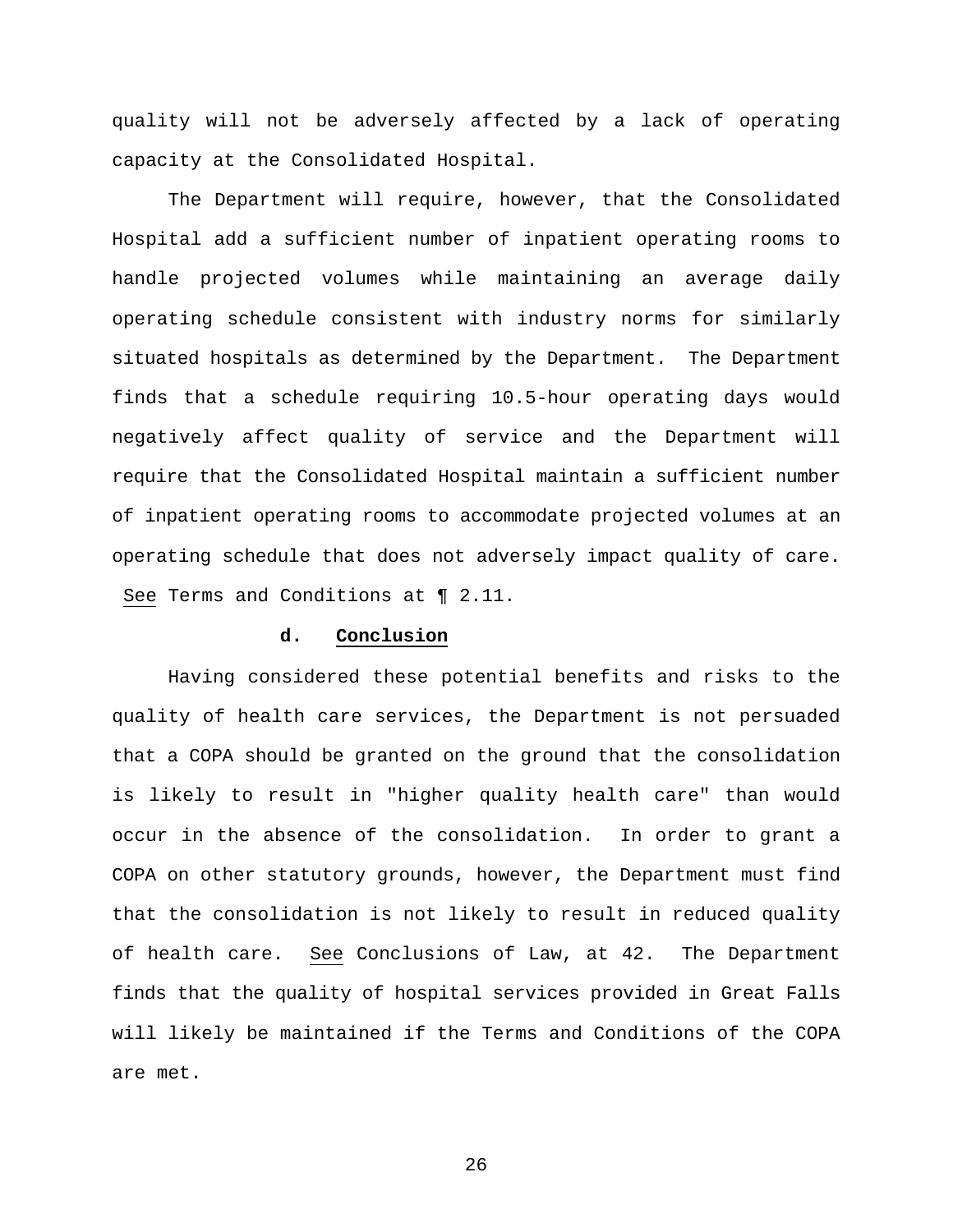## **B0 The Department Finds That the Consolidation Is Likely to Result in Improved Access to Health Care.**

#### **1 Financial and Geographic Access**

In making determinations as to availability of or access to health care, the Department has considered "the extent to which the proposed agreement or transaction is likely to otherwise make health care services or products more financially or geographically available to persons who need them." Mont. Admin. R. 23.18.104(3)(c).

Applicants contend that consolidation provides the best chance of preserving Great Falls as a regional health care center. Memorandum at 57-58. Without consolidation, Applicants believe that many tertiary services will be curtailed or eliminated as a result of the declining financial conditions of the hospitals. Memorandum at 60-62. This contention is based on the Lewin analysis which the Department has concluded is not sufficient to satisfy the Applicants' burden of justifying a consolidation under the "declining financial condition theory." Supra at 25-26.

The Department finds, however, that the consolidation does not threaten geographic access to hospital services and it is likely to result in improved financial access to health care services in the Great Falls area through the imposition and enforcement of terms and conditions that require Applicants to pass on the savings and financial benefits resulting from the consolidation to consumers of hospital services in Great Falls. Mont. Admin. R. 23.18.104(3)(c). As set forth in these findings, the consolidation will result in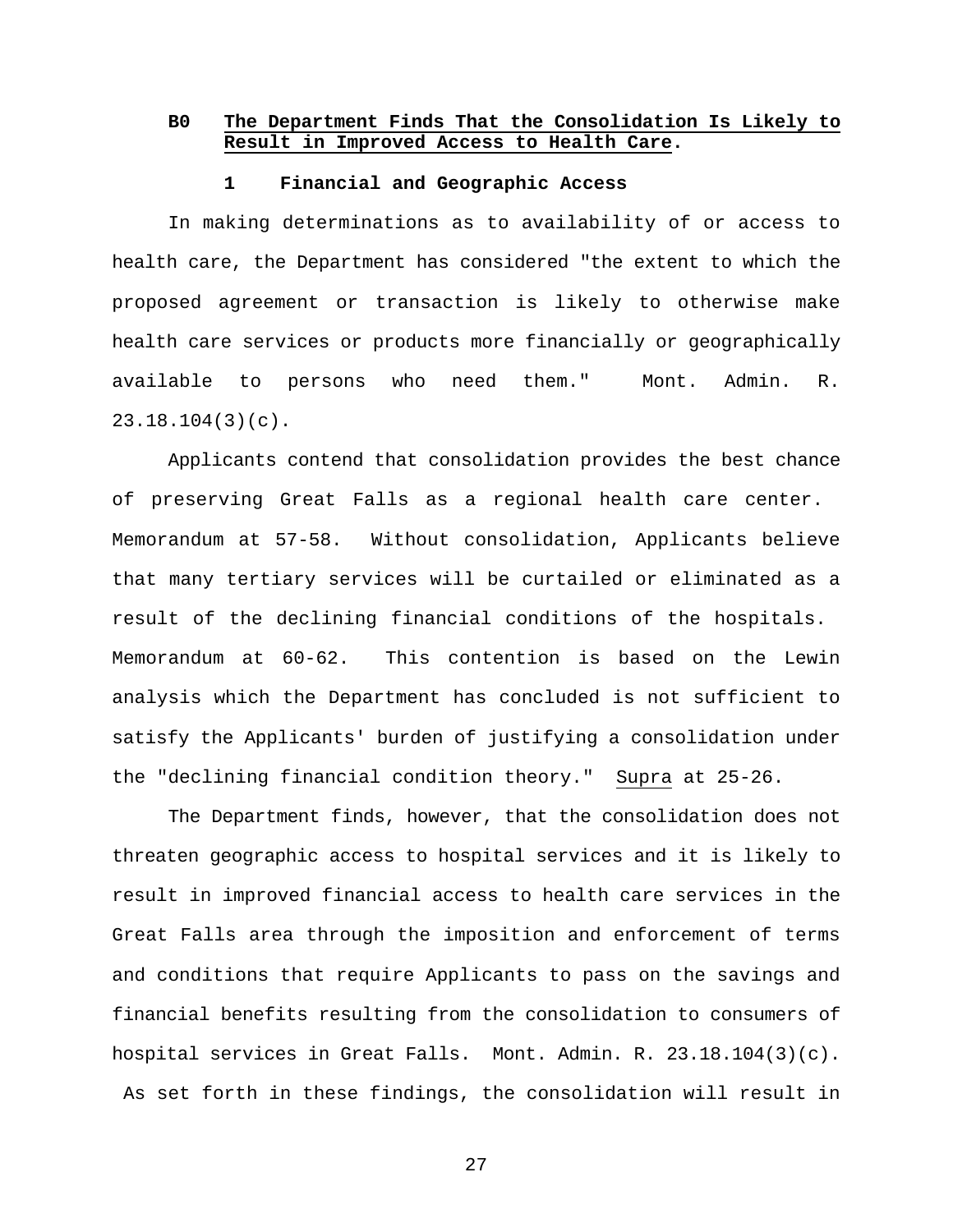significant cost savings for consumers. Detailed estimates of the anticipated net financial benefits to consumers from the consolidation are presented in Exhibit 4 to the Economist's Report.

## **2 New Services**

In making determinations about the availability of health care, the Department has considered "the extent to which the proposed agreement or transaction is likely to make available a new and needed service or product to a certain geographic area." Mont. Admin. R. 23.18.104 3(b). Applicants have not asked the Department to consider any specific new medical services or products as a justification for granting the requested COPA. Rather, Applicants contend that "only consolidation offers the hope of *maintaining* the current level and quality of services and any *possibility* of expansion in the future." Memorandum at 66 (emphasis added).

The COPA is granted on the basis of cost reductions, not access to new services. The Consolidated Hospital may, in its discretion, add new services after the consolidation, provided that the terms and conditions of the COPA are satisfied, including the cost and revenue requirements.

#### **3 Maintaining Access**

In addition to ensuring that access to health care services is improved through the redeployment of merger-specific savings, the Department finds that terms and conditions are required to ensure that the consolidation does not adversely affect the availability of health care services to consumers in the following areas: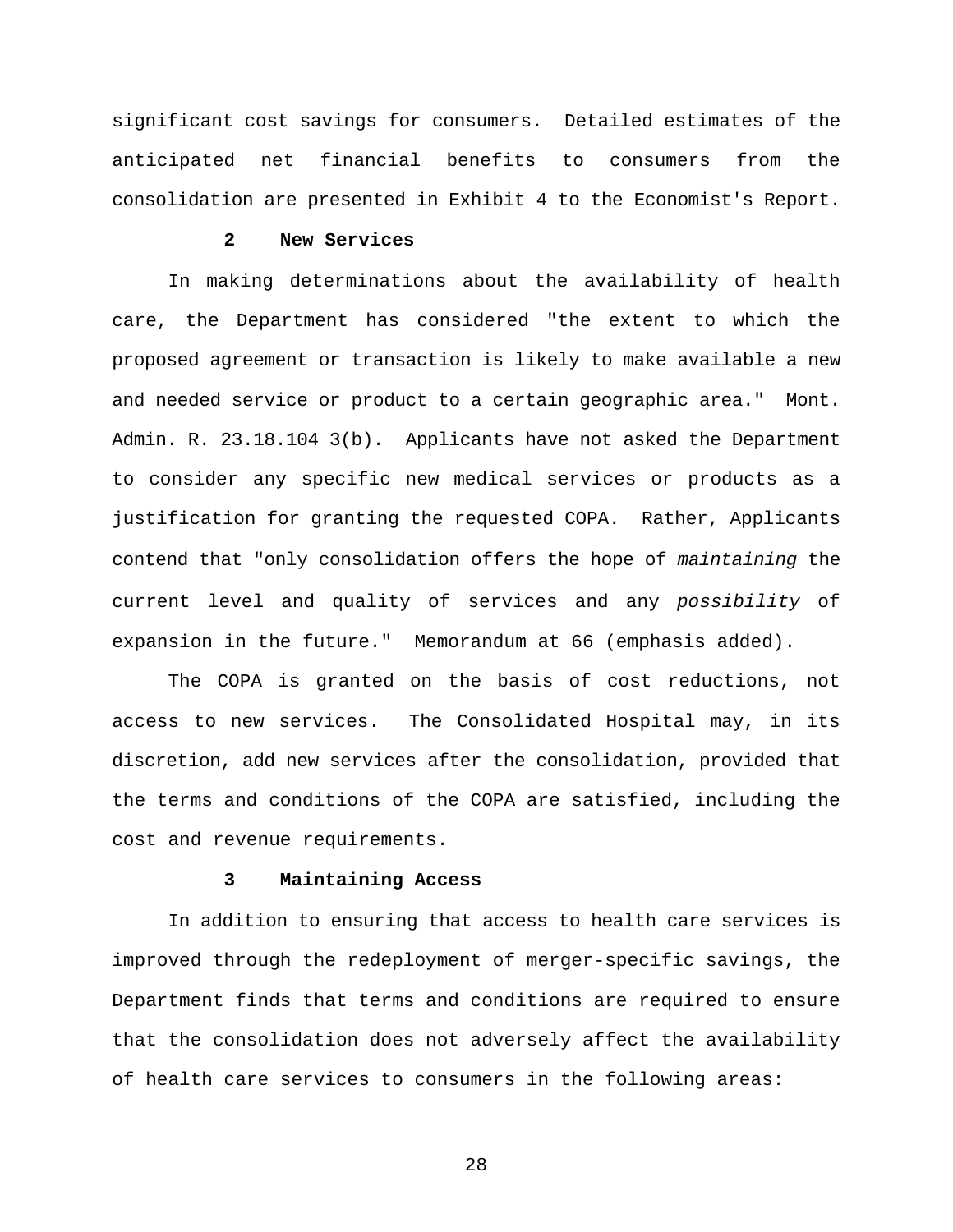# **a0 The effect of the Consolidated Hospital's affiliation with the Sisters of Providence on**

## **access to medical services**

The Department asked the Applicants to state the extent to which any medical services would not be permitted or would be restricted as a result of the Consolidated Hospital's affiliation with the Catholic Church. See Oct. 12, 1995 Request for Additional Information. The Applicants responded by stating that with the exception of abortion services, there would be no restrictions at the Consolidated Hospital on any of the services currently offered by MDMC. See Response at 27-28.

The Department will require as a condition to the issuance of a COPA that the Consolidated Hospital agree to continue providing, without restrictions, the following services as set forth in the Applicants' response: (1) information and counseling on post-coital contraceptives for victims of rape; (2) elective sterilization; and (3) HIV risk reduction counseling. Additionally, with the exception of abortion services, the Consolidated Hospital will be required to maintain the same level and type of services being provided by Columbus and MDMC immediately prior to the consolidation. Any reduction in service must be approved by the Department. See Terms and Conditions at ¶ 4.1.

Abortion services will not be provided at the Consolidated Hospital. Such services are currently provided by MDMC on an elective or therapeutic basis. Response at 28. The application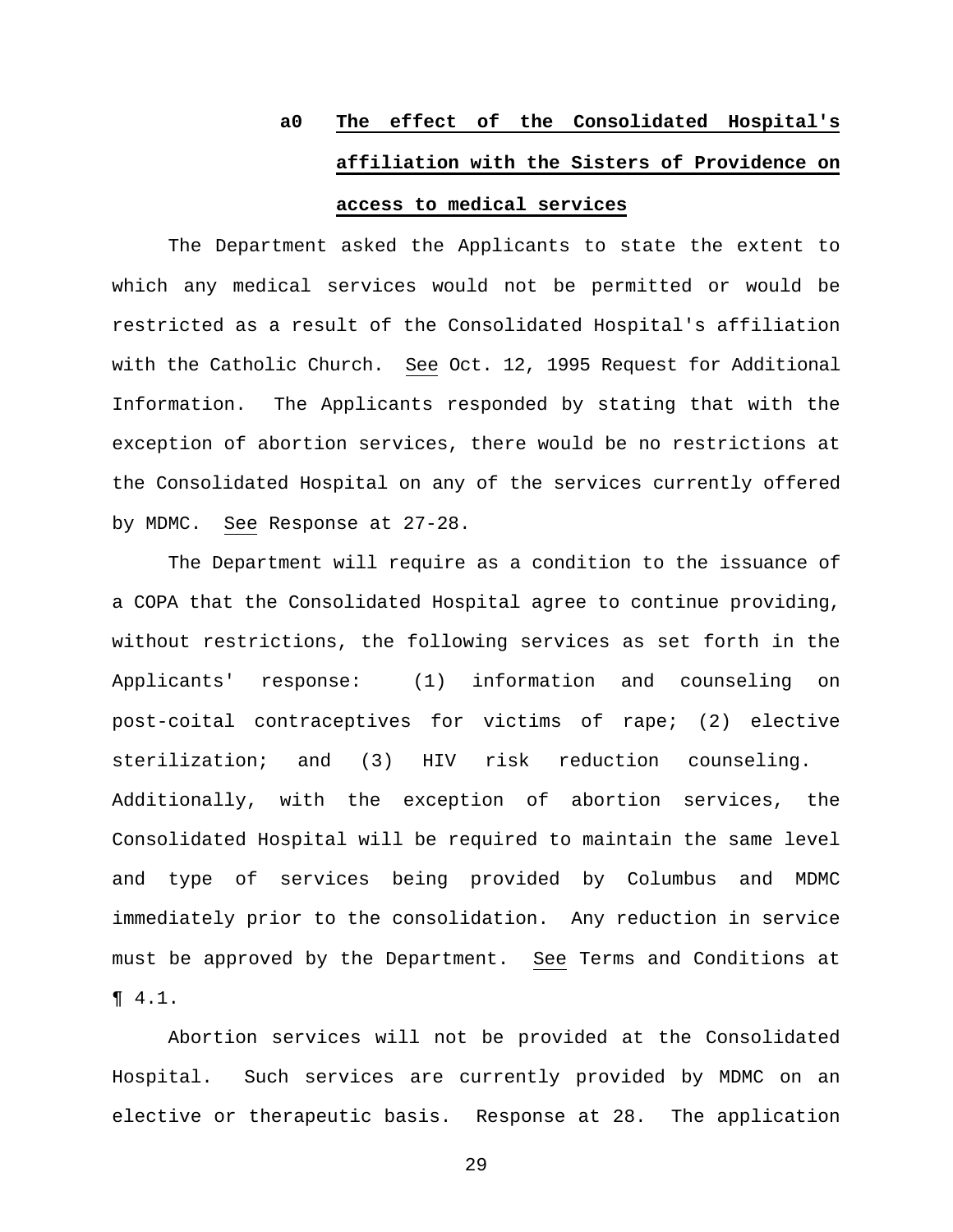claims that approximately twelve abortion procedures are performed each year at MDMC. Memorandum at 44. The vast majority of abortions are performed outside the hospital acute care setting. Tr. at 204:9-15. Some procedures, however, particularly late trimester abortions, must be performed in a hospital operating room. Id. Of the 32 abortions performed at MDMC between February 1, 1994, and February 1, 1996, twenty-eight involved a diagnosis of fetal abnormalities or "anomalous fetus." Feb. 27, 1996 Letter from Kirk Wilson to Max Davis. The sole perinatologist in Montana resides in Great Falls. Memorandum at 57. MDMC is currently the only hospital in the state where perinatal genetic counseling and related terminations are performed. Interview with Dr. Thomas Key. Of the 32 abortions performed at MDMC during the period from February 1, 1994, through February 1, 1996, only nine involved patients from Cascade County. The others involved patients from all across the state. Kirk Wilson Letter (2/27/96).

MDMC originally proposed to deed an office condominium to Intermountain Planned Parenthood. The revenue generated by the condominium would be used to cover the nonmedical expenses of any woman who is required to travel to another city to obtain an abortion. Memorandum at 44. The Department finds that, so long as the revenue is sufficient to cover the expenses of both the patients and any physician who will be required to travel in order to continue providing within the state services previously performed at MDMC, this solution to the abortion access problem is adequate.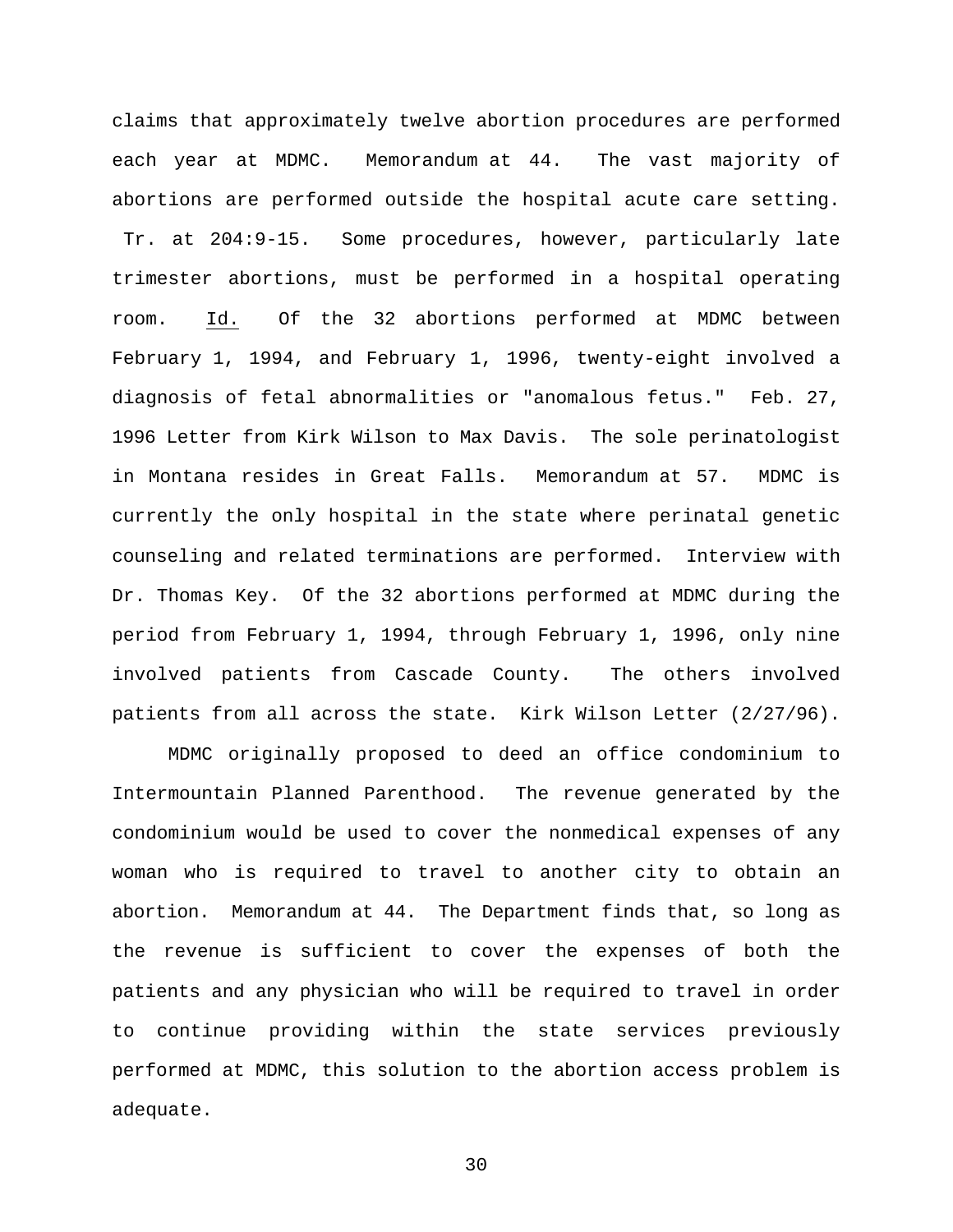The Department agrees with the Applicants' contention that the perinatal procedures currently provided in Great Falls are "vital services" that should be preserved in Montana. Memorandum at 57. These procedures now include genetic-related terminations performed for women throughout Montana. The perinatologist has committed to continue to provide these services on a statewide basis at another location or locations in Montana. Dr. Thomas Key Letter (1/5/96). With the continued provision of these services, and on the basis of the perinatologist's willingness to provide the service elsewhere in Montana, the Department finds that there will be no diminution in access to currently available services. In fact, since many patients now travel to Great Falls for this service, the availability of the service in other locations may even enhance access.

The Department will also require that MDMC deed an office condominium to Intermountain Planned Parenthood, the revenue from which shall be used to cover the nonmedical expenses of any patient who is required to travel to another city in Montana to obtain abortion services previously available at MDMC. In addition, the Department will require that the revenue be used to cover the expenses of the perinatologist or any other physician who is required to travel to another city to perform pregnancy terminations previously performed at MDMC which may not be performed in the Consolidated Hospital. Terms and Conditions at ¶ 4.6.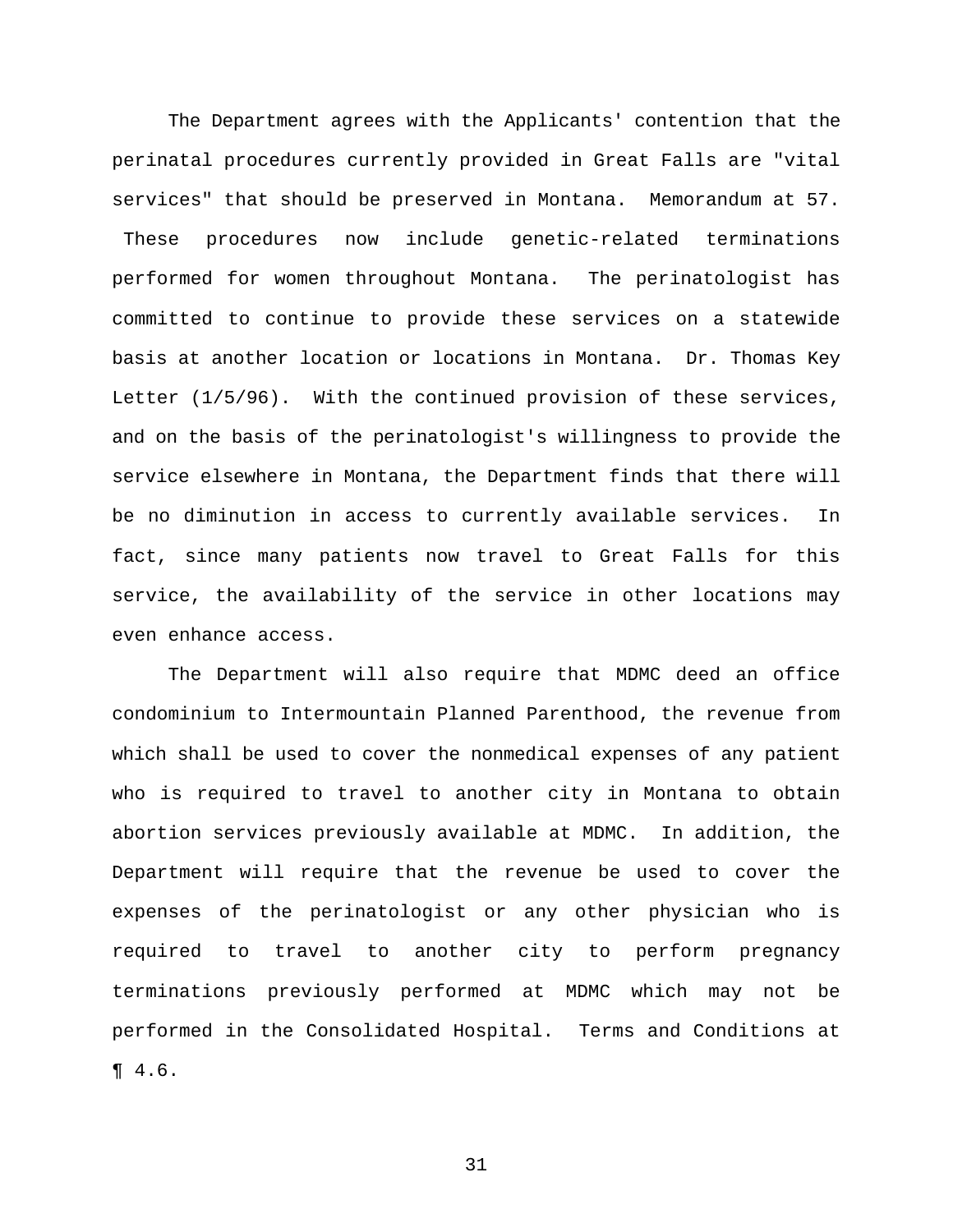With these conditions, the Department finds that affiliation of the Consolidated Hospital with the Sisters of Providence will not negatively impact access to medical services. Concerns regarding religious restrictions on access to medical services are adequately resolved through terms and conditions set forth in Section 4. To the extent that objections to the Consolidated Hospital's affiliation with the Sisters of Providence relate to concerns other than cost, quality and access, the Department finds that such objections, while made in good faith, are outside the statutory guidelines that set the parameters for evaluating the application.

## **b0 Effect of the consolidation on competition among health care providers competing with Consolidated Hospital**

In evaluating any disadvantages likely to result from the consolidation the Department has considered the "reduction in competition among health care providers or other persons furnishing goods or services to, or in competition with, health care facilities or physicians that is likely to result directly or indirectly from the . . . consolidation." Mont. Admin. R. 23.18.104(2)(c).

Health care providers competing with MDMC and Columbus for the provision of home health care services expressed concerns that the Consolidated Hospital might use its economic power to disadvantage competitors that compete with the hospitals in ancillary service markets. Tr. at 122:24 - 126:12. In response to the Department's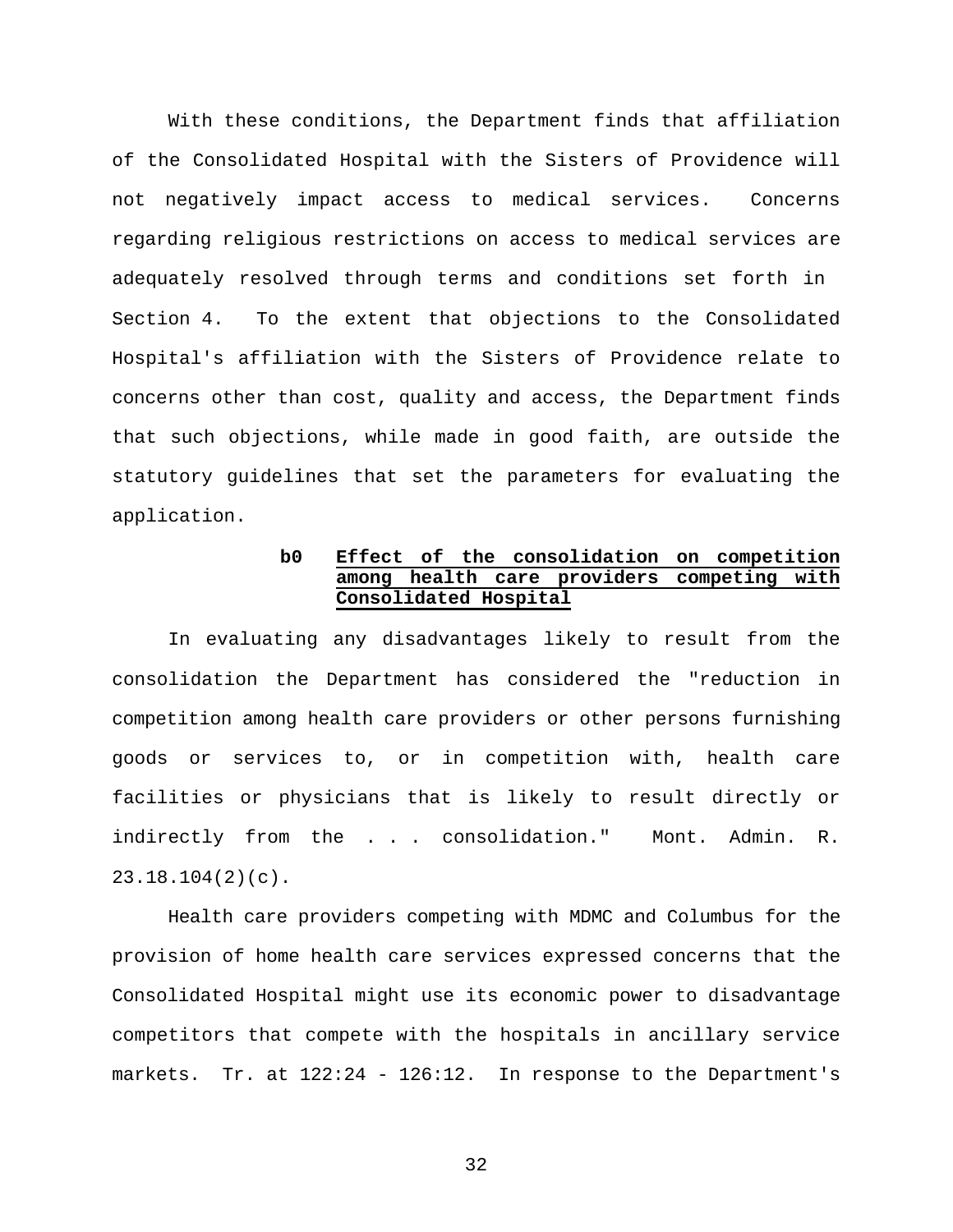request, the Applicants explained their policies regarding such referrals. Response at 7-8.

Interim Health Care submitted comments disputing the hospitals' claim that they "endeavor to provide patients with objective impartial information regarding the patient's options for any particular service." Patrick E. Melby Letter (8/7/95). The Department will require the Consolidated Hospital to adopt written guidelines regarding patient referrals in accordance with paragraph 13.1 of the Terms and Conditions to ensure that competing health care providers are not unfairly denied access to potential customers.

## **c0 Effect of the consolidation on health care payers**

Mont. Admin. R. 23.18.104(2)(b) allows the Department to consider the adverse impact of the proposed consolidation on the "ability of health care payers to negotiate optimal payment and service arrangements with health care providers." The largest health care payer in Montana supports the consolidation. See Blue Cross and Blue Shield of Montana Letter (8/17/95), Appendices, Ex. E. After reviewing the proposed consolidation, Blue Cross and Blue Shield of Montana stated that the consolidation will "result in elimination of duplication and consolidation of resources, thereby further improving quality and access to care in the region served." Id. The consolidation is also supported by groups representing over 135 self-insured Montana companies and other health care purchasers. See Letters Supporting Consolidation from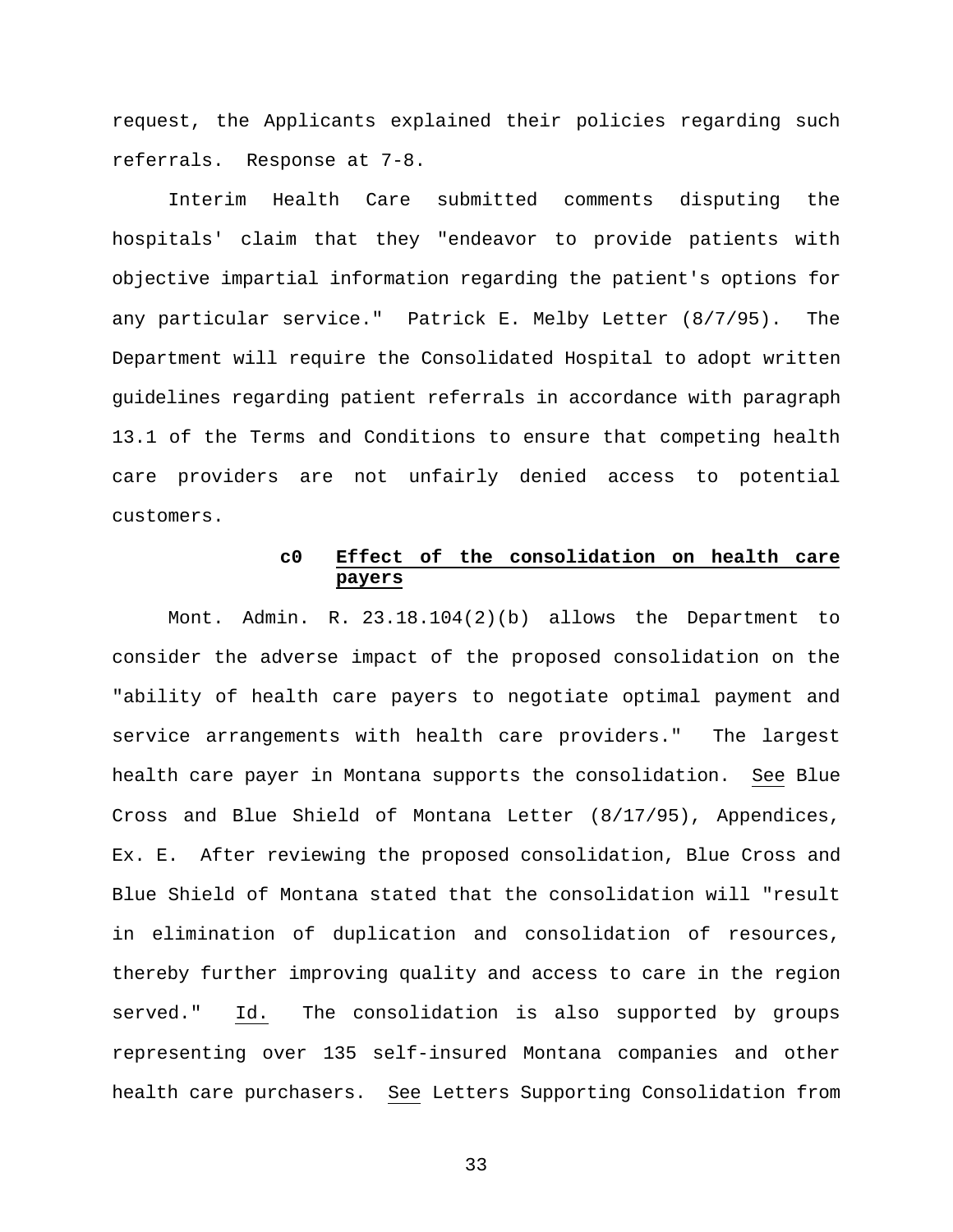Employee Benefit Management Servs., Montana Ass'n of Health Care Purchasers, Montana Contractors Ass'n Trust, Energy West, Buchanan Enters., Smith Equip. Co., Montana Refining Co., and other health care purchasers. Comments Response at Ex. 6; Tr. at 56:13-60,  $190:1-18$ ,  $191:14 - 192:1$ .

The Department finds, however, that the increase in economic power and concentration resulting from the consolidation may adversely impact the ability of health care payers to negotiate optimal payment and service arrangements with the Consolidated Hospital. The Montana Association of Health Care Purchasers shares this concern. See MAHCP letter, Comments Response at Ex. 6. The Department will require the Consolidated Hospital to negotiate in good faith with health care payers and will impose other terms and conditions to ensure that the ability of health care payers to negotiate optimal payment and service arrangements is not adversely affected. See Terms and Conditions at Sections 5, 6, and 9.

## **d0 Effect of the consolidation on other health care providers**

The elimination of competition for hospital services in Great Falls also raises concerns about the access of physicians and other health care providers to hospital facilities and services. A COPA will be granted subject to terms and conditions which ensure that economic power resulting from the consolidation will not be used to unfairly discriminate against physicians or other health care providers that require access to hospital services and facilities. See Terms and Conditions at Sections 5, 6, and 8.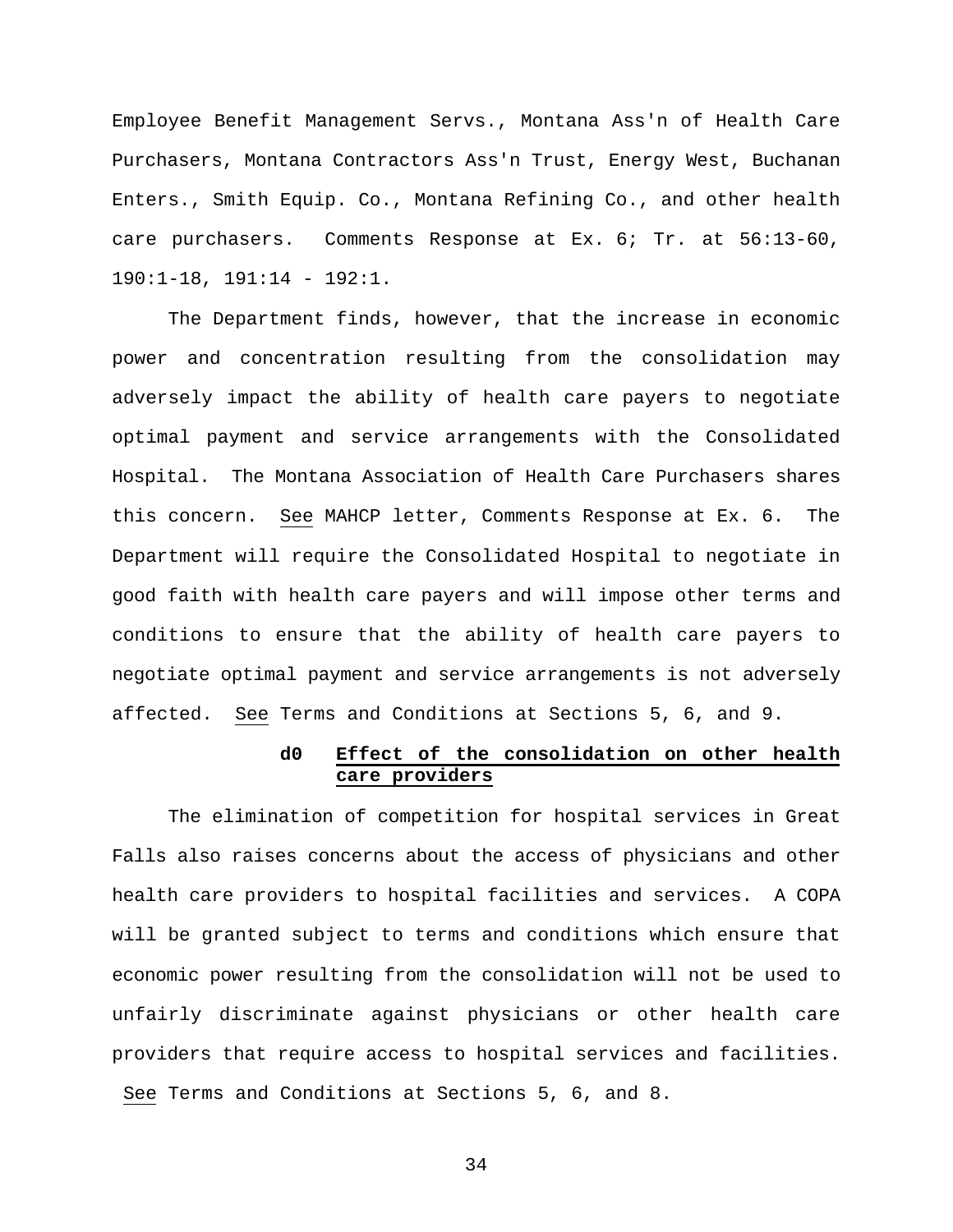## **C0 Availability of Arrangements Less Restrictive to Competition**

Mont. Admin. R. 23.18.104(2)(d) provides that in evaluating an application for a COPA, the Department may consider "the availability of arrangements less restrictive to competition that achieve the same benefits." Opponents of the consolidation contend that duplication could be eliminated and substantial savings achieved through joint ventures between the hospitals that would not require a complete merger. Comments of Dr. F. John Allaire, Oct. 27, 1995.

The Department finds that a large portion of the savings that can be achieved through joint venturing has already been realized through previous cooperative efforts between the hospitals. Memorandum at 36. Cardiac surgery and neonatal intensive care are provided exclusively at MDMC and only Columbus offers radiation oncology and renal dialysis. Dr. Jake J. Allen Letter (1/7/96) at 2. Despite these cooperative efforts, the Department finds that significant additional annual operating savings could be achieved through a consolidation. A substantial portion of those savings results from the elimination of duplicate administrative and support costs that can most effectively be realized through a consolidation. Economist's Report at 5, 6. While further joint venturing might result in some additional savings, the effect would be to further eliminate competition between the hospitals without producing the significant efficiencies that are provided by a complete merger.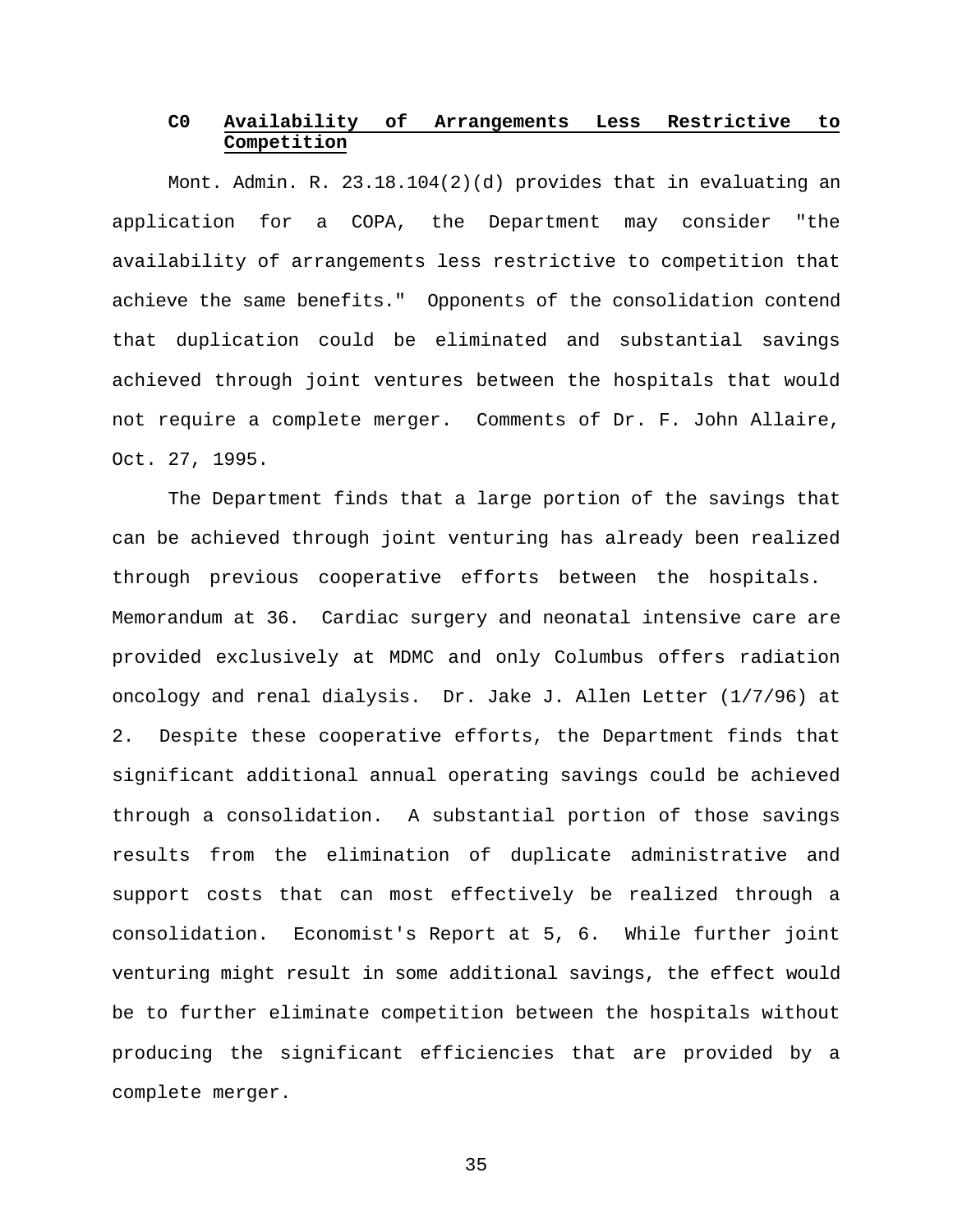## **D0 Continuing Supervision**

Due to the high level of concentration of hospital services in the Great Falls market after the consolidation, and as required by Mont. Code Ann. § 50-4-622, the Department will monitor and supervise the activities of the Consolidated Hospital on a continuing basis. The Consolidated Hospital will submit annual progress reports pursuant to Mont. Admin. R. 23.18.106 that comply with the provisions of Mont. Admin. R. 23.18.106(1)(b) and include the additional information required by the Terms and Conditions.

The Department will use any authorized means necessary to enforce compliance with the terms and conditions including revocation of the certificate (Mont. Code Ann. § 50-4-609), the filing of an action to enforce compliance with the terms and conditions (Mont. Code Ann. § 50-4-621) and the imposition of additional terms and conditions that it determines are necessary to effectuate the objectives of the COPA (Mont. Admin. R. 23.18.106(6)).

#### **VIII. CONCLUSIONS OF LAW**

The Department's authority to grant or deny a COPA is governed by the standard set forth in Mont. Code Ann. § 50-4-603(2), which provides in pertinent part:

The department may not issue a certificate unless the department finds that the agreement is likely to result in lower health care costs or is likely to result in improved access to health care or higher quality health care without any undue increase in health care costs.

The Department may issue a COPA subject to terms and conditions, as the Department determines are appropriate, in order to best achieve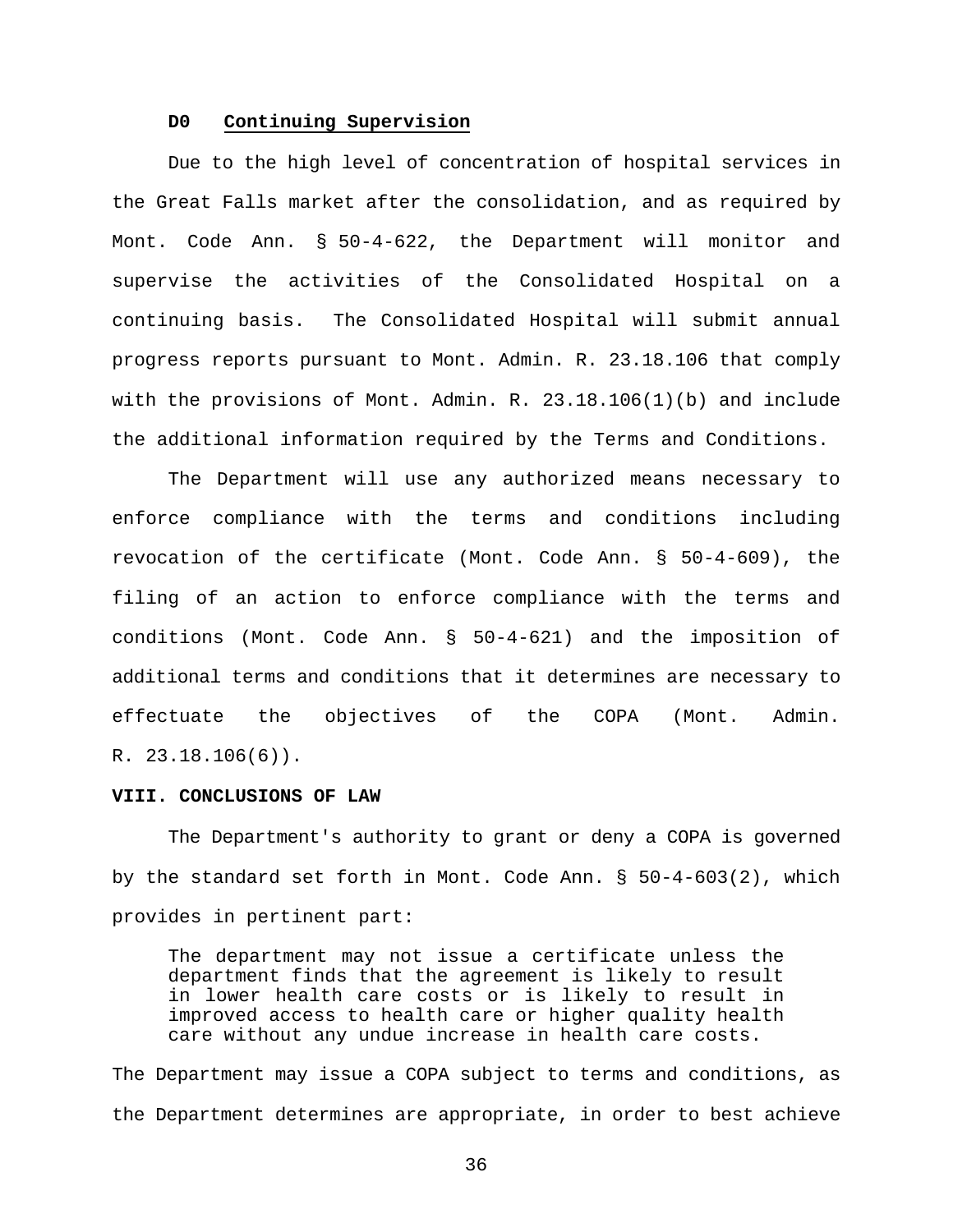lower health care costs or greater access to or quality of care. Mont. Code Ann. § 50-4-603(3).

This application is the first to be reviewed under Montana's COPA act. The act specifies three factors pertinent to the Department's decision--cost, access and quality. The test to be applied in determining whether the COPA should issue is whether the proposed transaction is: (1) likely to result in lower health care costs, or (2) likely to result in better access to or quality of care without any undue increase in health care costs. The instant application is based primarily on the first prong of the test, although Applicants also claim that access and quality will improve.

While the statutory tests are framed in the alternative, there is nothing in either the plain language of the statute or its legislative history to indicate that lower costs could justify issuance of a COPA if the proposed agreement or transaction would have a material adverse impact on access or quality. Efforts to reduce or contain costs should not be accomplished at the expense of access to or quality of care. Accordingly, a COPA may be issued under the "lower costs" test of Mont. Code Ann. § 50-4-603(2) only if the proposed transaction will not have a material adverse effect on access to health care services and quality of care.

"Health care costs," for the purposes of COPA proceedings, are defined as "the amount paid by consumers or third party payers for health care services or products." Mont. Admin. R. 23.18.101(3). Therefore, an application based on projected cost savings must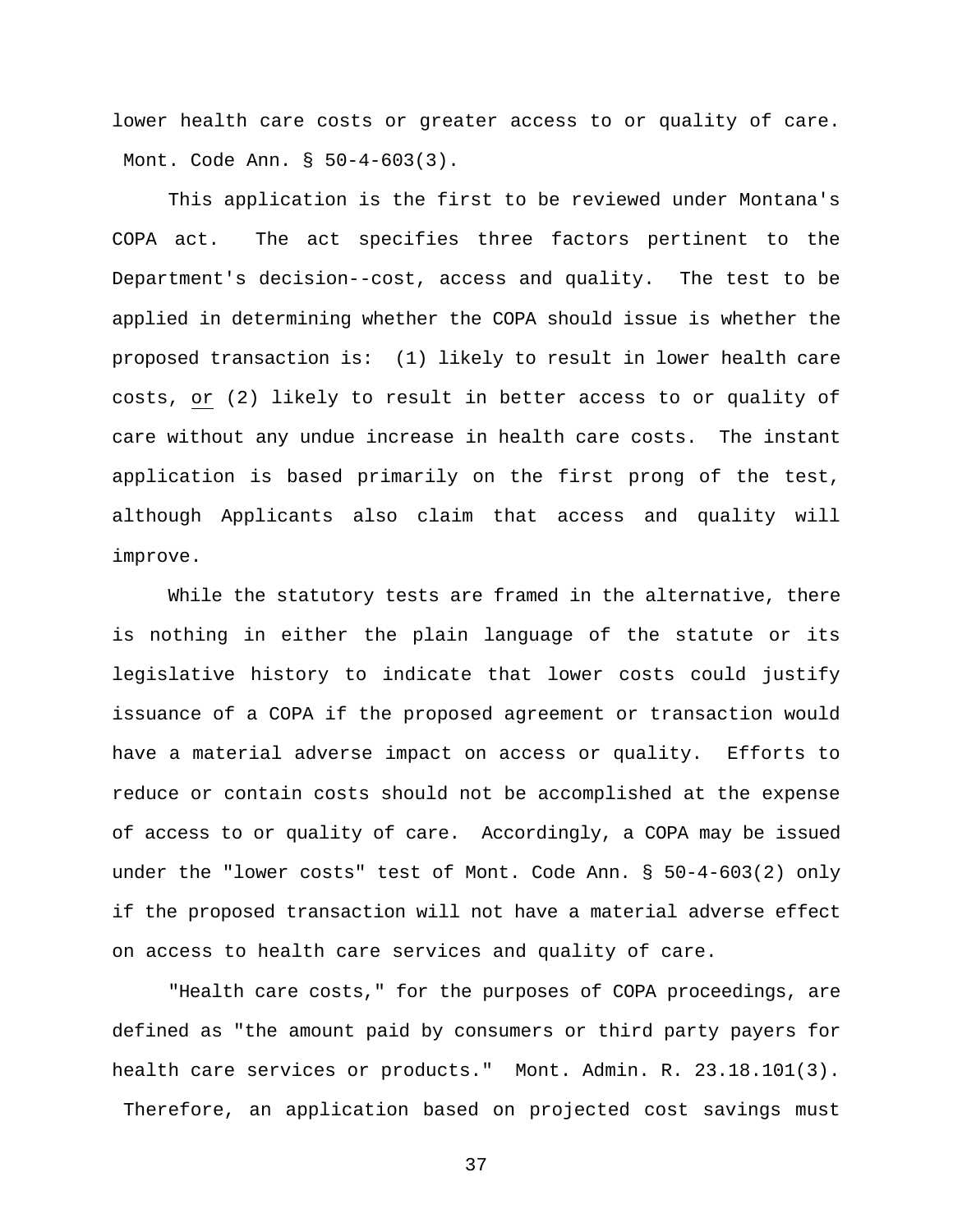show that prices to consumers (or third-party payers) will be lower, i.e., that the savings achieved by the consolidation will be passed on to health care consumers.

In evaluating whether the proposal is likely to bring about lower costs, the relevant inquiry is whether the costs will be lower than they are likely to be if the proposal is not approved. It is an elemental principle of statutory construction that statutes should be construed so as to give effect to all of their provisions. Mont. Code Ann. § 1-2-101; Gibson v. State Fund, 255 Mont. 393, 396, 842 P.2d 338, 340 (1992). Related statutes should be harmonized (Matter of W.J.H., 226 Mont. 479, 483, 736 P.2d 484, 486-87 (1987)), and conflicts avoided unless no other reasonable construction is possible (Continental Oil Co. v. Board of Labor Appeals, 178 Mont. 142, 151, 582 P.2d 1236, 1241 (1978)). Further, the legislature's intent should be determined, if possible, from the plain language of the statute. State ex rel. Neuhausen v. Nachtsheim, 253 Mont. 296, 299, 833 P.2d 201, 204 (1992).

The COPA act contains slightly different phrasing of the legal standard that governs the Department's review. As noted above, Mont. Code Ann. § 50-3-603(2) refers to "lower health care costs" or "improved access to health care or higher quality health care without any undue increase in health care costs." On the other hand, § 50-4-609 provides that the Department

shall revoke a certificate previously granted by it if the department determines that the cooperative agreement is not resulting in lower health care costs or greater access to or quality of health care than would occur in absence of the agreement.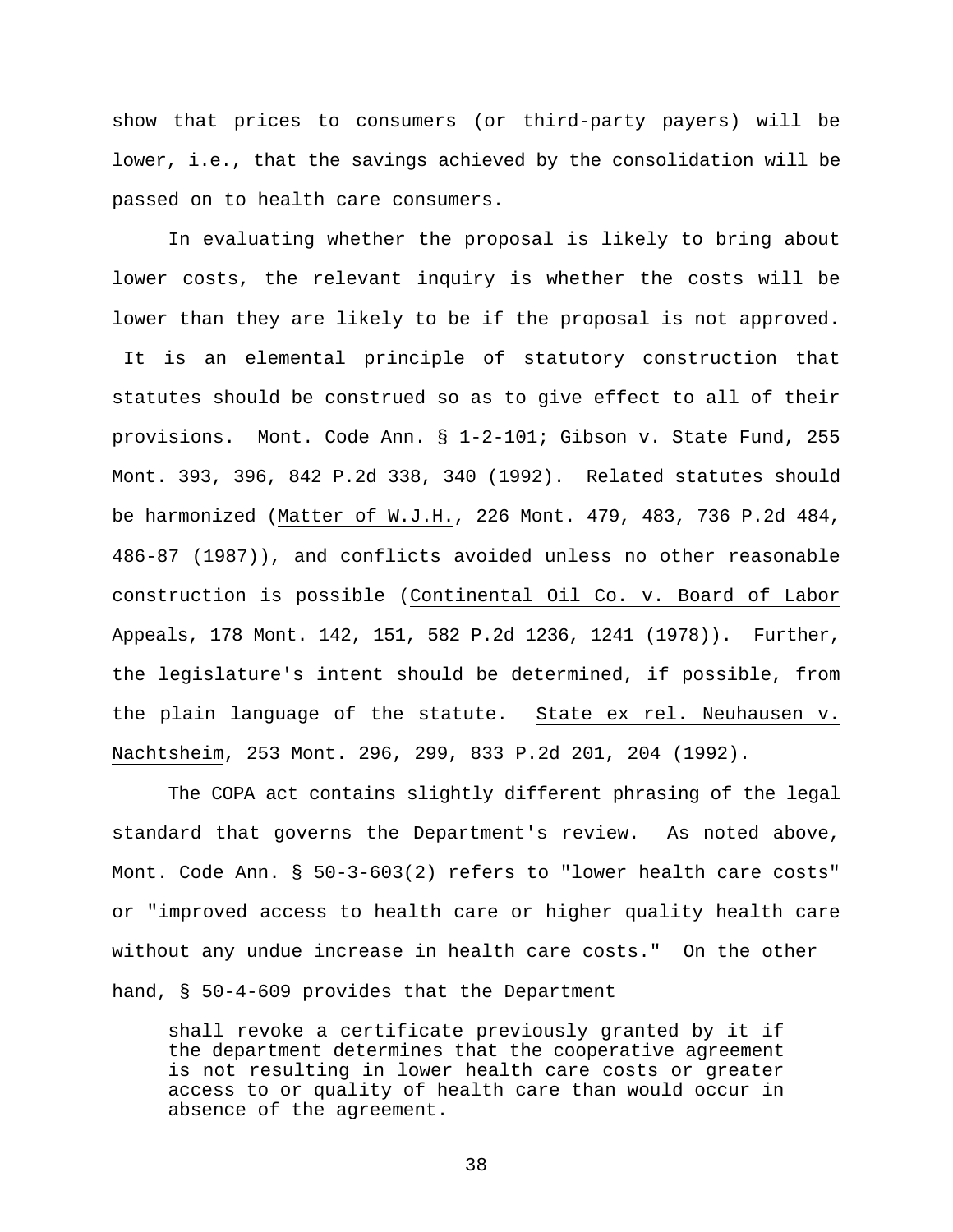Interpreting the statutes as a whole, and consistent with the legislature's expressed intent that the COPA process make health care more affordable to Montanans, the Department concludes that a certificate may not be issued unless the Department finds that the proposed consolidation is likely to result in lower health care costs or greater access to or quality of health care than would occur in absence of the agreement. To satisfy this standard, the Applicants must demonstrate that health care costs after the proposed consolidation are likely to be lower than the costs would have been but for the transaction. This conclusion finds support in antitrust law, where damages are measured by taking the difference between what the injured party's profits would have been in a hypothetical free economic market and what the party actually made in spite of the anticompetitive conduct of the defendant. Dolphin Tours v. Pacifico Creative Serv., 773 F.2d 1506, 1517 (9th Cir. 1985). See also II P. Areeda & D. Turner, *Antitrust Law* 231-34 (1978).

Factors to be considered in determining whether the statutory tests have been met are set forth in Mont. Admin. R. 23.18.104. Each of these factors pertains in some way to the Department's determination of whether the transaction is likely to result in lower health care costs or bring about greater access to care or improvements in quality. If, based on those factors, it appears that the transaction will meet the statutory standards, the certificate must be issued.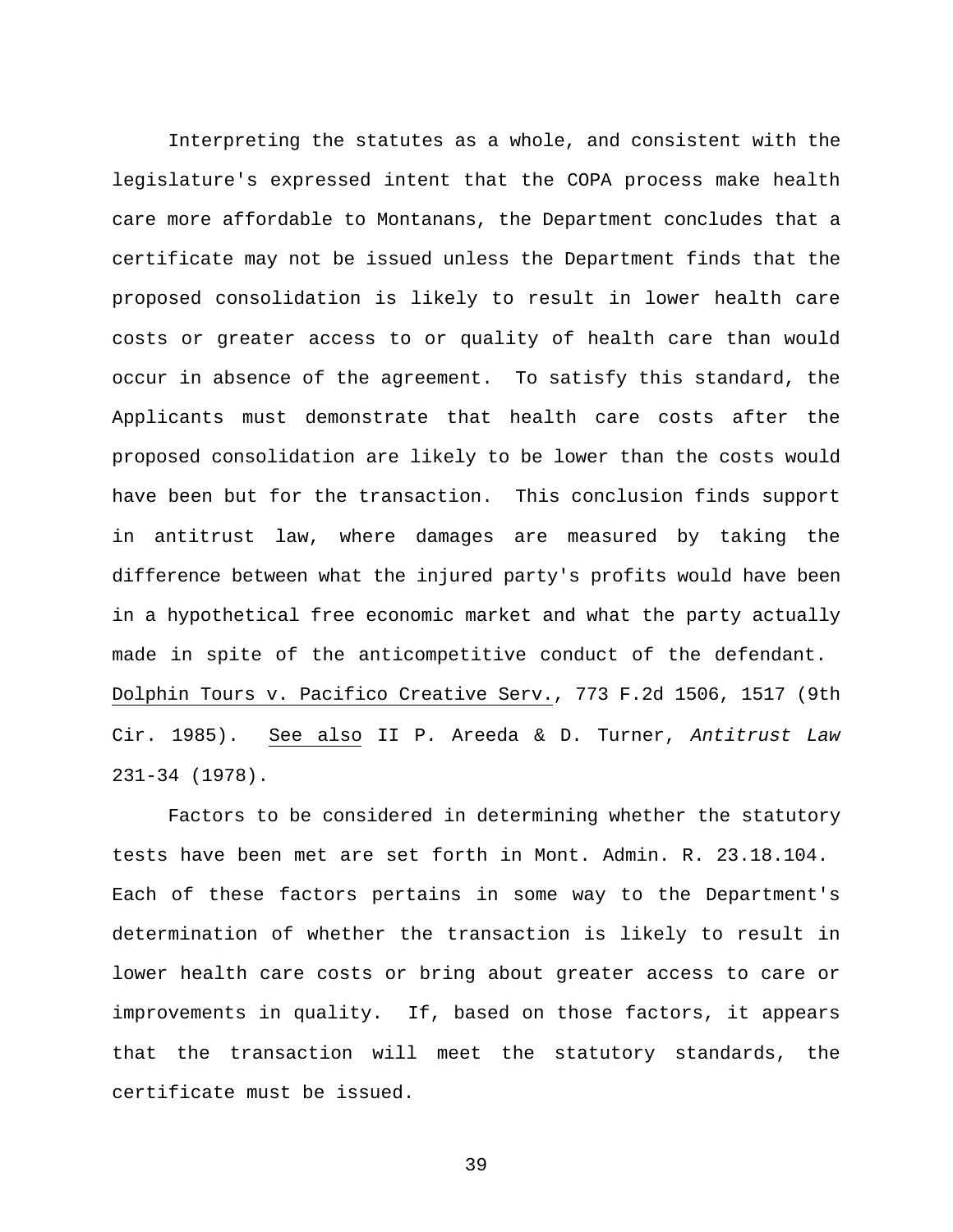The standards set forth in § 50-4-603(2) constitute a condition precedent to the issuance of a certificate. Matter of E-Z Supply, 267 Mont. 298, 302, 883 P.2d 833, 836 (1994). There is no statutory basis for denial of the COPA if the condition precedent is satisfied. Administrative agencies enjoy only those powers that are specifically conferred on them by law. Bick v. State Dep't of Justice, 224 Mont. 455, 457, 730 P.2d 418, 420 (1986). See also State ex rel. State Tax Appeal Bd. v. Montana Bd. of Personnel Appeals, 181 Mont. 366, 371, 593 P.2d 747, 750 (1979) ("administrative agencies are bound by the terms of the statutes or regulations granting them their powers and are required to act accordingly"). Further, "[w]here an agency has been charged with administering a law, it may not substitute its own policy for that of the legislature." 3 Sutherland *Statutory Construction* § 65.01, at 309 (5th ed. 1992). The factors set forth in Mont. Code Ann. § 50-4-603(2) are the guideposts for the Department's discretion; if one or both of those factors is satisfied, the Department may not deny the COPA. See also Bascom v. Carpenter, 126 Mont. 129, 136, 246 P.2d 223, 226 (1952) ("It is well settled that, where even the word 'may' is used, and the rights of the public or of a third party are affected, the language is mandatory, and must be strictly obeyed").

In FTC v. Ticor Title Ins. Co., 504 U.S. 621, 112 S. Ct. 2169 (1992), the Supreme Court reaffirmed that in order for private conduct to qualify for state action immunity from the federal antitrust laws, (1) "'the challenged restraint must be one clearly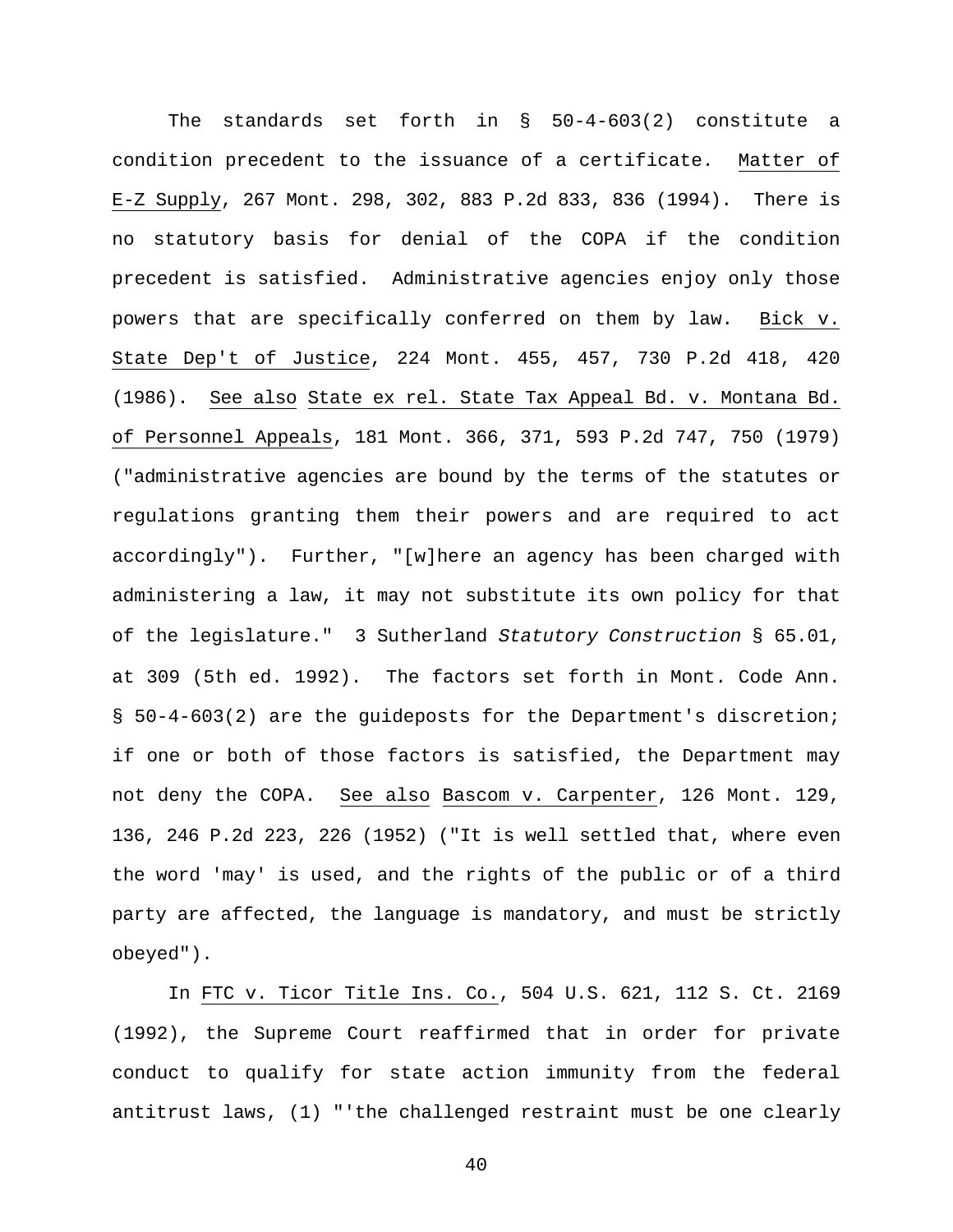articulated and affirmatively expressed as state policy,'" and (2) "'the policy must be actively supervised by the state itself.'" 112 S. Ct. at 2176 (quoting California Retail Liquor Dealers Ass'n v. Midcal Aluminum, Inc., 445 U.S. 97, 105 (1980)). The Court recognized that states are entitled to displace competition with regulation "if the displacement is both intended by the state and implemented in its specific details." 112 S. Ct. at 2176. Thus, the active supervision test "'requires that state officials have and exercise power to review particular anticompetitive acts of private parties and disapprove those that fail to accord with state policy.'" Id. at 2177 (quoting Patrick v. Burget, 486 U.S. 94, 100-01 (1988)).

The Montana legislature clearly articulated its policy that state regulation of health care facilities and physicians "substitute . . . for competition" between such entities. Mont. Code Ann. § 50-4-601. Additionally, it imposed specific requirements for active supervision of approved cooperative agreements, mergers or consolidations. First, as noted above, the COPA act allows terms and conditions to be imposed to ensure that the objectives of the certificate are met. Mont. Code Ann. § 50-4-603(3). Second, the law requires the submission of reports to the Department at least annually, evaluating whether the agreement approved by the Department has been complied with and whether any terms and conditions have been satisfied. Mont. Code Ann. § 50-4-622. The Department is required to issue findings as to whether the terms and conditions have been satisfied during the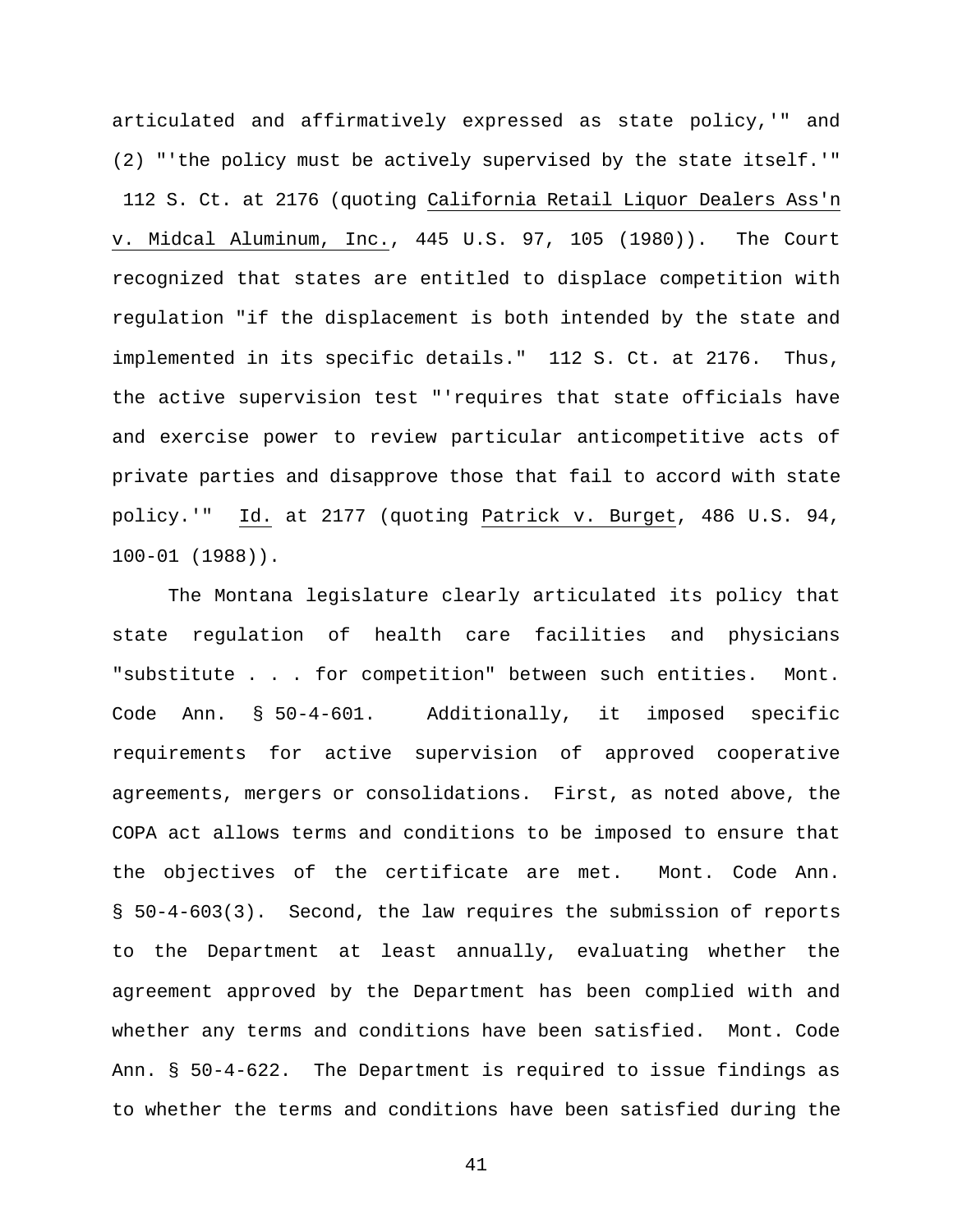reporting period. Id. The statute provides no termination date for the filing of such reports.

Likewise, under the rules governing supervision of approved transactions, parties to an approved cooperative agreement, merger or consolidation are required to submit progress reports that enable the Department to evaluate the impact of the agreement or transaction on the availability, cost effectiveness, quality, and delivery of health care services. Mont. Admin. R. 23.18.106(1). The Department is entitled to conduct audits, request information, require surveys, and consider public comment in evaluating whether the objectives of the COPA are being met. Mont. Admin. R. 23.18.106(2), (3), (5). Pursuant to subsection (1)(a) of the rule, the first progress report will be due on or before March 6, 1997. These state laws and regulations require the Department to impose and conduct ongoing supervision if a COPA is granted.

Given the complexity of the instant transaction and the fact that the merged facility will be the sole acute-care, full-service hospital in the community of Great Falls, and based on the foregoing Findings of Fact, it is appropriate to impose conditions on the COPA to make sure the objectives of the COPA are achieved and to guard against the potential for abuse of monopoly power. In particular, it is appropriate to impose:

 $\triangleright$  cost regulation which assures that cost savings resulting from the consolidation will be passed on to health care consumers and third-party payers;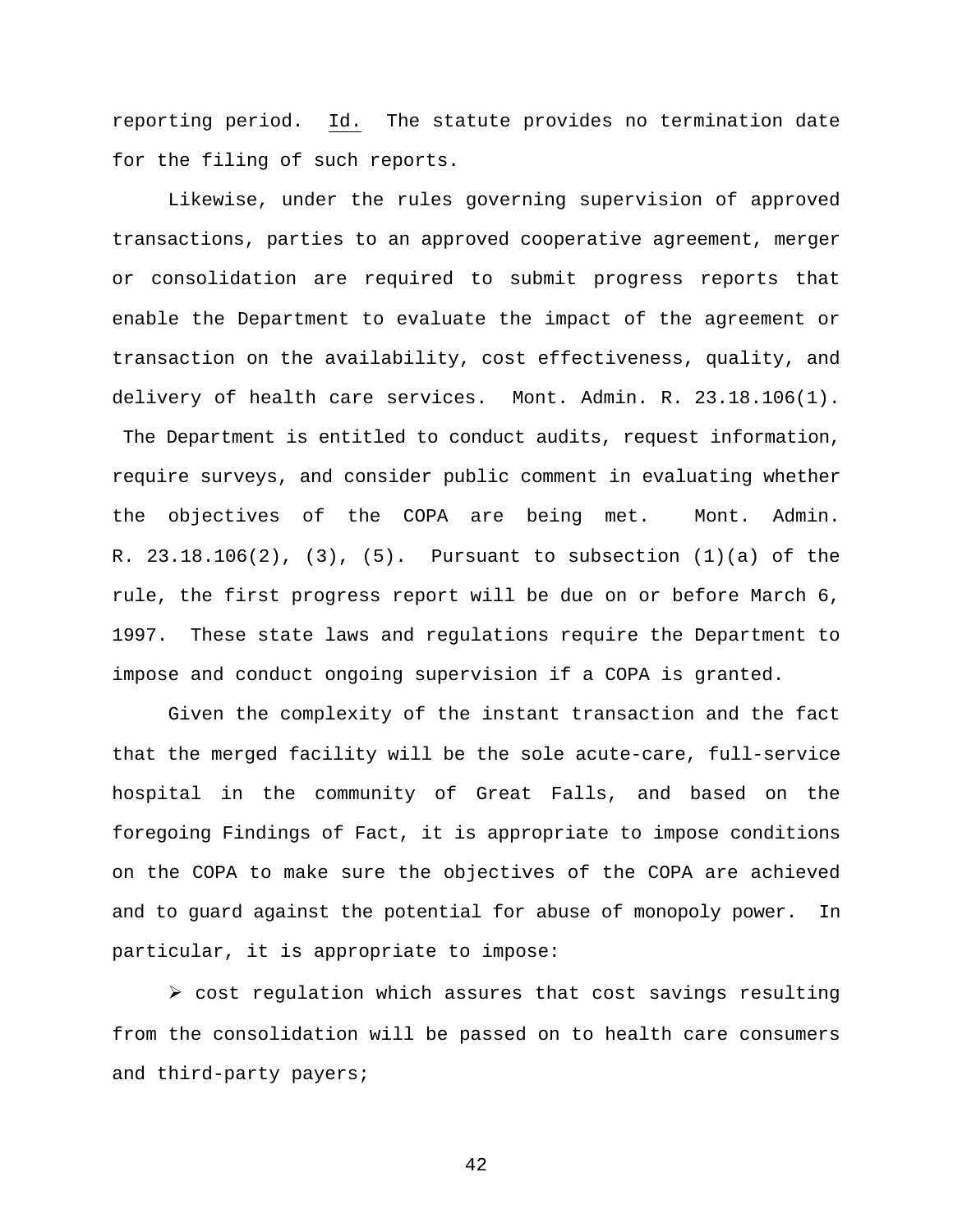$\triangleright$  access regulation which assures that medical services now available in Great Falls are not denied as a result of the consolidation and, to the extent access to hospital-based abortions is limited by the consolidation, to guarantee that patients will not bear the cost of having abortion services performed elsewhere, and that specialized perinatal services will continue to be provided within the State of Montana; and

 $\triangleright$  quality regulation, including submission of certain internal quality reporting measures including patient outcomes, satisfaction surveys, and other quality indicators to assure that quality of care is not diminished as a result of the consolidation.

# **IX. ORDER**

Based on the foregoing findings of fact and conclusions of law, the Certificate of Public Advantage for the consolidation of the Columbus Hospital and Montana Deaconess Medical Center of Great Falls, Montana, is GRANTED, subject to the following:

#### **X. TERMS AND CONDITIONS**

#### **1. Savings and Price Reductions**

1.1 The Department will regulate the revenues of the Consolidated Hospital to ensure that cost savings are passed on to consumers while still providing sufficient funding to the Consolidated Hospital to ensure quality care.

1.2 Within 90 days following the issuance of this COPA the Consolidated Hospital and the Department will develop a model to implement the patient revenue cap regulation in accordance with the requirements of this Section. The patient revenue cap methodology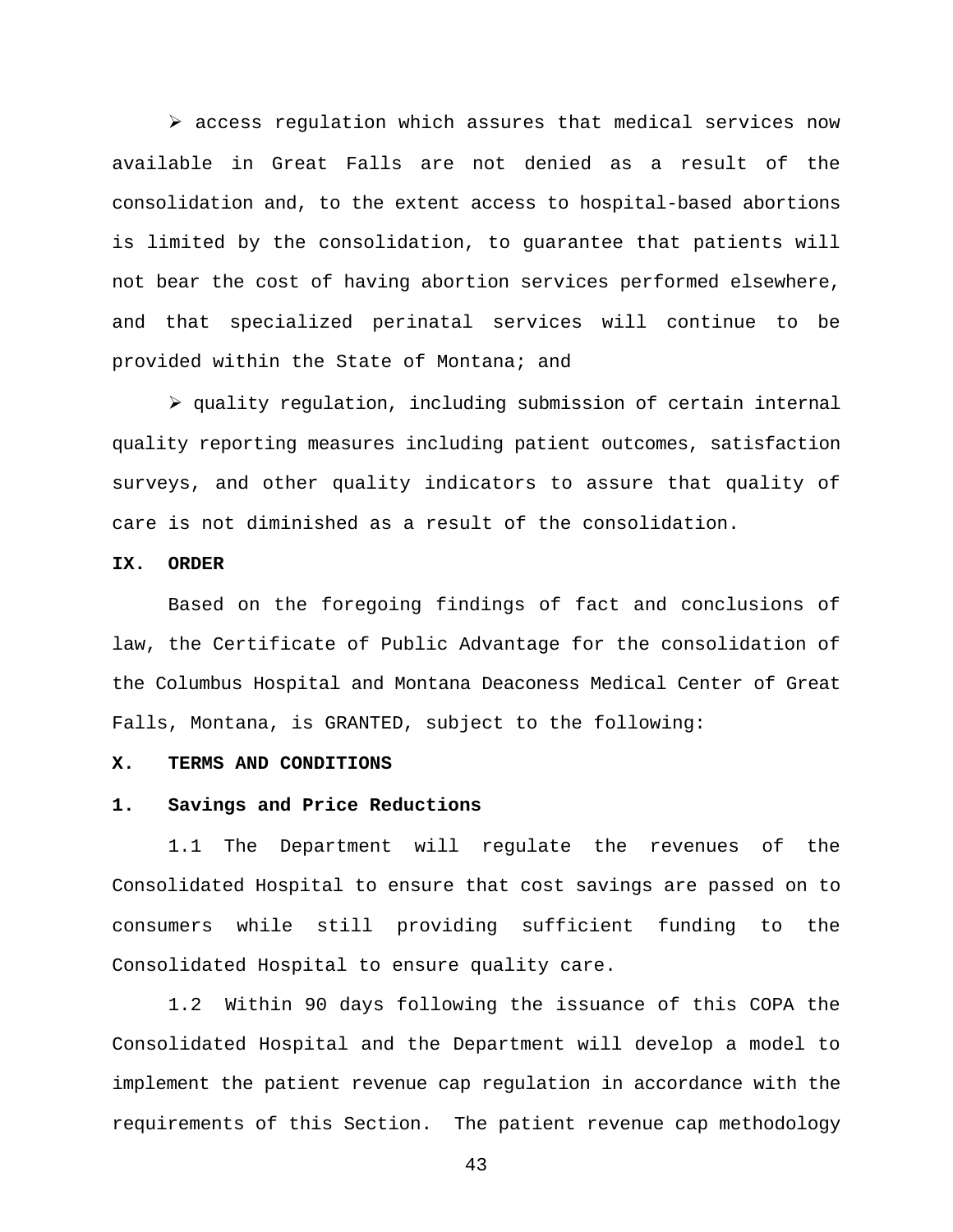allows the Consolidated Hospital to generate only those revenues sufficient to provide a profit margin approved by the Department. Additional Medicare revenues resulting from the Consolidated Hospital's status as a "sole community provider" will be included in the calculation of the revenue cap to assure that consumers benefit from this increased revenue.

1.3 Within three months after the close of the first fiscal year following the effective date of this COPA and during the same period every year thereafter, the Department will conduct a review of the Consolidated Hospital's audited financial statements to determine whether actual patient revenues for the previous year exceeded the patient revenue cap established by the Department pursuant to the following methodology: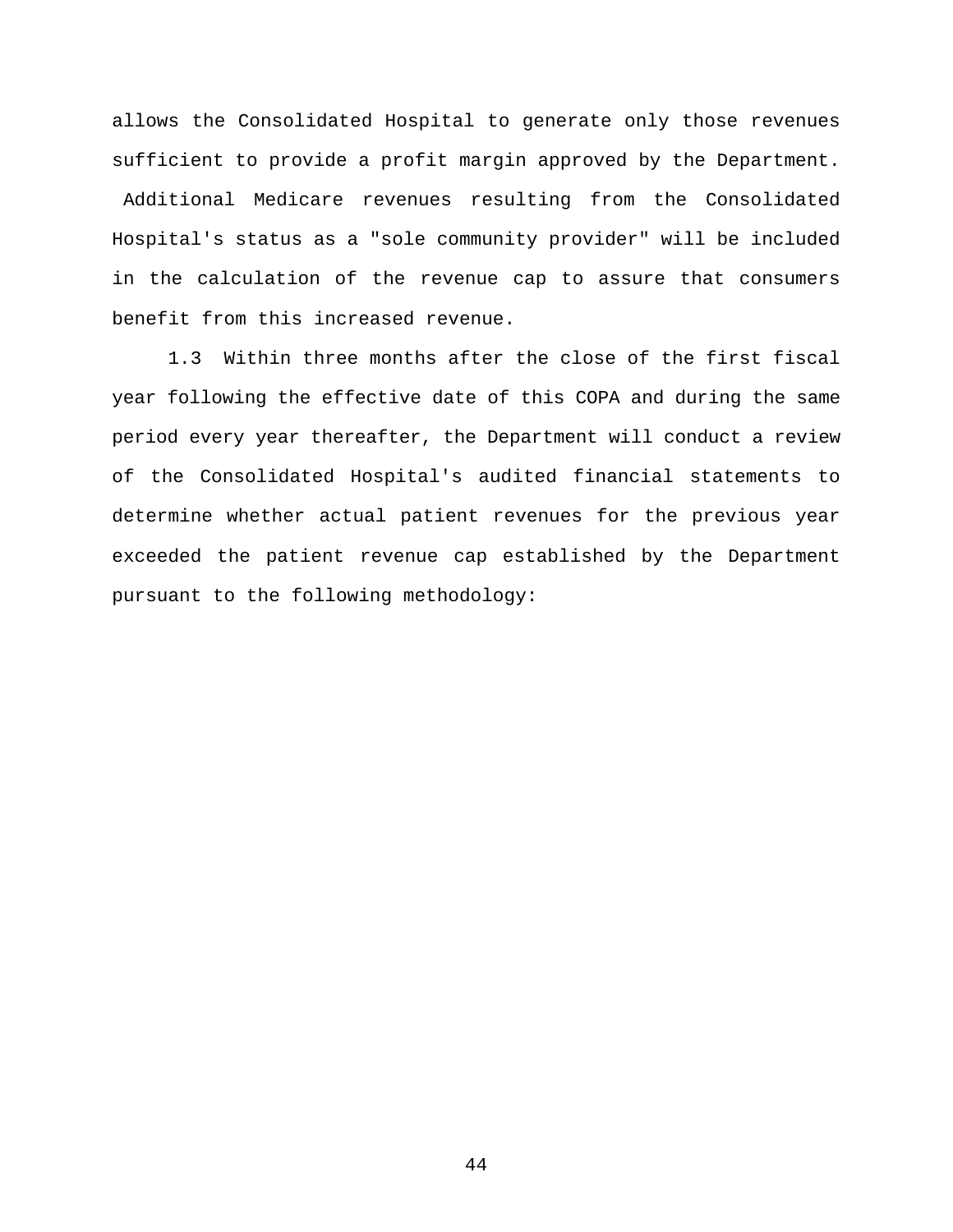### **a0 Calculate the Baseline Total Costs**

The Department will calculate what costs for the two hospitals would have been in their respective fiscal years immediately preceding the consolidation if the claimed cost savings had been implemented. This provides a baseline cost target that the Department has determined is achievable post-merger. This calculation provides the main benchmark against which all hospital performance will be measured. Using the audited financial statements that most closely correspond to the baseline year, the combined total costs for MDMC and Columbus will be calculated. Any one-time transaction costs that were expended to study and implement this merger will be subtracted from baseline costs. Other significant non-recurring expenses will also be considered in setting the baseline cost measure.

#### **b0 Calculate the Allowable Total Costs**

"Allowable Total Costs" are what the total costs would have been for the previous year if the Consolidated Hospital had implemented the planned cost savings program for that year. The Allowable Total Costs are calculated by subtracting the appropriate Expense Reduction Target from the Baseline Total Costs. The Expense Reduction Target represents the projected cost savings, assuming that patient volume, case mix and input costs remain unchanged.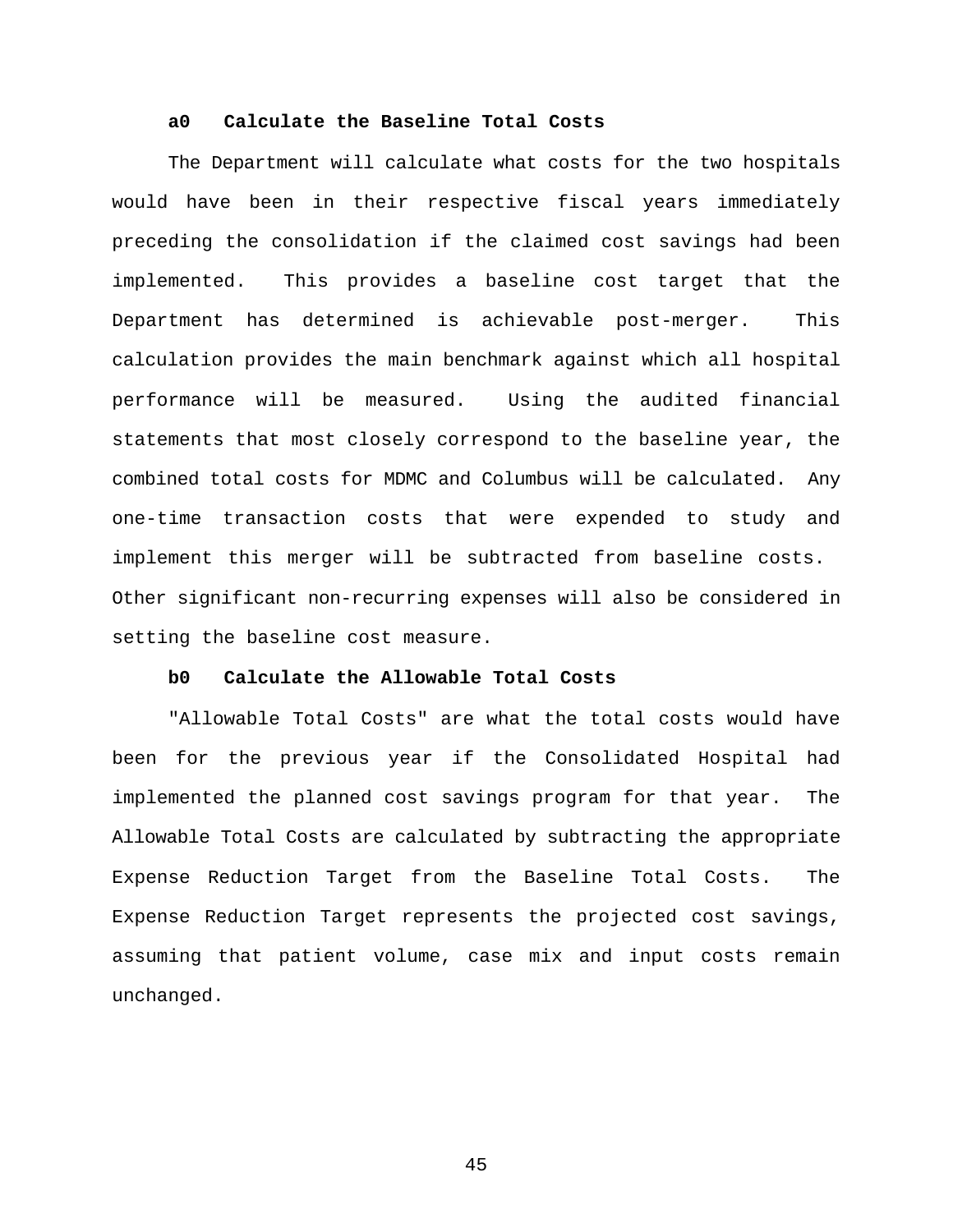#### **c0 Adjust the Allowable Total Costs for Inflation**

Because hospital input costs rise from year to year, the Allowable Total Costs must be adjusted for the amount of inflation that has occurred between the baseline year, 1995, and the year under review. The inflation index that will be applied is the Bureau of Labor Statistics measure called the Producer Price Index (PPI) for all hospital services. The actual inflation index that will be used will be created by taking the PPI for the year under review and dividing it by the PPI for 1995. Once the inflation index is determined, the Allowable Total Costs in current dollars will be calculated by multiplying the Allowable Total Costs in 1995 by the inflation index.

# **d0 Create the Ratio of Casemix Adjusted Admissions**

The ratio of Casemix Adjusted Admissions is calculated by dividing the casemix adjusted admissions for the year under review by the casemix adjusted measure for the baseline year, 1995. If the ratio is less than 1, this indicates that the workload has gone down.

The casemix adjusted admissions is a standard indicator used in the hospital industry to measure a hospital's workload. It controls for both the number of patients and the casemix of the patients. The formula for calculating the casemix adjusted admissions is as follows:

> [admissions x(1 + gross outpatient revenues/gross inpatient revenue)] x casemix].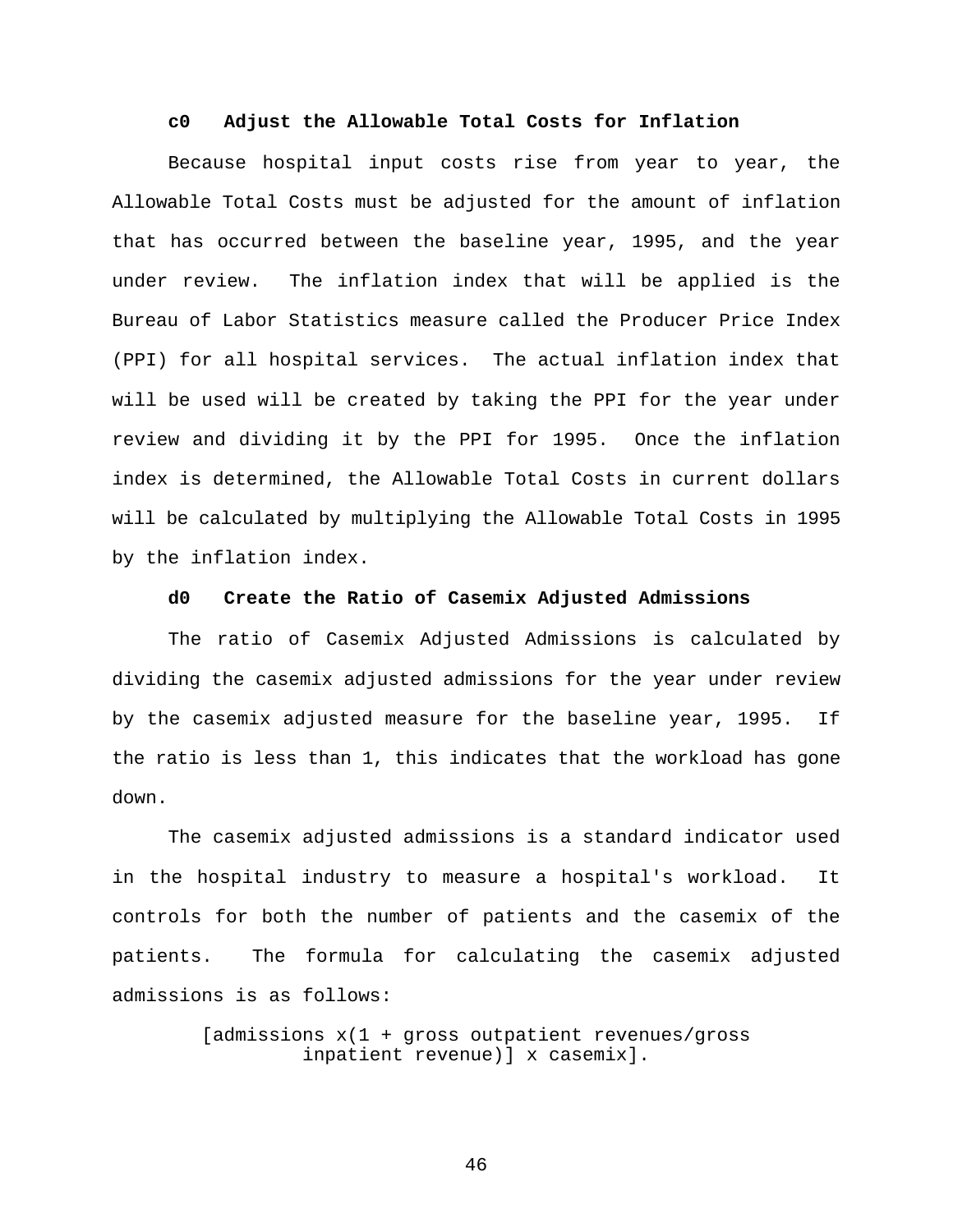In applying this formula, normal newborns will not be included in the number of admissions. The number of admissions will be based only on the categories of admissions that are currently included in the applicants' audited financial reports. The casemix will be based on the Health Care Financing Administration (HCFA) casemix index in effect as of October 1 of the year in question. The formula for the baseline year, 1995, will be based on whatever HCFA casemix index was in effect as of October 1, 1995. Similarly, the formula for the first post-merger year, will be based on the casemix index in effect as of October 1 of that year.

# **e0 Determine the Variable Cost Approximation (in current dollars)**

Total Allowable Costs (in current dollars) are multiplied by the Ratio of Casemix Adjusted Admissions. The resulting figure will provide an approximation of how much actual costs have changed as a result of the patient volume and/or casemix changing.

#### **f0 Determine the Fixed Cost Correction (in current dollars)**

The Fixed Cost Correction is based on the assumption that about 30 percent of hospital costs are fixed and 70 percent are variable. The Fixed Cost Correction is calculated by multiplying the Variable Cost Approximation by 0.3.

# **g0 Adjust the Allowable Total Costs (in current dollars) for Changes in Volume and/or Casemix to Arrive at the Total Cost Target**

The Total Cost Target represents what costs should be if the merged hospital is producing efficiently--even in the face of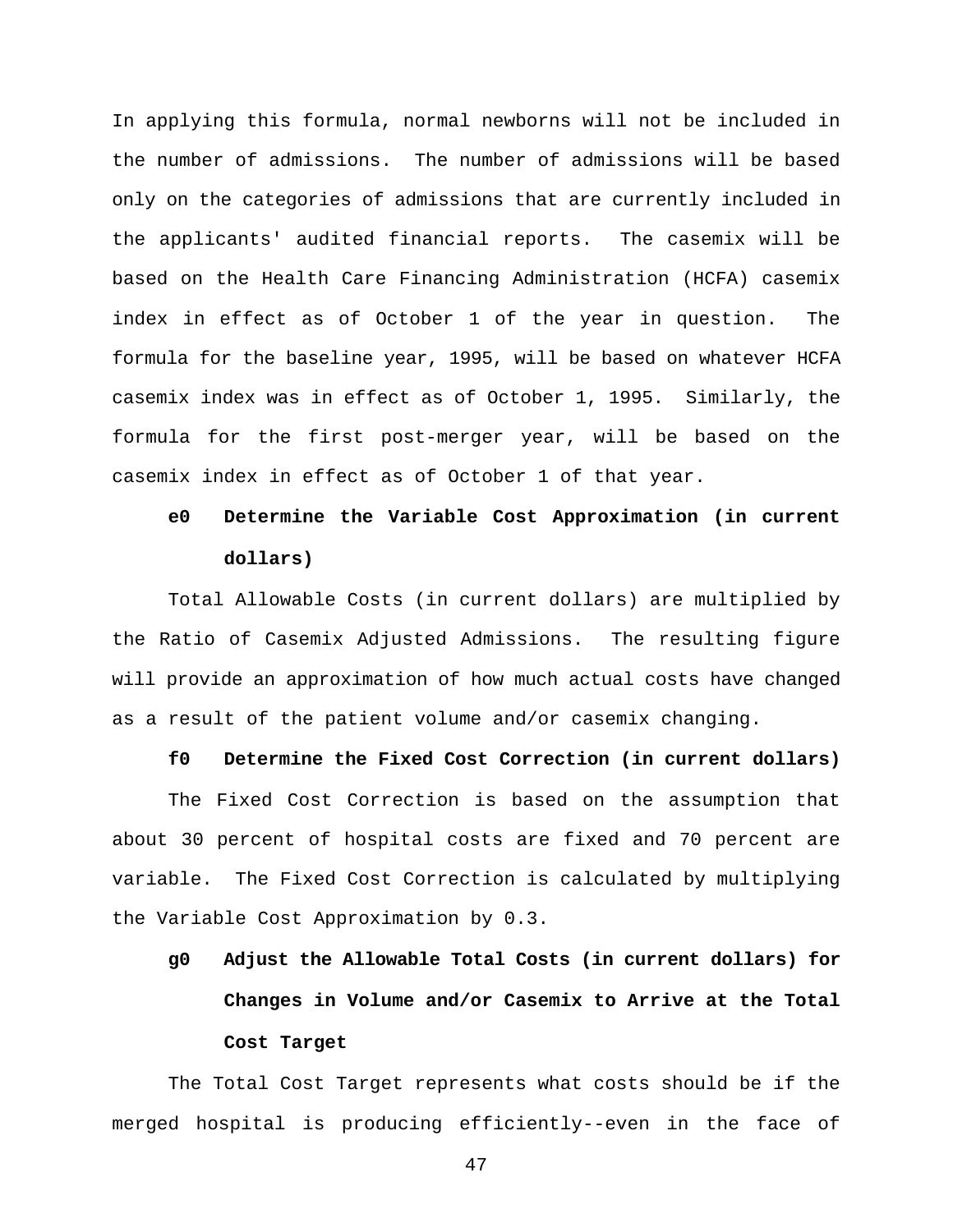changing volume and/or casemix. The Fixed Cost Correction is subtracted from the Variable Cost Approximation. If the casemix adjusted admissions in the year under review are greater than in the baseline year, the resulting number is added to the Allowable Total Costs. If the casemix adjusted admissions have declined relative to the baseline year, the number is subtracted from the Total Allowable Costs.

#### **h0 Calculate the Total Revenue Cap (in current dollars)**

The Total Cost Target from Step g is divided by .94, which is equal to 1 minus the allowable net margin of six percent. The resulting figure is the Total Revenue Cap for the year under review. The Total Revenue Cap indicates the maximum revenue the hospital should have collected during the previous year.

#### **i0 Calculate the Patient Revenue Cap (in current dollars)**

The Patient Revenue Cap is calculated by subtracting the past year's non-patient related net revenue from the Total Revenue Cap. Non-patient net revenue includes any net revenues earned by the hospital from its investment portfolio, cash and other current assets, or other operating activities not related to patient care.

 The Patient Revenue Cap indicates the maximum revenue that the hospital will be allowed to earn through the prices it charges for patient care services.

# **j0 Compare the Actual Patient Revenues (in current dollars) to the Patient Revenue Cap (in current dollars)**

To determine if the hospital pricing policies yielded an appropriate level of revenues, the revenue cap must be compared to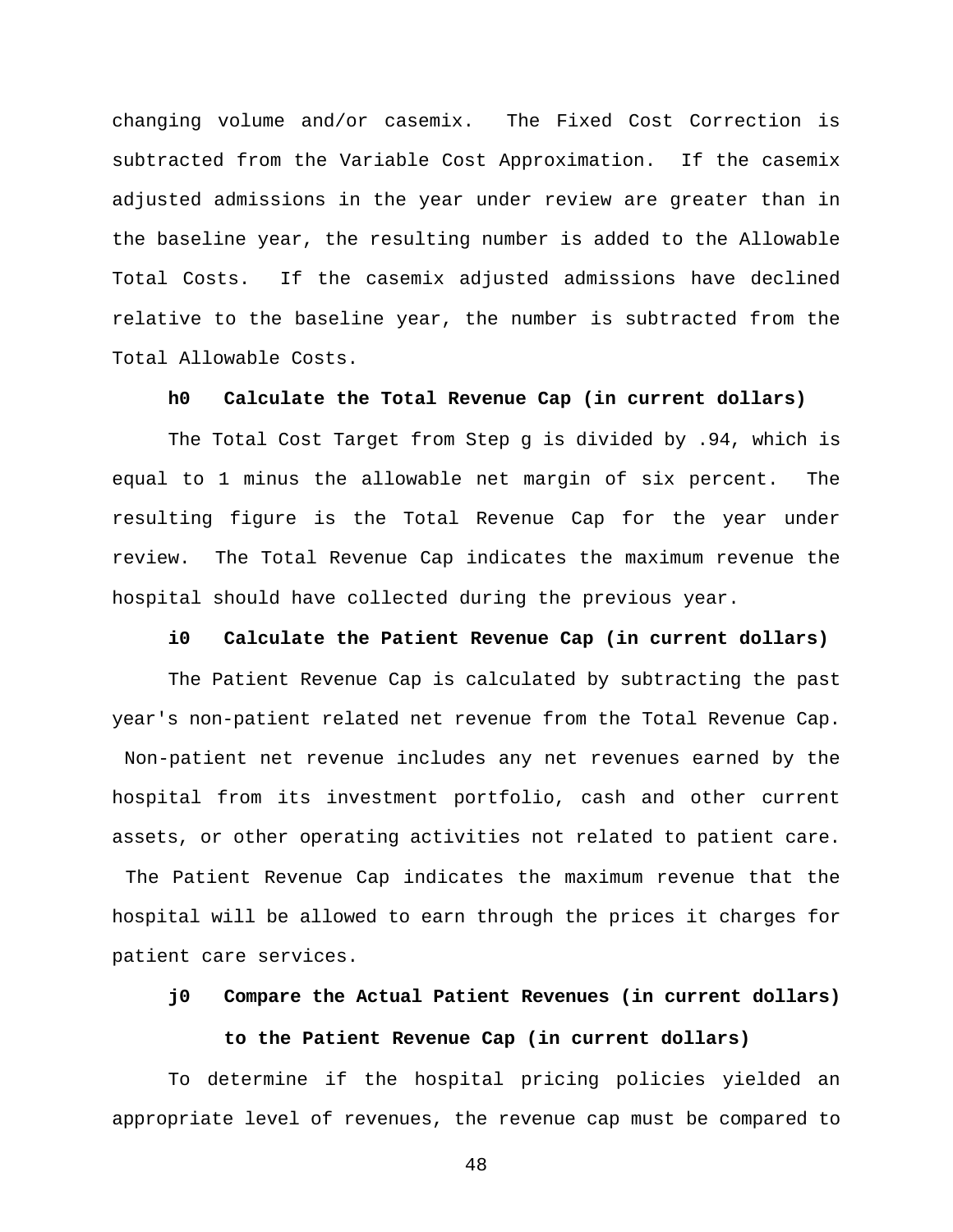the patient revenues brought in during the year under review. If actual revenues are higher than the cap, then patient prices are considered to have been too high. The Department may order the following action:

(1) Any excess revenues above the Patient Revenue Cap that are under \$3.5 million will be retained by the Consolidated Hospital and returned to the health care consumer through lower patient prices during the next year. If the hospital fails to lower prices sufficiently to eliminate the surplus from the previous year, the surpluses will accumulate under the regulation until the cumulative surpluses after any given year reach a sum of \$3.5 million or more.

(2) If the surplus in any one year or the cumulative surpluses from all previous years exceed \$3.5 million, the Department may order that the amounts above \$3.5 million be rebated to health care consumers or turned over to the Department as a contribution to health care related programs in the service area. The Department will determine which consumers or agencies will receive the rebates or refunds in any given year and these funds will not be returned to the hospital, even in years of shortfall. For purposes of Sections  $1.3(j)(1)$  and  $(2)$ , the \$3.5 million sum shall be adjusted for inflation pursuant to the formula set forth in paragraph 1.3 of these Terms and Conditions.

In the event that actual patient revenues are less than the Patient Revenue Cap, the Consolidated Hospital will be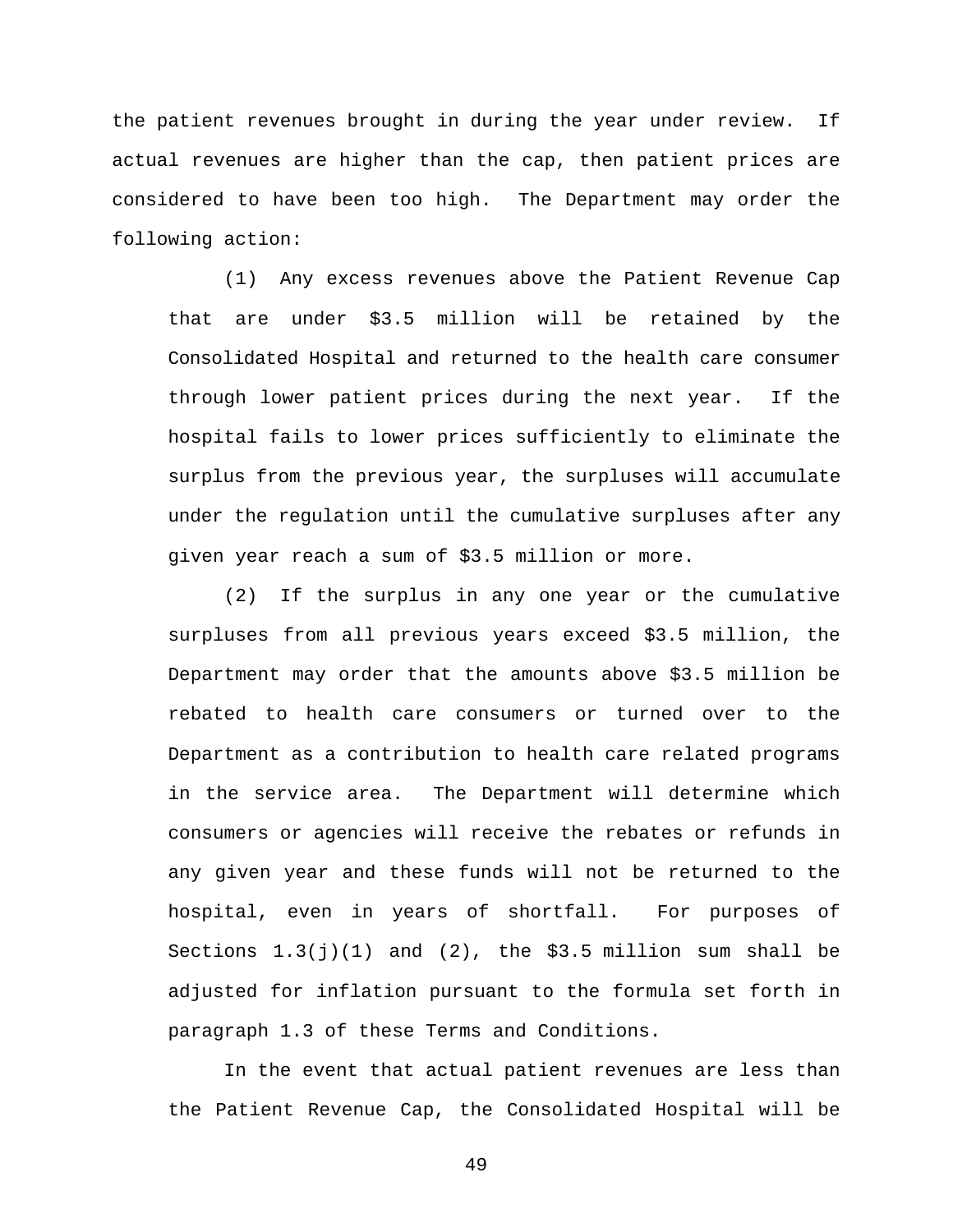allowed to raise its prices to recover that revenue the following year. Any shortfalls in revenues will be cumulative and will be subtracted from any amounts in the surplus fund.

 In the event that the cumulative revenue shortfalls exceed the revenue surplus the hospital may raise its prices until the deficit is eliminated. Under no condition does the Department guarantee either the financial success or the business survival of the Consolidated Hospital if market conditions evolve toward greater competition.

1.4 The Department reserves the right to request all the necessary and appropriate documents, records and data needed to conduct its review including, but not limited to audited financial statements, casemix, outpatient and admissions data. These documents will be produced in a timely manner. All financial statements provided by the Consolidated Hospital in compliance with the requirements of this Section shall be prepared in a manner that is consistent with the accepted financial practices employed in generating the 1995 audited financial statements used in calculating the baseline cost and volume figures required by this regulation.

1.5 The Consolidated Hospital shall include the following information in the annual report required by Mont. Admin. R. 23.18.106:

(1) A summary comparison by category of the patientrelated prices charged by the Consolidated Hospital during the year under review and the preceding year. The categories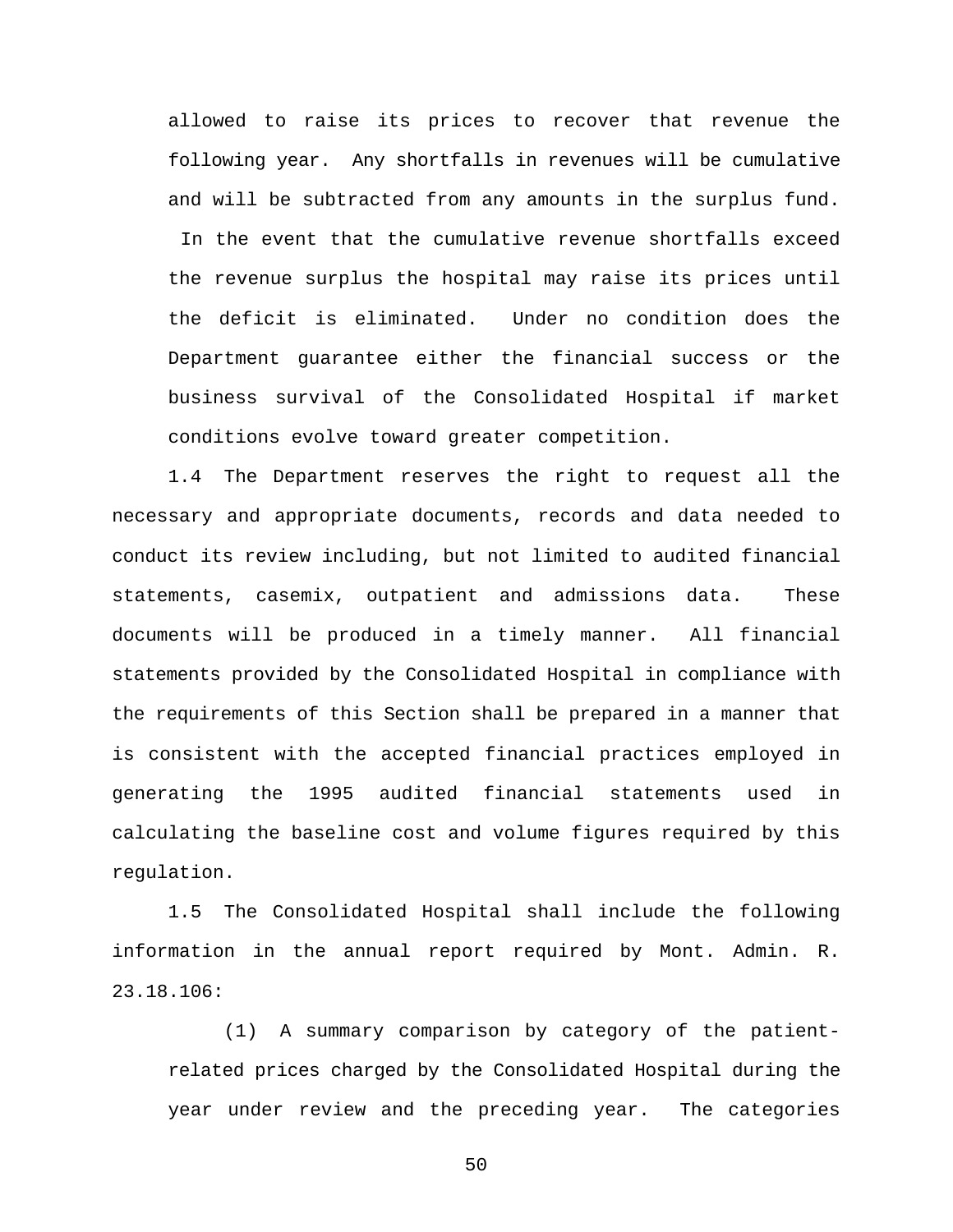shall include medical/surgical rates, obstetric rates, outpatient visit rates, home health care rates, skilled nursing rates, cardiovascular surgical rates, and any other categories specified by the Department or its consultant in conjunction with the annual review;

(2) A summary of the steps taken by Consolidated Hospital to reduce costs and improve efficiency during the year under review;

(3) The changes in full time equivalents (FTEs) that occurred during the year, plus an analysis of the resulting cost savings;

(4) The services or functions that were consolidated during the year and an analysis of the resulting cost savings; and

(5) Significant changes in the volume or availability of any inpatient or outpatient services offered by the Consolidated Hospital.

# **2. Quality**

# a. **Reporting to Department of Public Health and Human Services**

2.1 Under terms specified in the interagency agreement to be entered into between the Department and the Montana Department of Public Health and Human Services ("PHHS"), the Consolidated Hospital shall report to PHHS in all matters pertaining to quality monitoring required by these terms and conditions.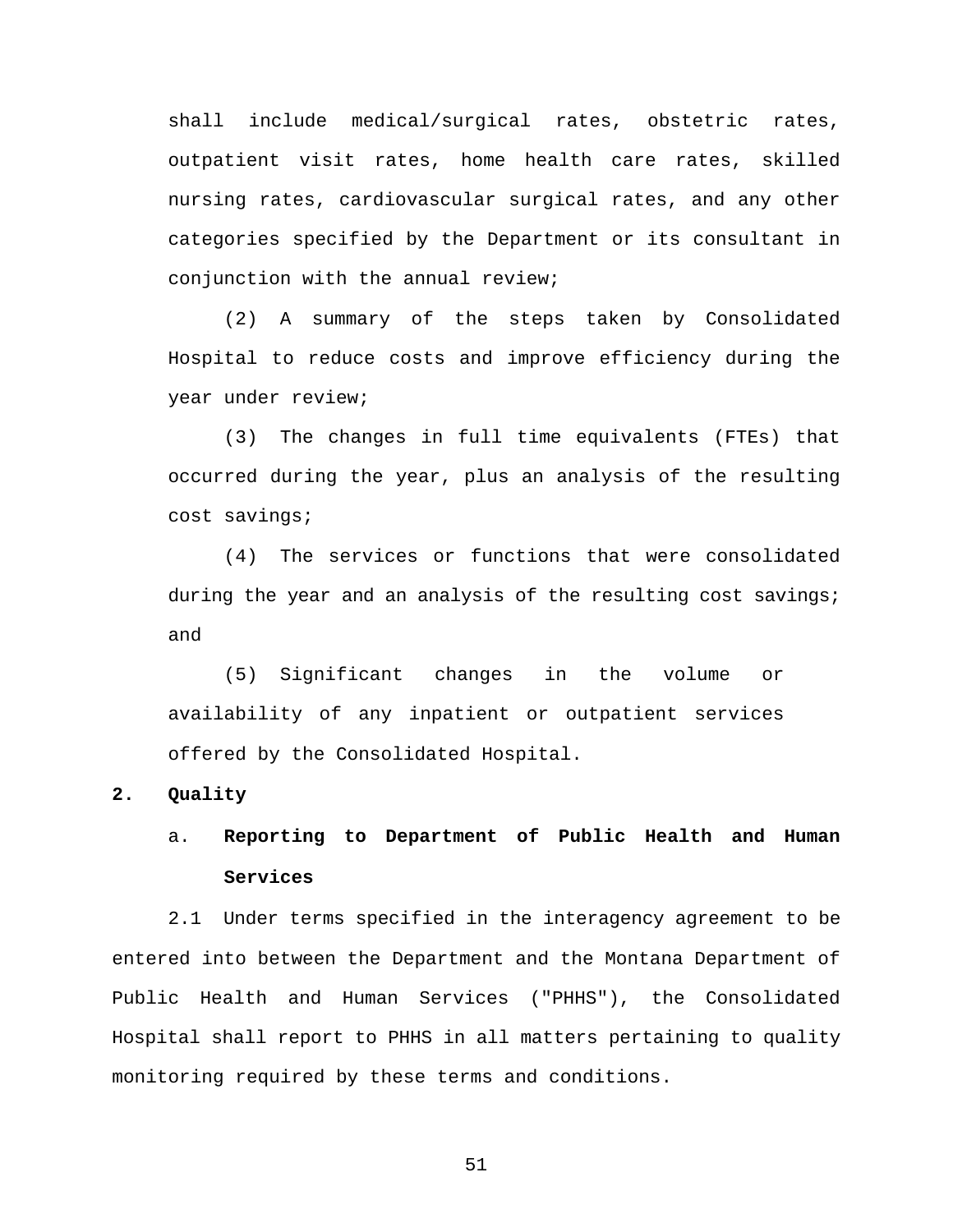2.2 Within 30 days of the effective date of this Certificate, Consolidated Hospital shall contact PHHS and arrange a meeting to begin developing quality of care reporting devices required by this Certificate. Consolidated Hospital shall pay all expenses incurred by PHHS in conducting the quality monitoring functions required by this Certificate, including any expenses for contracted services.

2.3 The quality monitoring portion of the annual report required by Mont. Admin. R. 23.18.106 shall be submitted to PHHS which, under the terms of the interagency agreement, shall report to the Department on compliance with quality terms and conditions imposed by this Certificate.

2.4 The PHHS liaison to the Department is:

Mr. Denzel Davis, Administrator Quality Assurance Division Department of Public Health and Human Services Cogswell Building, Room 211 P.O. Box 202951 Helena, MT 59620-2951

b. JCAHO Accreditation

The Consolidated Hospital shall:

2.5 Become and remain accredited by the Joint Commission on the Accreditation of Hospital Organizations (JCAHO) after the effective date of this Certificate.

2.6 Not become conditionally accredited by the JCAHO after expiration of the one-year transition period following the effective date of this Certificate.

2.7 Correct any deficiencies reflected by scores of noncompliance (5) or marginal compliance (4) for JCAHO surveys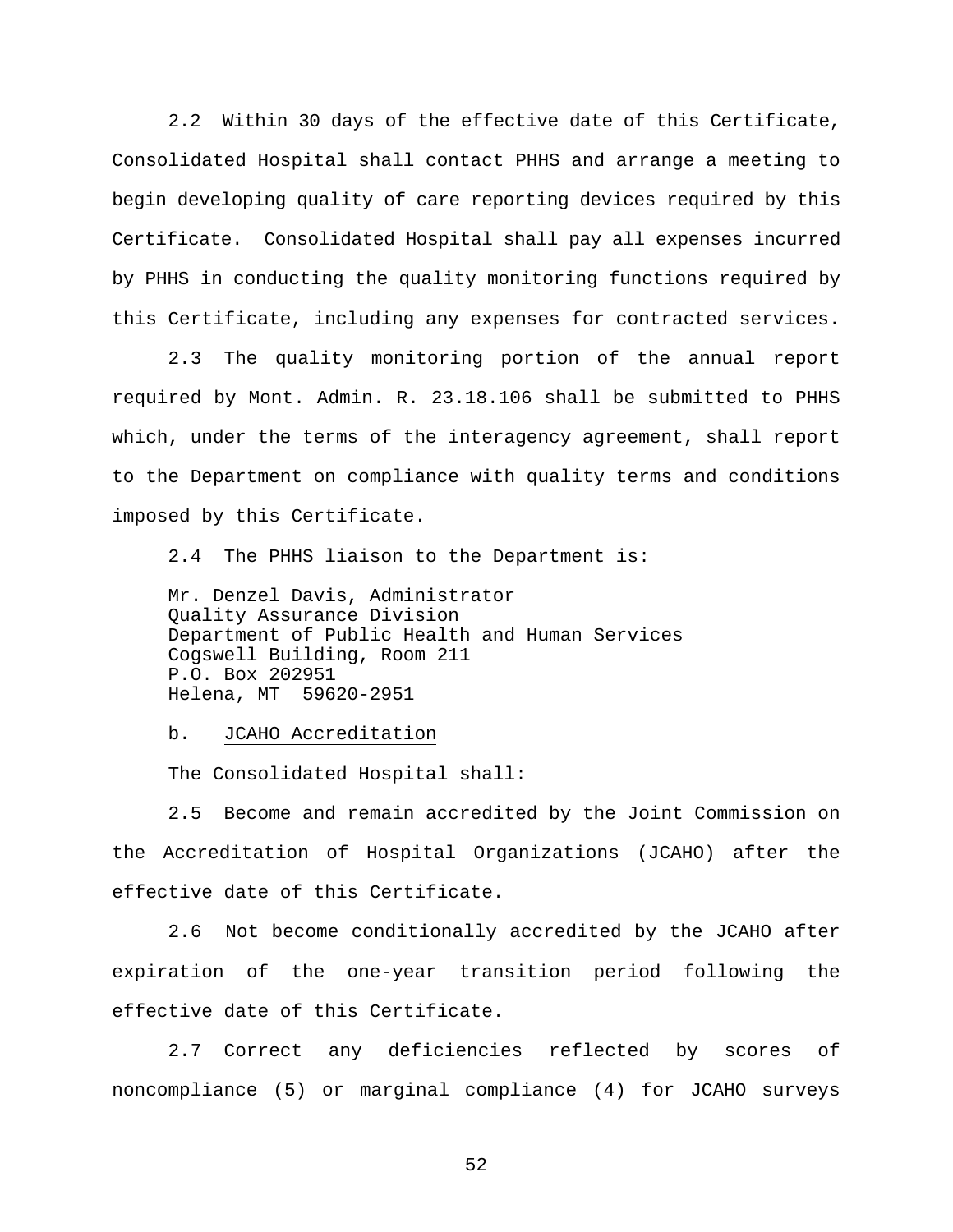conducted after the effective date of this Certificate within the time provided by JCAHO, or within one year from receipt of the JCAHO survey results if no deadline is stated by the JCAHO.

2.8 Promptly provide to the Department of Public Health and Human Services (PHHS) an explanation of scores of noncompliance (5), marginal compliance (4) or partial compliance (3) received in surveys conducted after the effective date of this Certificate, and submit action plans to improve such scores as part of the annual progress report required by Mont. Admin. R. 23.18.106, and attach copies of any focused survey results received from JCAHO.

2.9 Show no material decrease in the "Summary Grid Score" for JCAHO surveys conducted after the effective date of this Certificate.

2.10 Maintain a three-year JCAHO survey schedule for JCAHO surveys conducted after the effective date of this Certificate.

c. Operating Room Capacity

2.11 The Consolidated Hospital will equip and staff a sufficient number of operating rooms to maintain average daily operating hours in compliance with industry standards for similarly situated hospitals as determined by PHHS. At a minimum, Consolidated Hospital will equip and staff no fewer than six inpatient operating rooms in addition to the operating room dedicated to heart surgery.

d. Quality Monitoring Devices

The Consolidated Hospital shall: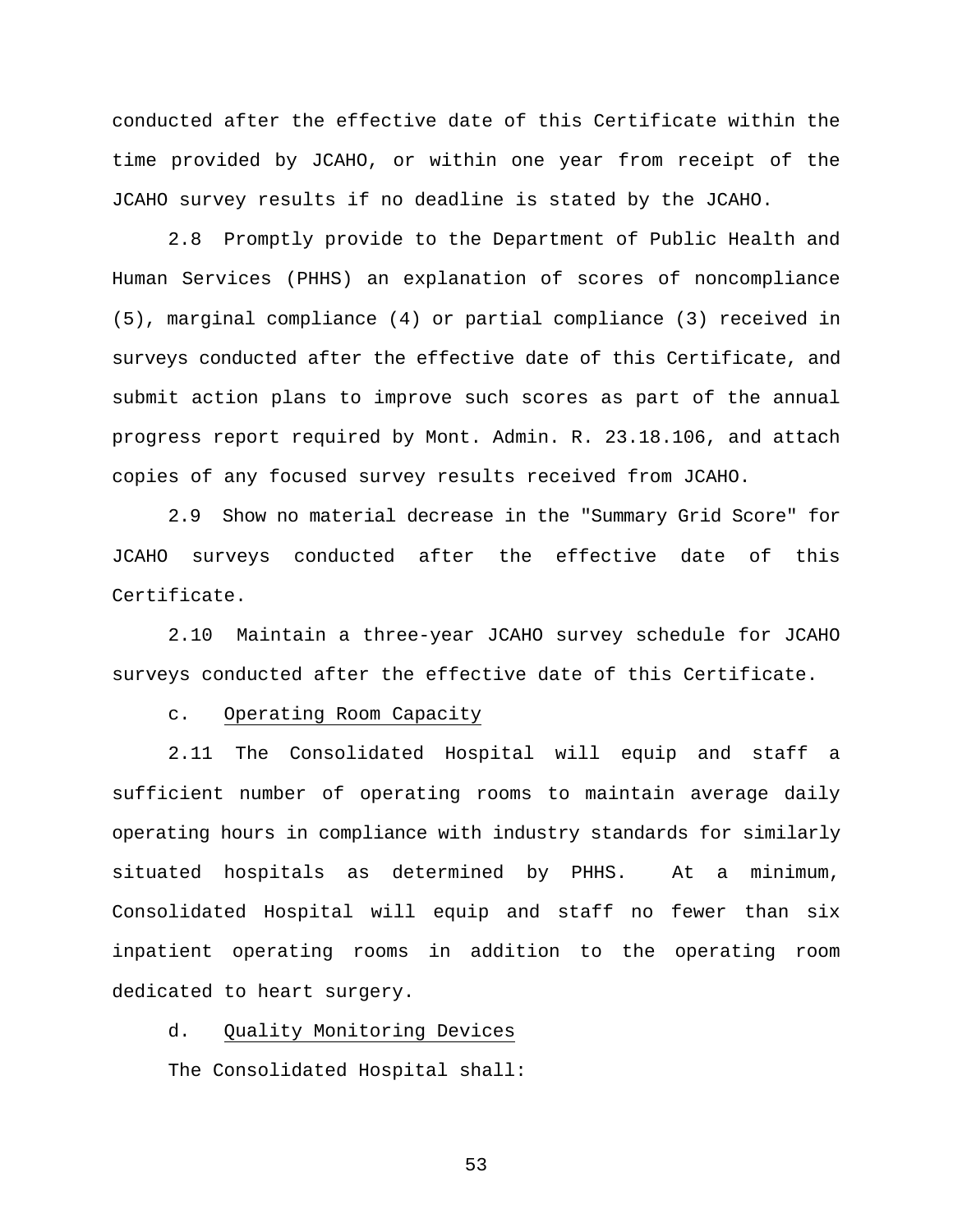2.12 Continue to collect data for all quality indicators selected by PHHS and set forth in the interagency agreement referred to in Section 2.1, and include a summary of the results in each annual report submitted under Mont. Admin. R. 23.18.106, in a form approved by PHHS. The summary must also include a comparison of the data with other health care facilities of similar size throughout the country.

2.13 Continue to conduct patient satisfaction surveys, measuring quality indicators such as outcomes data, the degree to which a patient received adequate explanation of procedures and care, satisfaction with the care and treatment provided, discharge instruction received, and timeliness of care provided, including waiting times for services received. The form used for patient satisfaction surveys and the frequency with which such surveys are conducted shall be approved by PHHS. The results of these surveys shall be included in each annual report submitted under Mont. Admin. R. 23.18.106.

2.14 Collect and provide in each annual report data concerning staffing ratios, including but not limited to the average number of hours of patient care delivered per patient and the ratio of Registered Nurses to Licensed Professional Nurses and other caregivers such as nurse's aides. The form in which such data are collected and reported must be approved by PHHS. The report must include a comparison of this data to other health care facilities of similar size throughout the country.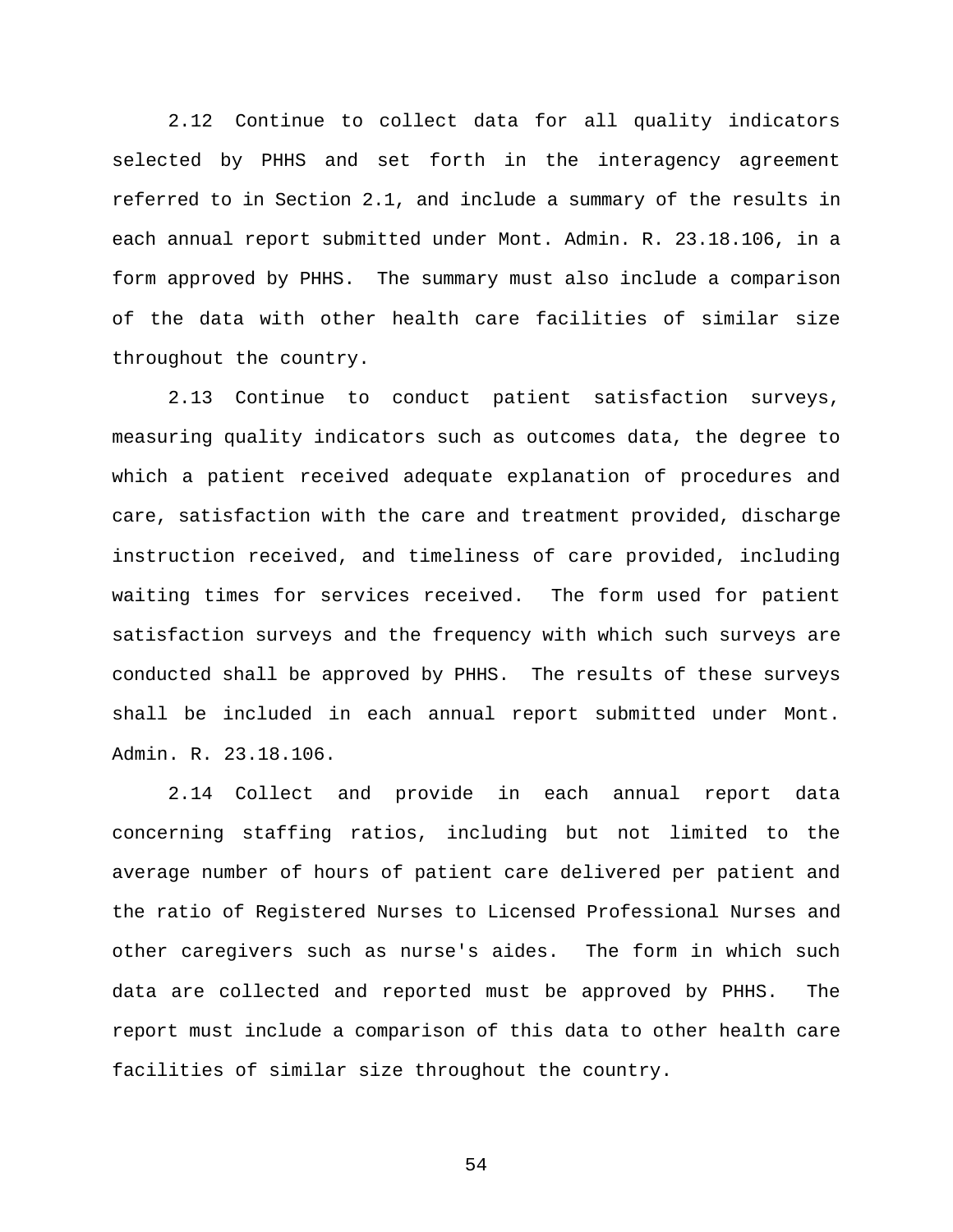2.15 Develop and administer on an annual basis surveys of the hospital's medical, hospital and nursing staffs to be included in the annual report. The survey form must be approved by PHHS.

# e. Ombudsman and Complaint Procedure

The Consolidated Hospital shall:

2.16 Within 60 days of the effective date of this Certificate, establish a procedure for review of consumer complaints by the Community Health Council provided for in paragraph 3.3. The Community Health Council will be responsible for receiving consumer complaints and working with hospital management to resolve those complaints. If the Council finds cause to believe that the conduct of which the consumer complains constitutes a violation of Mont. Code Ann. title 50, chapter 5, part 1 or 2, or Mont. Admin. R. title 16, chapter 32, subchapter 3, or a term or condition of this Certificate, and the complaint is not resolved after consultation with hospital management, the Council shall report the alleged violation to PHHS within 30 days of its determination. In its discretion, the Department may forward to the Council any complaints received under Mont. Admin. R. 23.18.106(4), and the Council will report back to the Department the results of its investigation of the complaint.

2.17 Designate a member of its staff who does not hold a management position as Consumer Ombudsman to receive complaints from consumers about quality issues at the hospital. The Ombudsman will be responsible for assisting the consumer in presenting his or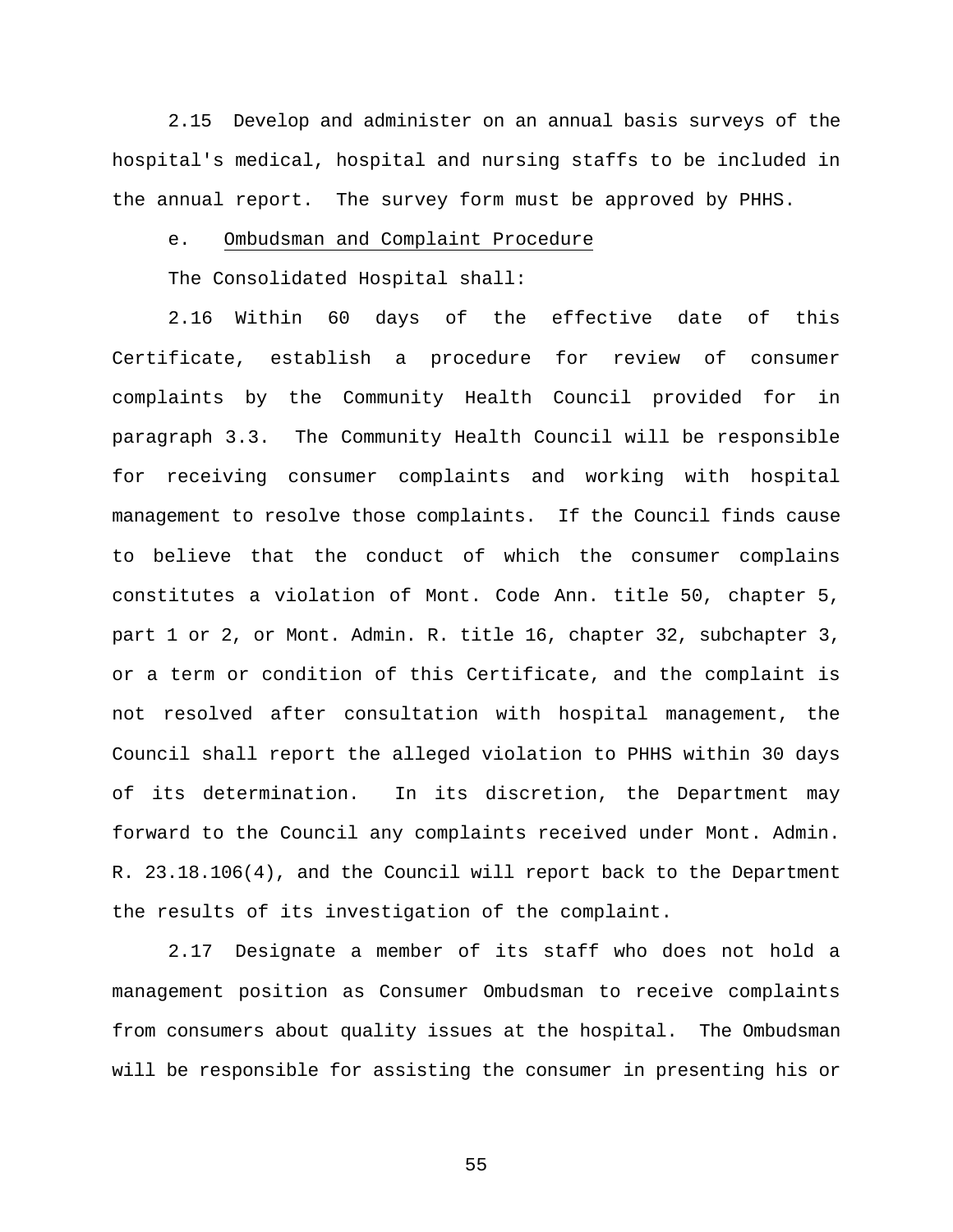her complaint to the Community Health Council as provided in paragraph 2.16 above.

#### **3. Community Health**

3.1 The Consolidated Hospital will continue the charitable services that Columbus and MDMC presently provide at no less than current levels, including annual adjustments for inflation pursuant to the formula set forth in paragraph 1.3 of these Terms and Conditions. This commitment shall include funding for charitable programs and the provision of medical services for low-income persons.

3.2 The Consolidated Hospital shall include the following information in the annual report required by Mont. Admin. R. 23.18.106: (1) a detailed description of the community and charitable services provided by the Consolidated Hospital during the year under review; (2) the amounts expended on each service provided during that year; and (3) a comparison of the amounts expended on community and charity services during the year under review with the combined spending of MDMC and Columbus in their respective fiscal years prior to consolidation.

3.3 The Consolidated Hospital will establish and provide funding for the operation of a Community Health Council ("Council"). The Council will consist of twelve representatives. One permanent member will be appointed to represent each of the following:

a. the hospital;

b. the hospital's medical staff;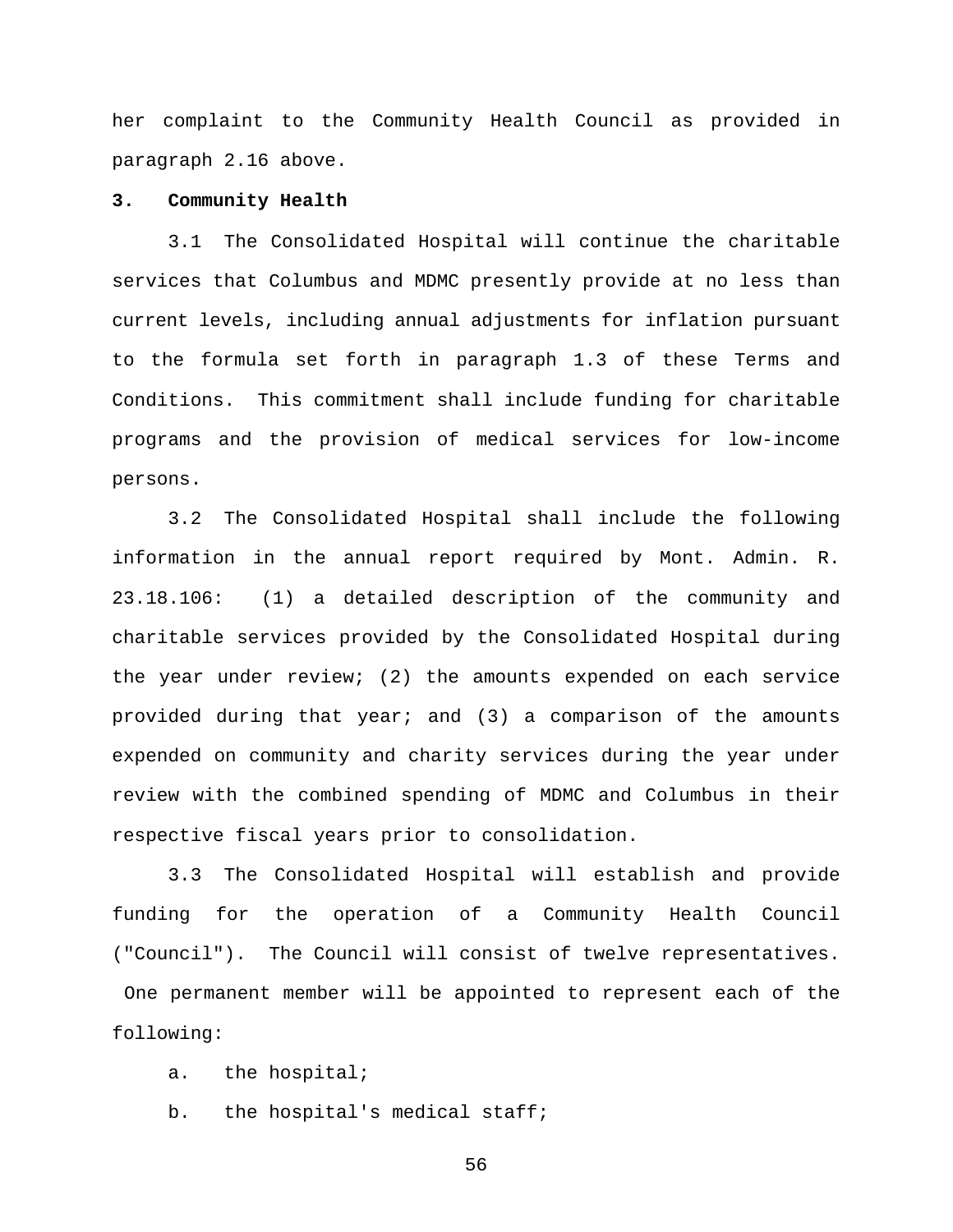c. the city/county health department;

d. health care consumers, to be appointed by the Attorney General;

e. third-party payers, to be appointed by the Attorney General;

f. the Great Falls public school system;

g. the local military community, to be appointed by Malmstrom Air Force Base.

The remaining five representatives will be selected by the seven permanent members from business or community organizations or other social and health agencies serving the service area. The Council members shall serve staggered three-year terms.

The purposes of the Council will be (i) to establish community health goals and strategies, (ii) to coordinate services of various health providers, (iii) to review and comment on the annual report and strategic plan of the hospital, and (iv) to receive and act on consumer complaints as provided in paragraph 2.16. It is understood that the Council shall act solely in an advisory and consultive capacity, except as specifically provided in (iv) of the preceding sentence, and that the Council shall have no separate powers to enforce the provisions of this COPA. Nothing in this Section shall be deemed to preclude or limit the Department's authority to enforce the provisions of this COPA, regardless of whether such enforcement has been suggested, recommended or approved by the Council.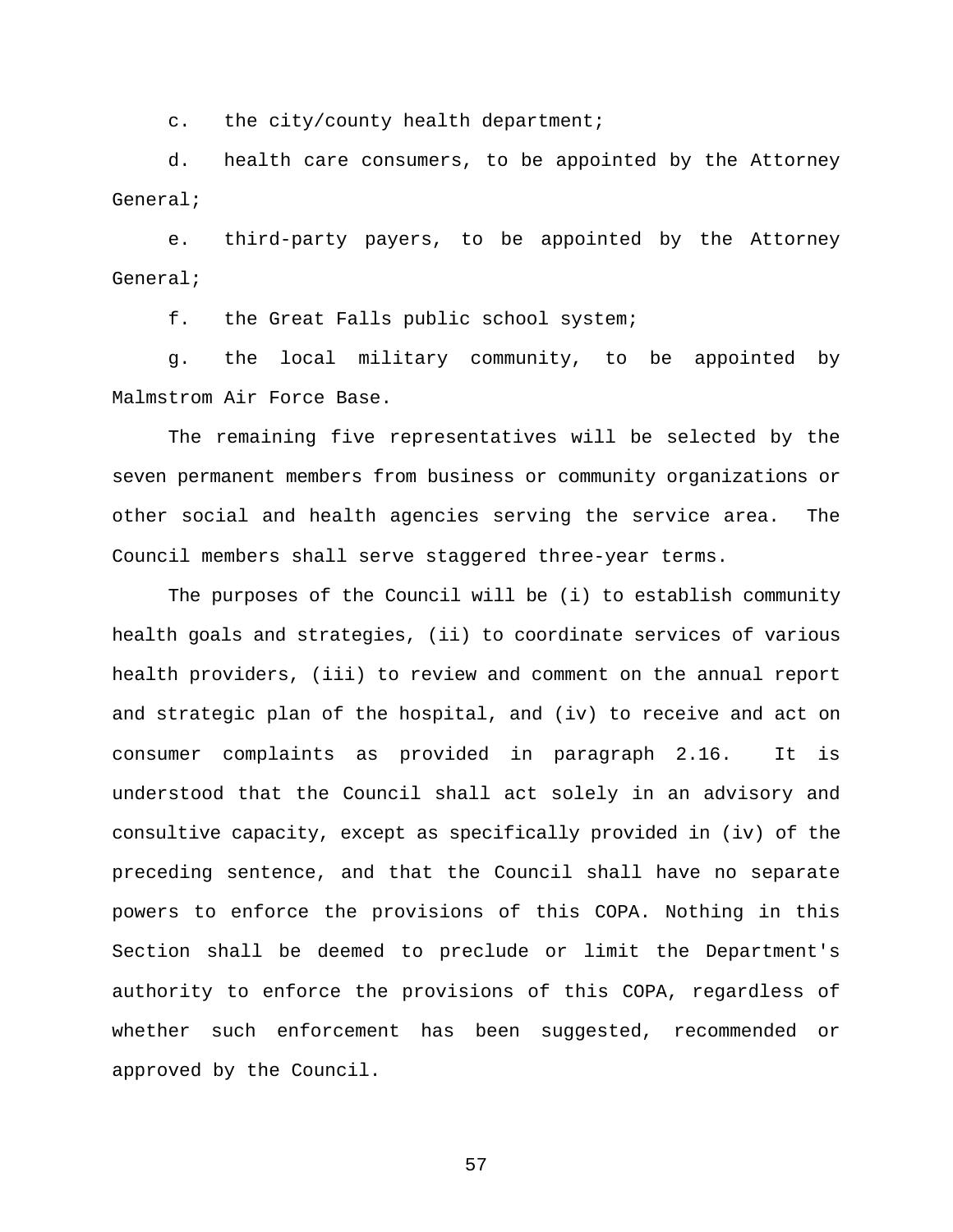#### **4. Provision of Services**

4.1 With the exception of the hospital services referred to in paragraph 4.6, the Consolidated Hospital will continue to provide all hospital services provided by either MDMC or Columbus as of December 31, 1995. The Consolidated Hospital shall not terminate or reduce any services without the prior approval of the Department.

4.2 The Consolidated Hospital will allow elective sterilizations to be performed on its premises.

4.3 The Consolidated Hospital will provide HIV testing and counseling services pursuant to the requirements of Mont. Code Ann. §§ 50-16-1001 to -1013.

4.4 The Consolidated Hospital will continue to follow the national standard protocol for rape victim counseling. Patients at the Consolidated Hospital will be provided the option of utilizing post-coital contraception at the time of treatment, and the pharmacy at the Consolidated Hospital will stock the prescription drug Ovral and other post-coital contraceptives generally available at hospital pharmacies.

4.5 The Consolidated Hospital will comply with the procedures and requirements of the Montana Rights of the Terminally Ill Act and the Federal Patient Self-Determination Act.

4.6 Within 60 days of the issuance of this COPA and prior to commencement of the consolidation, MDMC shall deed an office condominium to Intermountain Planned Parenthood and shall demonstrate to the Department's satisfaction that the revenue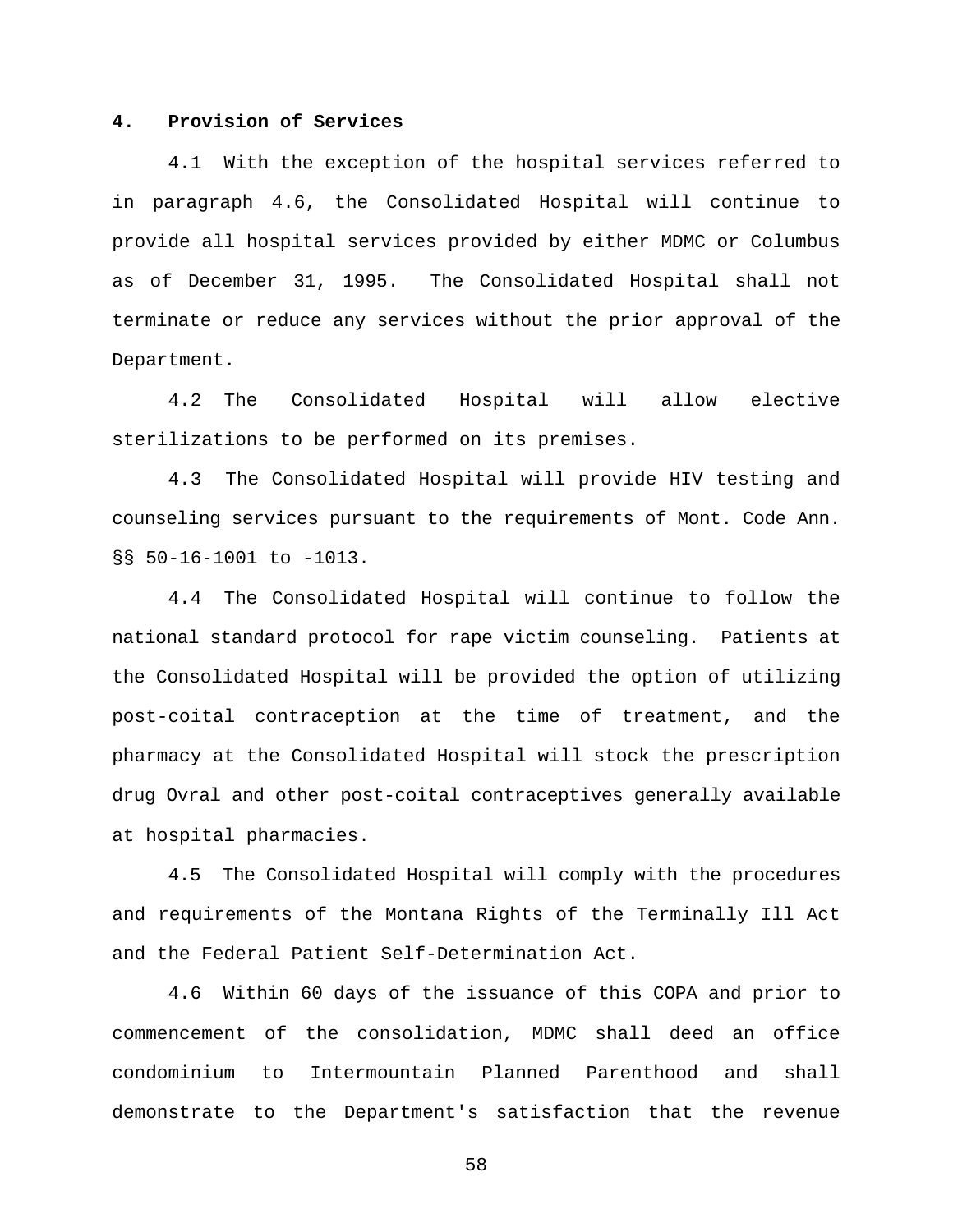generated from the condominium will be available and sufficient to cover the nonmedical expenses of any patient who is required to travel to another city to obtain abortion services that were available at MDMC prior to the consolidation, and the out-of-pocket expenses of the perinatologist or any other physician required to travel to another city to perform pregnancy terminations performed at MDMC prior to the consolidation.

#### **5. Nonexclusivity**

5.1 Consolidated Hospital shall not enter into any provider contract with any Health Plan on terms that prohibit Consolidated Hospital from entering into a provider contract for any services Consolidated Hospital offers with any other health plan.

5.2 Consolidated Hospital shall not require Managed-Care Plans to contract with its employed doctors as a precondition to contracting with Consolidated Hospital.

5.3 Consolidated Hospital shall not restrict an independent physician's ability to provide services or procedures outside the Consolidated Hospital, unless performance of duties outside the Consolidated Hospital would impair or interfere with the safe and effective treatment of a patient.

5.4 Consolidated Hospital shall not prohibit independent physicians who are members in any Consolidated Hospital physicianhospital network from participating in any other physician-hospital networks, Health Plans, or integrated delivery systems.

5.5 Consolidated Hospital shall not enter into any exclusive contracts with any Health-Care Provider by which it requires that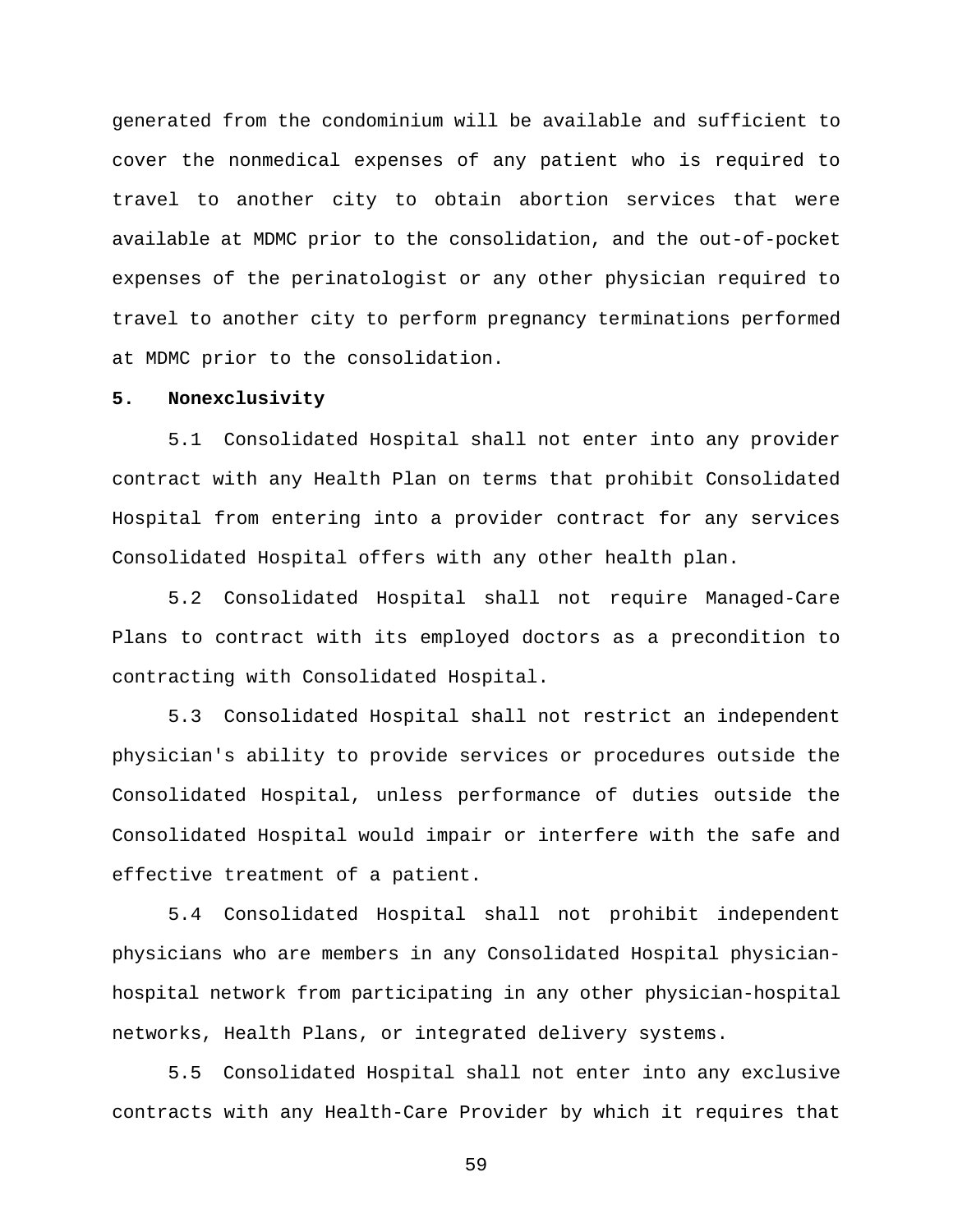provider to render services only at Consolidated Hospital or by which it requires only one physician or group of physicians to provide particular services at Consolidated Hospital. Consolidated Hospital may enter into exclusive contracts with radiologists, pathologists, emergency-room physicians and radiation oncologists, so long as these contracts do not exceed three years in duration and are reviewed and awarded after consideration of all available options, taking into account issues of quality, access, and cost, and any other factors customarily considered in the award of such provider contracts. Any such exclusive contract must affirmatively require the physician(s) not to refuse unreasonably to participate in any Health Plans that have provider contracts with the Consolidated Hospital. Consolidated Hospital may petition the Department for approval to enter into exclusive contracts with physicians in specialties other than those listed above. The Department shall provide Consolidated Hospital with a response to the petition within ninety (90) days.

#### **6. Nondiscrimination**

6.1 Other than as provided in Paragraph 5.5, Consolidated Hospital shall provide an open staff, ensuring equal access to all qualified physicians in the Great Falls Service Area according to the criteria of the JCAHO and the medical staff bylaws.

6.2 Consolidated Hospital shall negotiate in good faith with all Health Plans licensed to provide services in the Great Falls Service Area which approach it seeking a provider contract. This provision, however, shall not be construed to require Consolidated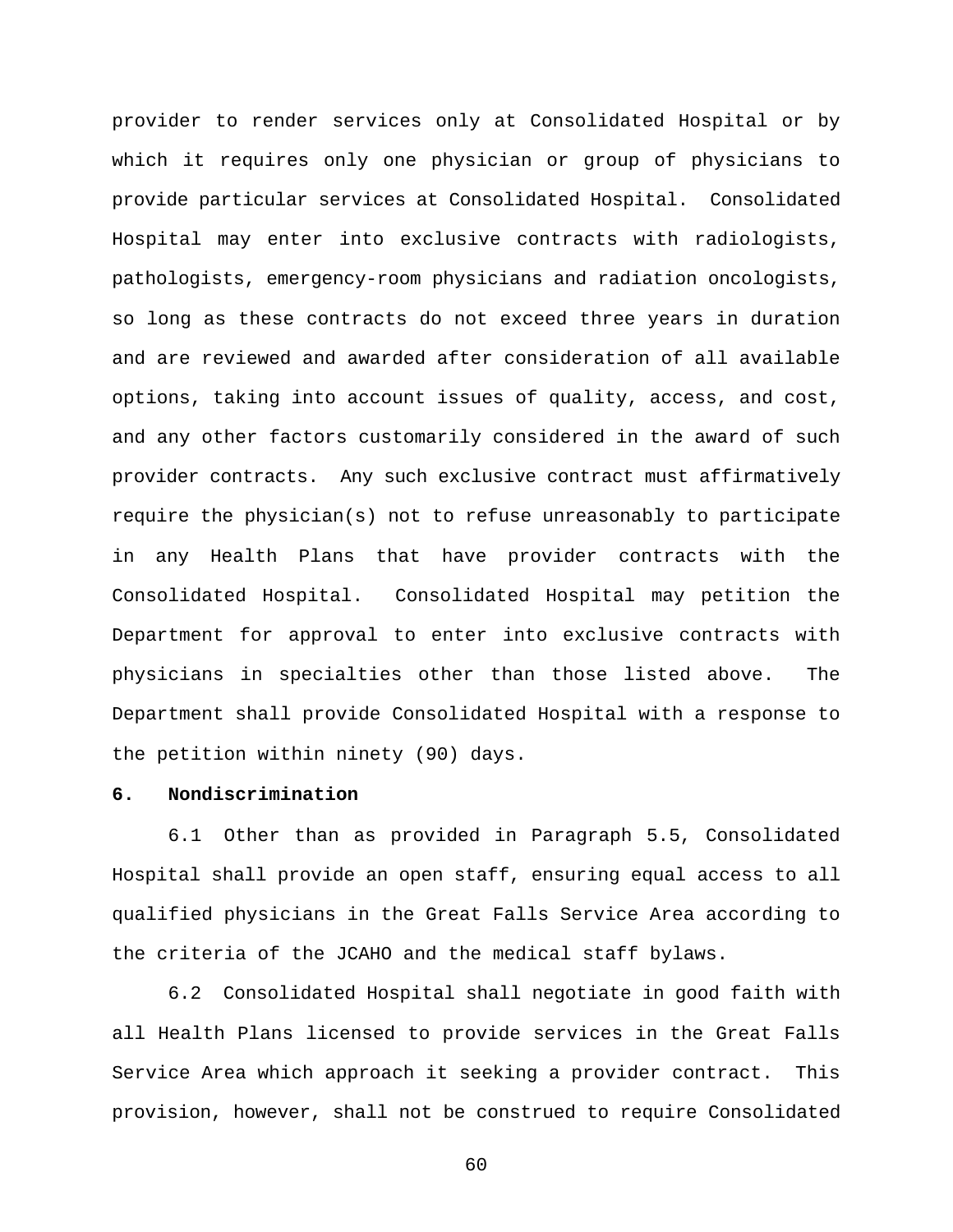Hospital to enter into a provider contract with any particular Health Plan.

6.3 Consolidated Hospital shall not enter into provider contracts with any licensed Health Plan operated by Consolidated Hospital or any hospitals owned or operated by the Sisters of Providence, in existence now or which may be created, on terms available to that plan solely because it is sponsored by Consolidated Hospital or the Sisters of Providence, where doing so would place other comparable licensed Health Plans at an unreasonable competitive disadvantage, because of any market power Consolidated Hospital may have rather than from efficiencies resulting from its integration with its Health Plan.

6.4 With respect to any Health Plan affiliated with or proposed by Consolidated Hospital or the Sisters of Providence, Consolidated Hospital will participate in this plan only on nonexclusive terms. Consolidated Hospital will not cross-subsidize such plan through the operating revenues of Consolidated Hospital in a manner that would facilitate predatory pricing or other anticompetitive conduct.

6.5 Consolidated Hospital will not use employment, the location of a physician or group practice, or the location where patients will receive any necessary follow-up care to determine referrals from the emergency room. Consolidated Hospital may consider quality of care and reasonable proximity for patient convenience in determining referrals. The referral policy used to inform unassigned patients of the availability of follow-up care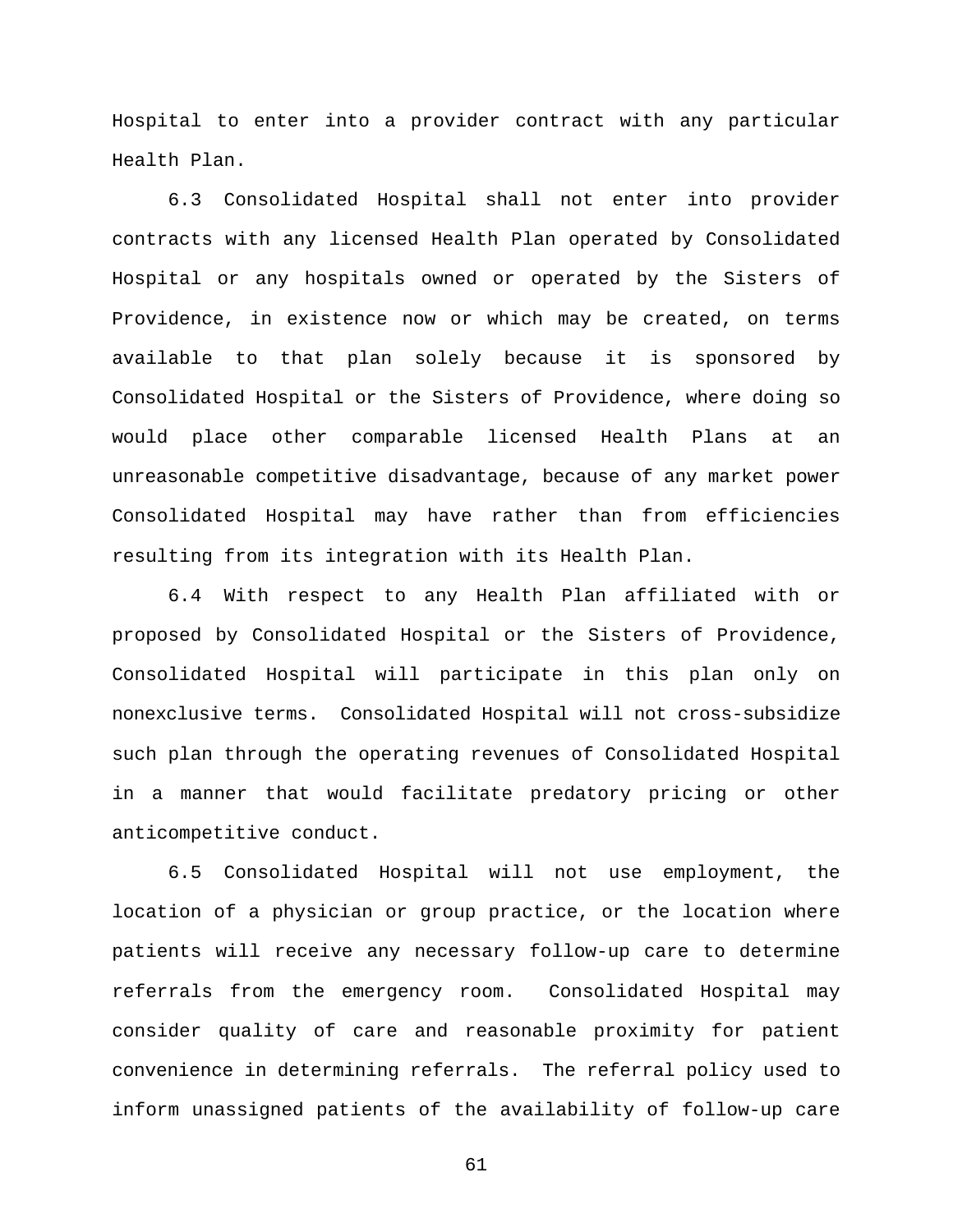shall be provided to the Department within thirty (30) days after the execution of this COPA.

6.6 Except as provided in Paragraph 6.1, if Consolidated Hospital establishes or sponsors its own Health Plan, it shall not base credentialing decisions or other decisions affecting a physician's access to, or working conditions at, Consolidated Hospital on whether that physician enters into a provider contract with either Consolidated Hospital's plan or with a competing plan.

6.7 Consolidated Hospital shall attempt, in good faith, to contract with all Health Plans operating in its service area which offer commercially-reasonable terms on a capitated basis, a percentage of premium revenue basis, or on other terms that require Consolidated Hospital to assume risk. Consolidated Hospital shall not refuse to contract with a Health Plan solely because such plan proposes a capitated contractual reimbursement methodology. This provision, however, does not require Consolidated Hospital to enter into a provider contract with any particular Health Plan or with all Health Plans.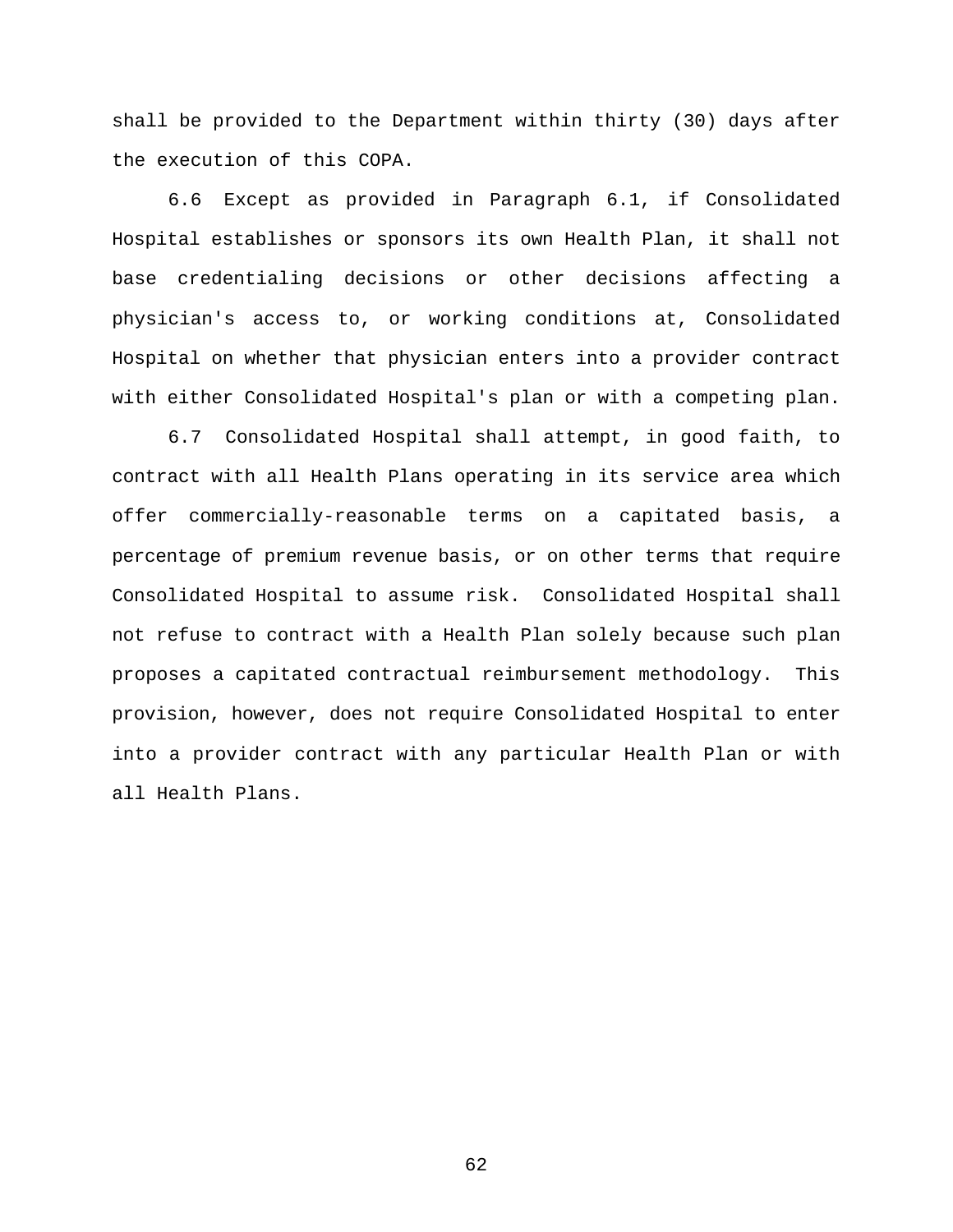#### **7. Employment of Physicians**

7.1 Consolidated Hospital shall be prohibited from employing more than 20% of the physicians in Great Falls practicing in any of the following areas: family practice/internal medicine, pediatrics, or obstetrics/gynecology. For purposes of this paragraph, a physician is considered to be "employed" by the Consolidated Hospital if the physician receives more than 25% of his or her annual income for services provided to the Consolidated Hospital.

7.2 Consolidated Hospital shall not solicit the employment of any physician or group practice within Great Falls if such employment would cause Consolidated Hospital to exceed the limitations imposed by Subparagraph 7.1.

# **8. Agreements with Surgical Facility Providers**

8.1 Consolidated Hospital shall not, without the prior approval of the Department, acquire any interest in or enter into joint ventures or agreements with persons providing surgical facilities or access to surgical facilities, including but not limited to, ambulatory surgery facilities and outpatient surgery clinics.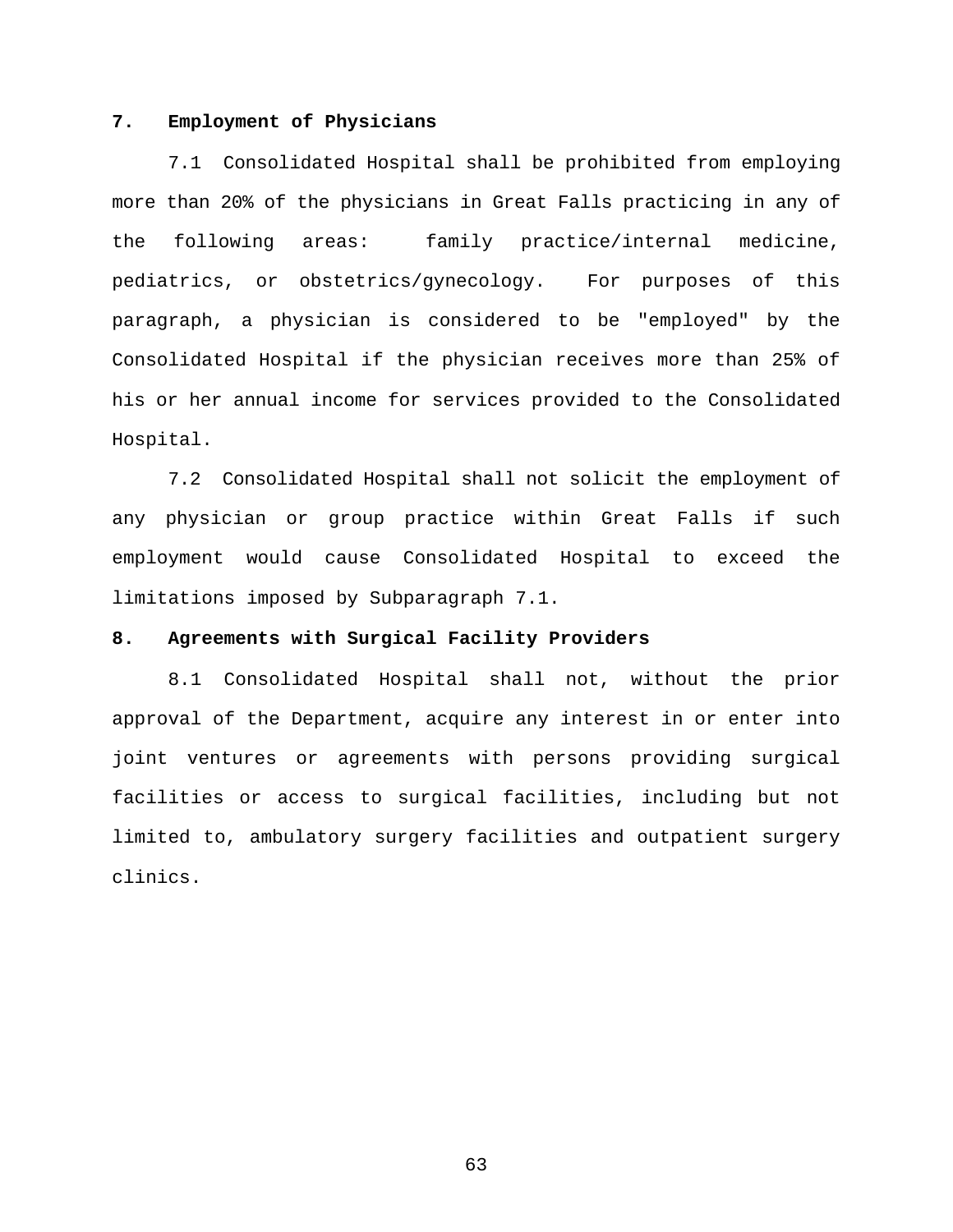#### **9. "Most-Favored-Nation" Provisions**

9.1 Consolidated Hospital shall not enter into any provider contract with any Health Plan on terms which include a mostfavored-nation clause to the benefit of Consolidated Hospital or any health-care plan. A most-favored-nation clause is any term in a provider contract that allows the buyer to receive the benefit of any better payment rate, term or condition that the seller gives another provider for the same service.

### **10. Certificates of Need**

10.1 Consolidated Hospital shall not oppose certificates-ofneed applications filed by other hospitals or other health-care providers with PHHS unless it notifies the Department in writing, as soon as practicable but at least seven (7) days prior to filing any opposition, and provides a copy of any opposition to the Department when it is filed.

#### **11. Reporting**

11.1 Consolidated Hospital shall comply with the requirements of Mont. Admin. R. 23.18.106(1) by submitting progress reports in accordance with the requirements of that Rule.

11.2 In addition to the reporting requirements set forth in Mont. Admin. R. 23.18.106(1), each progress report shall comply with the reporting requirements of these Terms and Conditions.

#### **12. Enforcement**

12.1 If the Department believes that there has been a violation of any terms and conditions of the COPA, it shall promptly notify Consolidated Hospital thereof. The Department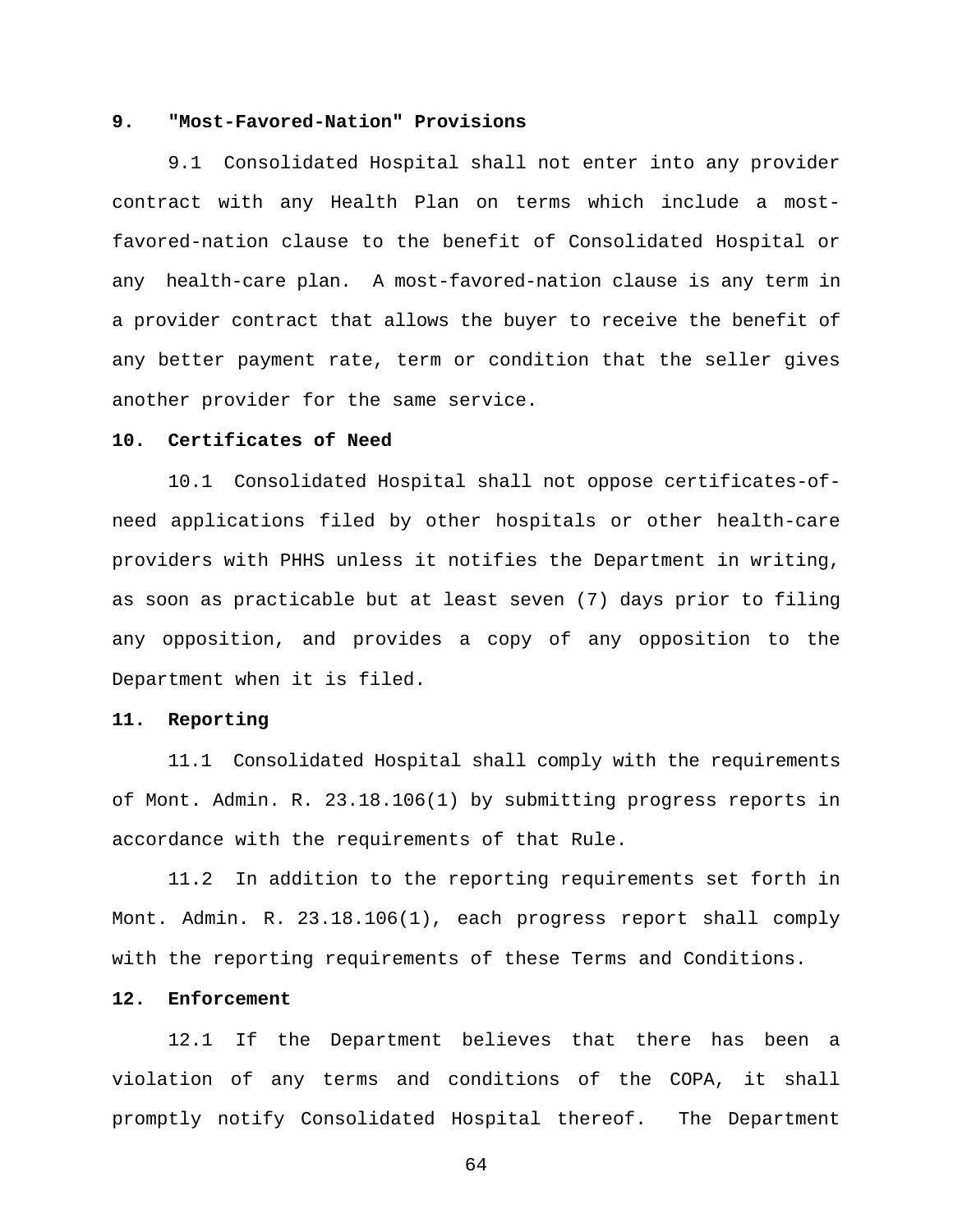shall thereafter permit Consolidated Hospital a reasonable opportunity to cure any alleged violation without instituting legal action. If the alleged violation is not substantially cured by Consolidated Hospital within sixty (60) days of notification, the Department may thereafter undertake any remedial action it deems appropriate. Upon prior written notice by the Department, this time period may be extended or reduced in the sole discretion of the Department where it determines the sixty (60) day period is not sufficient time to cure the alleged violation or that more immediate action is necessary under the circumstances.

12.2 Consolidated Hospital shall reimburse the Department for reasonable expenses, including attorney fees and expert fees, incurred by the Department in any actions filed by nonparties to this proceeding challenging the validity of this COPA or any part or provision thereof.

12.3 In recognition that pecuniary compensation for nonperformance of these Terms and Conditions would not afford adequate relief and that the Department has no plain, adequate and speedy remedy available at law, the Department shall be entitled, in the event of breach of any of these Terms and Conditions, to equitable relief including an injunction or decree for specific performance.

12.4 Nothing herein shall be construed as restraining the Department from pursuing all other remedies available to it for breach. The Department does not waive any remedy it may have for breach of these Terms and Conditions, under state or federal law.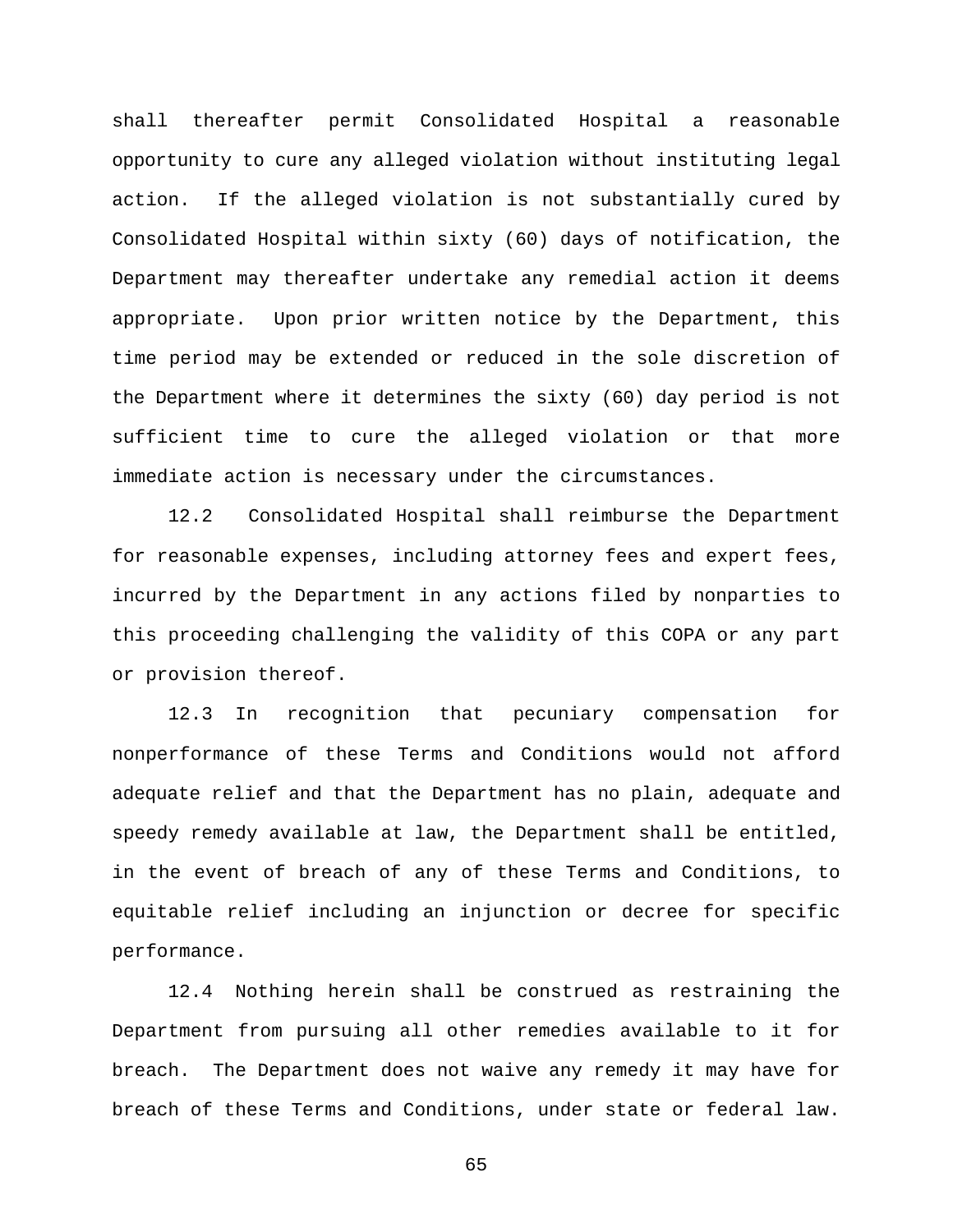None of the provisions of this COPA shall prohibit the Department from commencing an action under state or federal law based on events that transpire after the date of the consolidation and obtaining appropriate relief therefor.

12.5 These Terms and Conditions shall be governed by, construed, and enforced in accordance with the laws of the State of Montana.

#### **13. Ancillary Services**

13.1 Patient referrals for durable medical equipment, home health services, home infusion services, or any other ancillary services made by Consolidated Hospital, its employees, contractors and medical staff shall provide for patient choice among competing providers in the service area and shall be on a nondiscriminatory basis without regard to whether Consolidated Hospital owns or operates the provider of such services.

13.2 Consolidated Hospital shall provide the Department with written guidelines regarding patient referrals within 30 days after the execution of this COPA.

13.3 Consolidated Hospital shall not cross-subsidize any of its affiliated ancillary service providers through operating revenues of Consolidated Hospital in a manner that would facilitate predatory pricing or other anticompetitive conduct.

# **14. Compliance**

To determine or secure compliance with this COPA, any duly authorized representative of the Department, including any expert engaged by it, shall be permitted: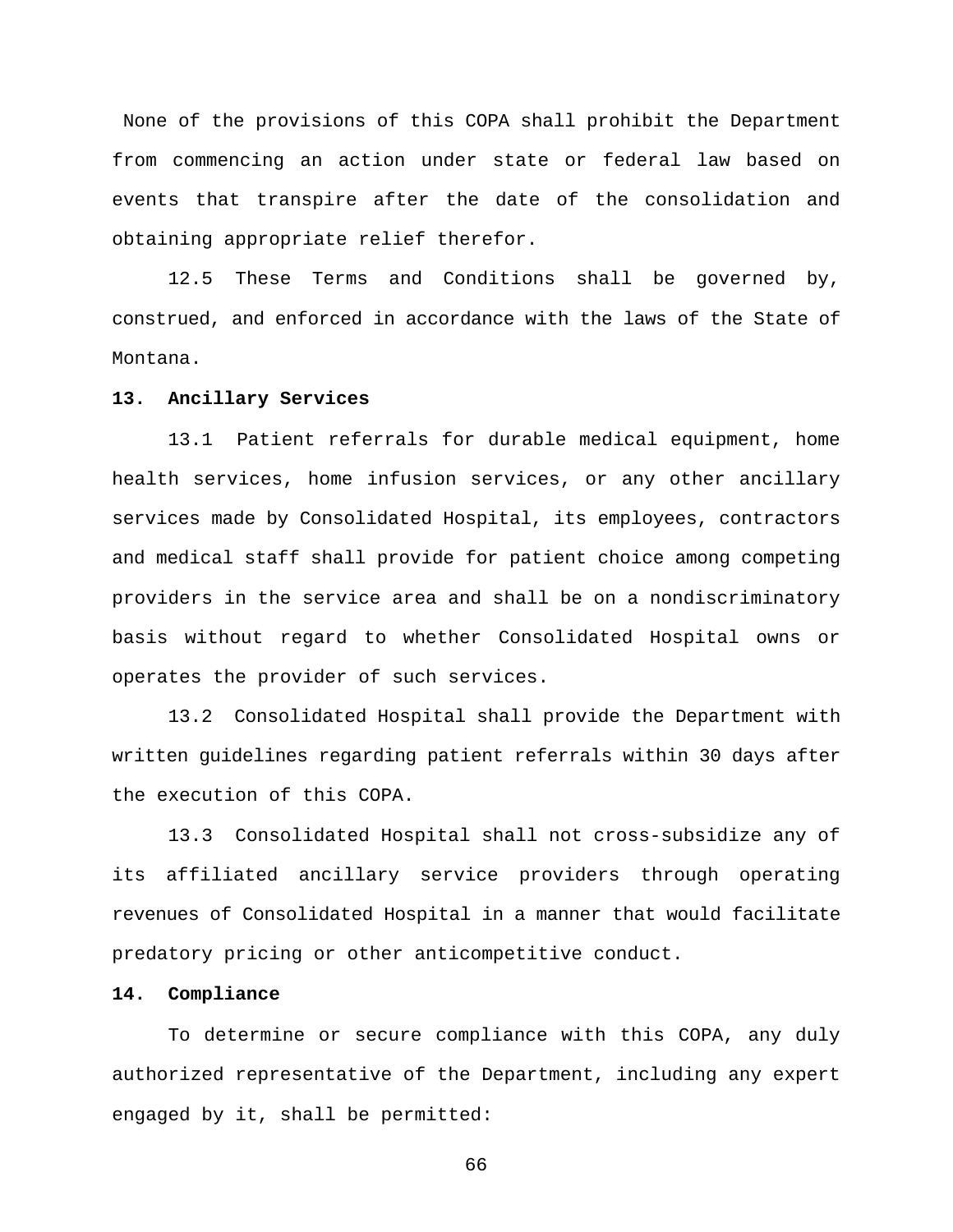14.1 Upon reasonable notice, access during normal business hours to all nonprivileged books, ledgers, accounts, correspondence, memoranda, reports, accountant's work papers and other records, and documents, in the possession or under the control of Consolidated Hospital or its independent auditors, relating to any matters contained in this COPA.

14.2 Upon reasonable notice, access during normal business hours to interview directors, officers, managers or employees regarding any matters contained in this COPA.

14.3 Upon reasonable notice, to call a special meeting of the board of directors of Consolidated Hospital.

14.4 The Department will endeavor to provide notice to Consolidated Hospital of any concerns raised by the progress reports, or any other information tending to show that Consolidated Hospital may not be in compliance with any of the conditions of this COPA, within a reasonable time after its receipt. Consolidated Hospital, and its board of directors, shall meet with the Department, upon request, to attempt to resolve any such concerns.

# **15. Change of Legal Status or Sale**

15.1 The Consolidated Hospital shall remain a nonprofit hospital with a community-controlled governing board. Any sale or transfer of control of Consolidated Hospital, or all or substantially all of its assets, shall take place only with the prior written approval of the Department. Such approval may be upon conditions.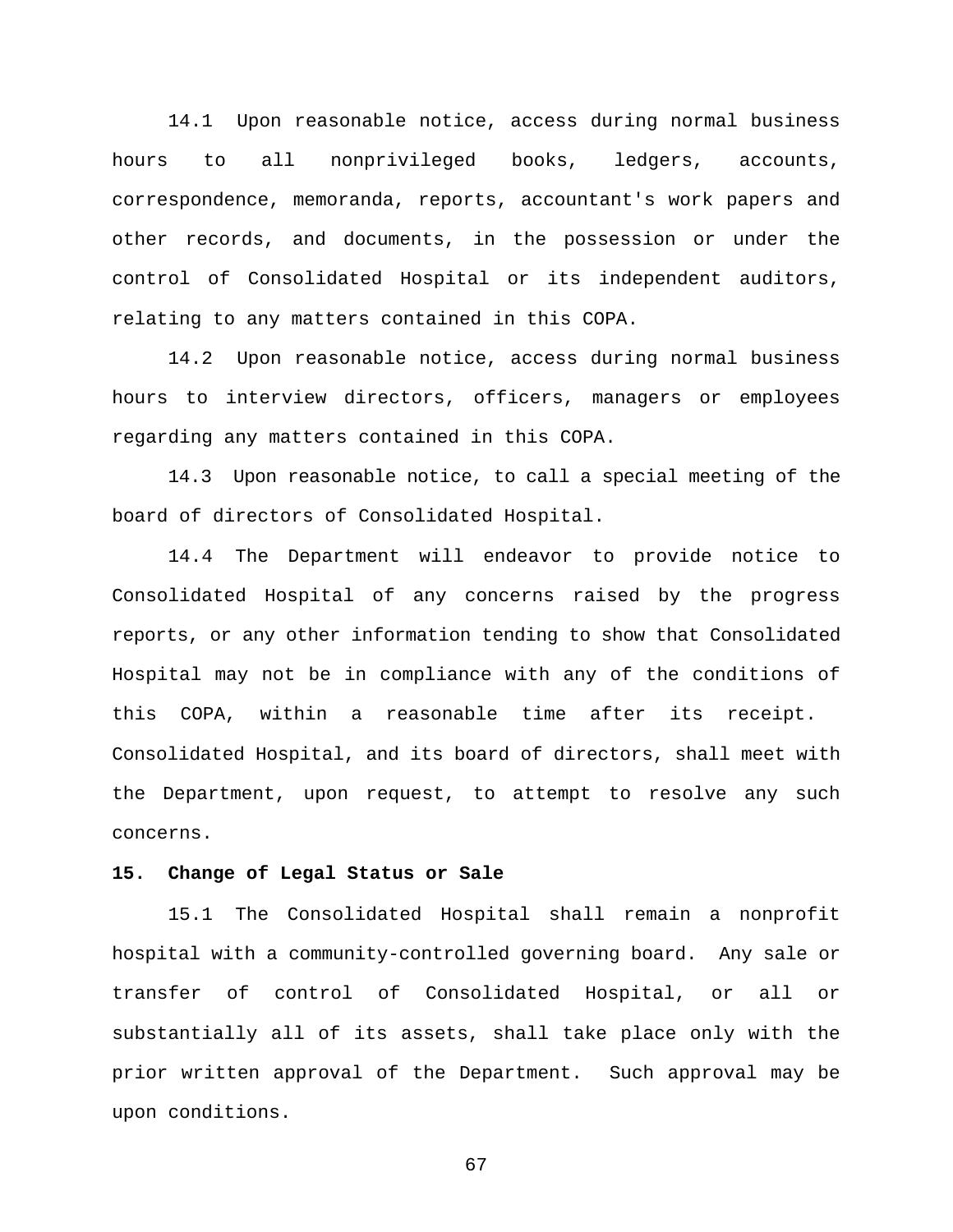The foregoing shall not apply to any sale or transfer of control which may be deemed to arise solely by reason of the termination of Providence Services' corporate membership in the Consolidated Hospital or a withdrawal of the Consolidated Hospital from the Obligated Group (as defined in the Master Indenture).

15.2 By entering into this COPA the Consolidated Hospital stipulates and agrees that, in the event of any direct or indirect sale or transfer of control of the Consolidated Hospital, or all or substantially all of its assets, to a parent, subsidiary or other entity otherwise affiliated with Consolidated Hospital, the Department shall have the right to specific performance of the terms and conditions of this COPA.

15.3 The Applicants have represented to the Department that an important element of assuring that the grant of this COPA will be in the public interest is that the Board of Directors of the Consolidated Hospital will be composed of residents of Great Falls and the Service Area. Accordingly, the Consolidated Hospital shall remain a nonprofit hospital governed by such a local board of directors, the initial board to consist of fifteen (15) local members. Five of the initial members shall carry over from the MDMC board, five shall carry over from the Columbus Board, and the remaining five shall be local residents without prior service on the board of either of the Great Falls hospitals. Only one member of the board shall be appointed by Providence Services from a list of nominees submitted by the remaining board members.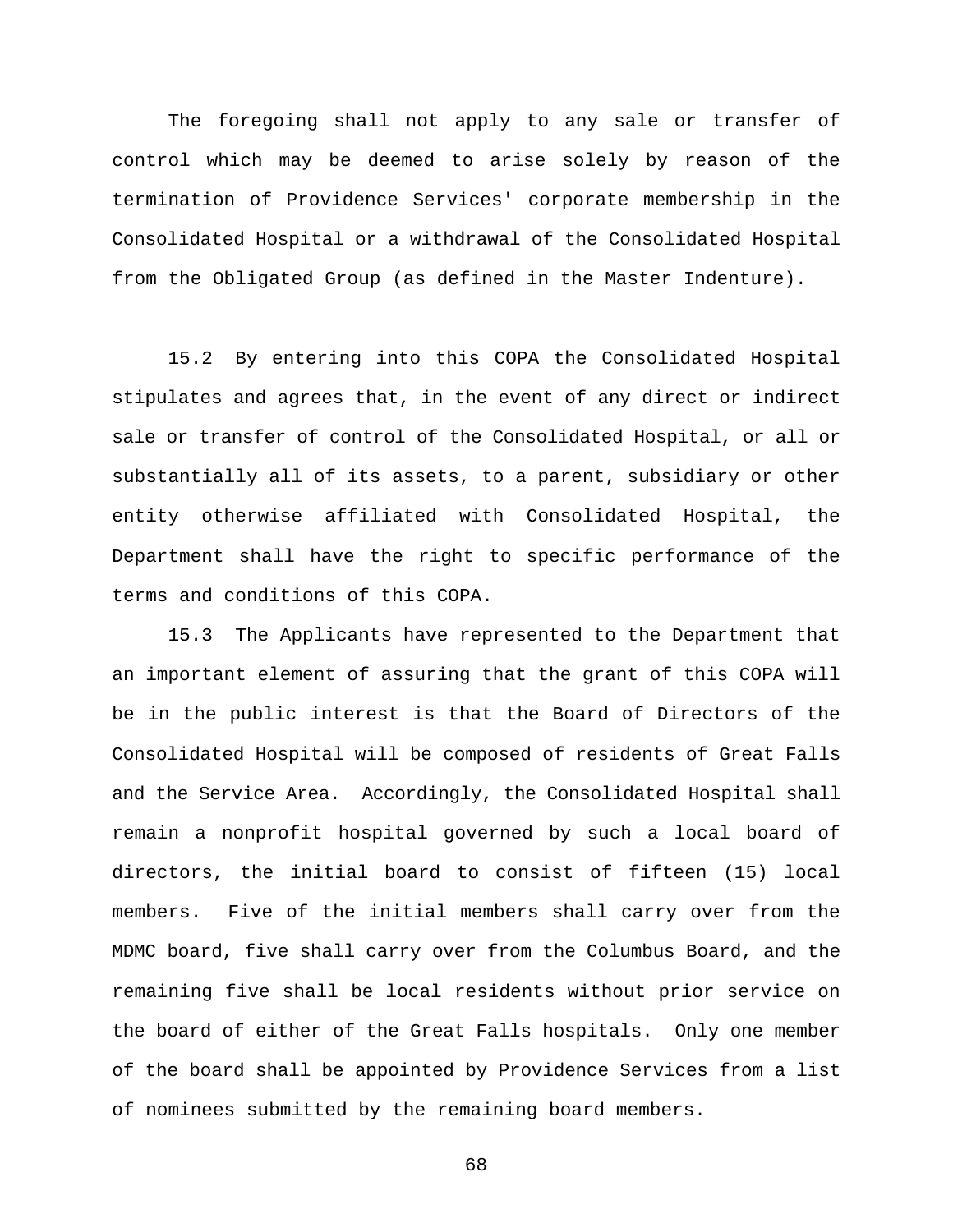15.4 The foregoing provisions of this Section 15 shall not limit in any respect (a) the rights, remedies or powers granted to the Master Trustee, to any holder of indebtedness (whether Master Notes or otherwise), to any lender or to any credit enhancer to enforce any provision of the Master Indenture (or similar debt instrument to which the Consolidated Hospital is a party or by which it is bound), or the rights or powers of any trustee, secured party, lender, credit enhancer, receiver, custodian, liquidator or judicial or regulatory authority to deal with the property or assets of the Consolidated Hospital, upon the occurrence or continuance of an Event of Default, default or similar event under the Master Indenture (or similar debt instrument to which the Consolidated Hospital is a party or by which it is bound) or to effect any sale, transfer or other disposition of any property or assets pursuant to or resulting from any debt or security arrangement or (b) limit the right of the Consolidated Hospital to grant any lien or to transfer any property or assets as security for any indebtedness (whether Master Notes or otherwise).

# **16. Conflicts with Master Indenture**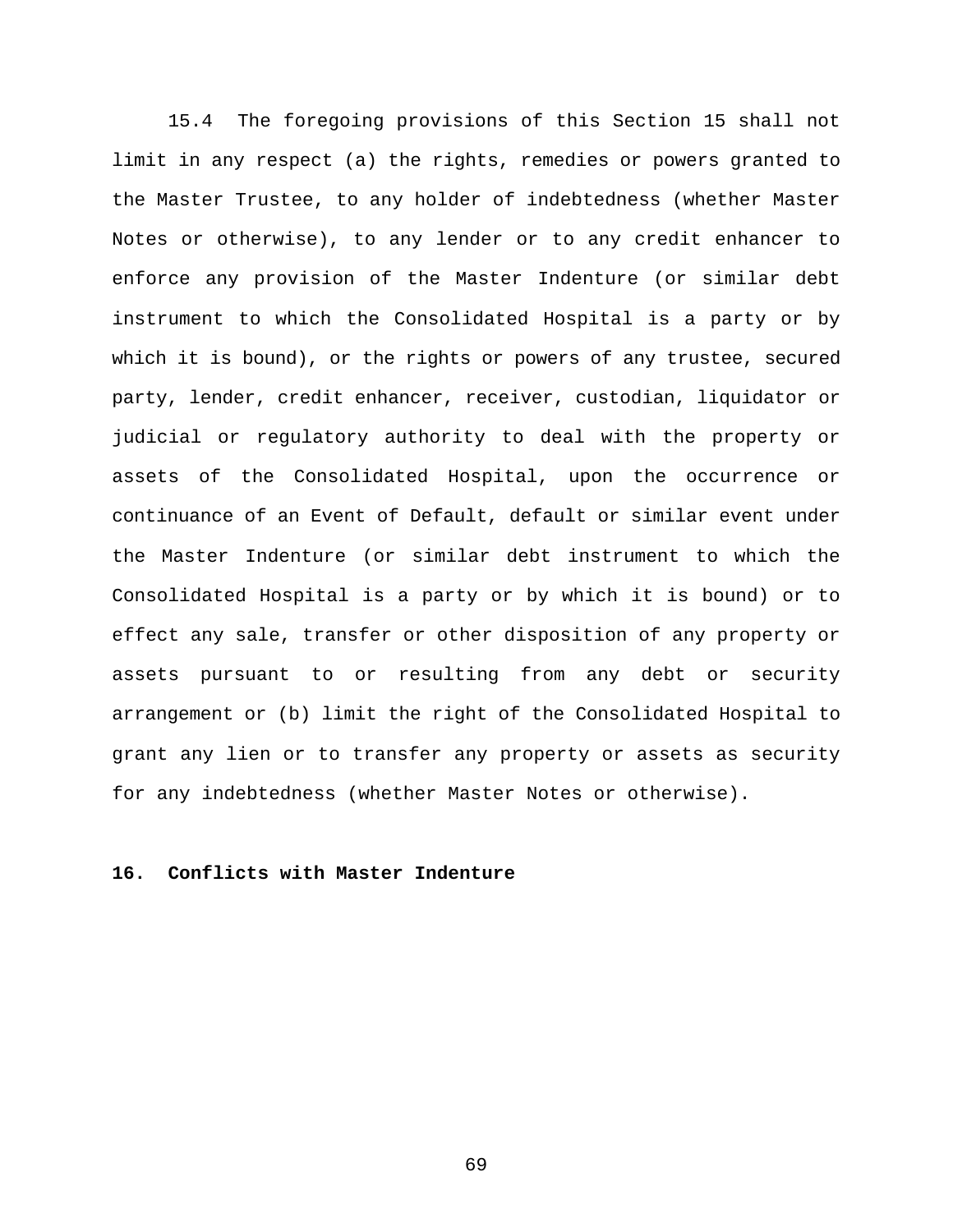16.1 Nothing contained in this COPA shall be deemed to require the Consolidated Hospital to take any action or prevent the Consolidated Hospital from taking any action that it shall demonstrate to the reasonable satisfaction of the Department (a) is likely to result in a breach by the Obligated Group of its obligations under Section 5.01, 5.03(f) or 5.06 of the Master Indenture or require the Obligated Group to engage a Consultant pursuant to Section 5.06 of the Master Indenture or, if the Consolidated Hospital should no longer be a party to or bound by the Master Indenture, is likely to result in a breach by the Consolidated Hospital of its obligations under comparable provisions of its master trust indenture or similar debt instrument or require it to engage a consultant pursuant to the rate covenant provisions of such master trust indenture or similar debt instrument or (b) that would result in the occurrence of an Event of Default within the meaning of Section 6.01 of the Master Indenture or a default or event of default under comparable provisions of any master trust indenture or similar debt instrument to which the Consolidated Hospital is a party or by which it is bound.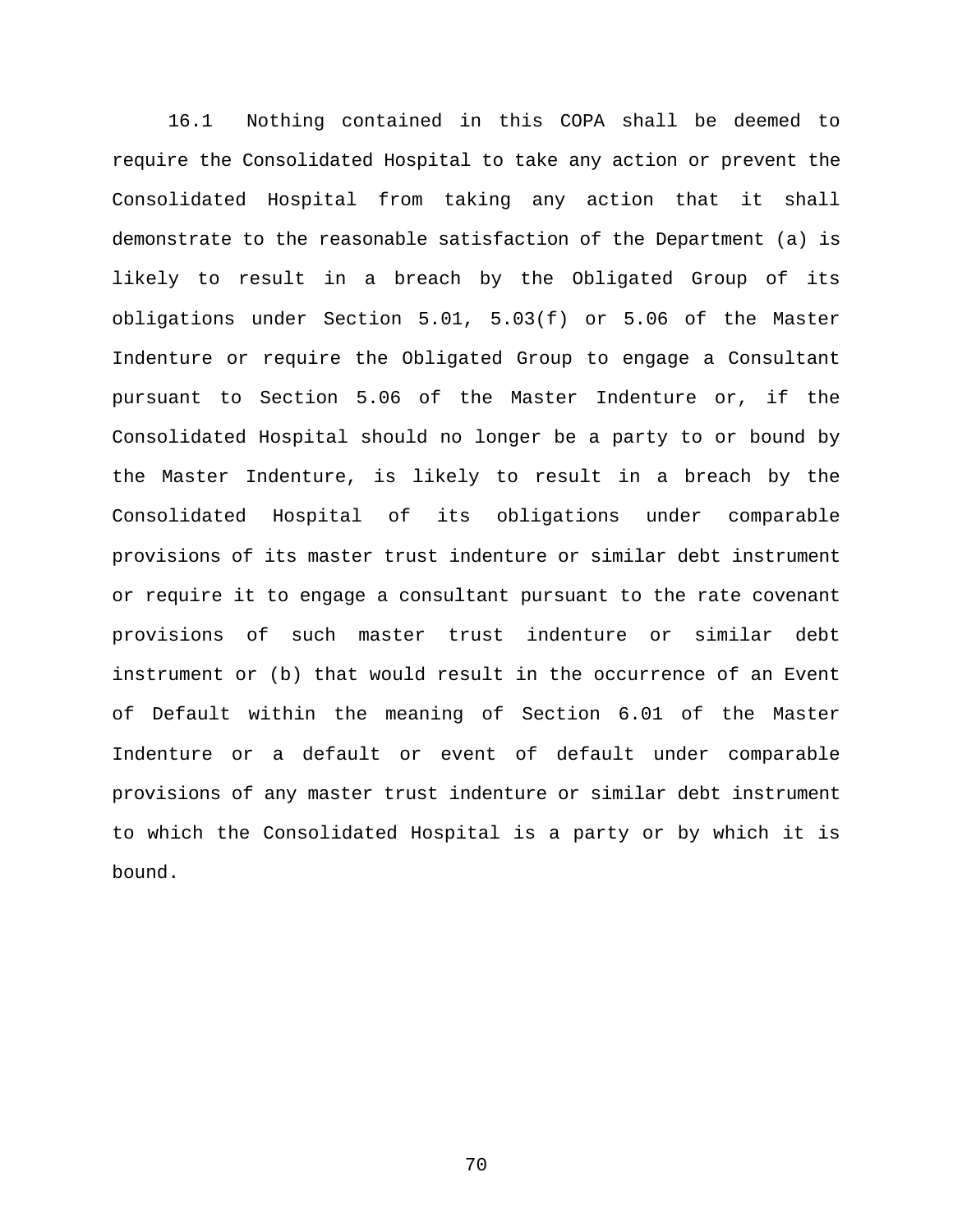16.2 The Consolidated Hospital will, prior to taking any action pursuant to Section 16.1, consult with the Department as to the action proposed to be taken, will give due consideration to all actions that can feasibly be taken by the Obligated Group, given the nature and type of breach, Event of Default, default or event of default which is likely to occur and will use all reasonable efforts to comply (as if the exceptions permitted pursuant to Section 16.1 did not exist) with this COPA within the shortest practicable period. In the event the Department determines that the Consolidated Hospital has not used all reasonable efforts to comply with this COPA within the shortest practicable period, the Department may order the Consolidated Hospital to take whatever action the Department determines is reasonably necessary to satisfy the requirements of this COPA subject to the limitations set forth in Section 16.1.

16.3 Notwithstanding Section 16.1, in the event the Consolidated Hospital shall have demonstrated to the reasonable satisfaction of the Department pursuant to Section 16.1 that compliance with the provisions of Section 1.3j(2) of this COPA (a) is likely to result in a breach by the Obligated Group of its obligations under Section 5.06 of the Master Indenture or require the Obligated Group to engage a Consultant pursuant to Section 5.06 of the Master Indenture or (b) if the Consolidated Hospital should no longer be a party to or be bound by the Master Indenture, is likely to result in a breach by Consolidated Hospital of its obligations under the comparable provisions of its master trust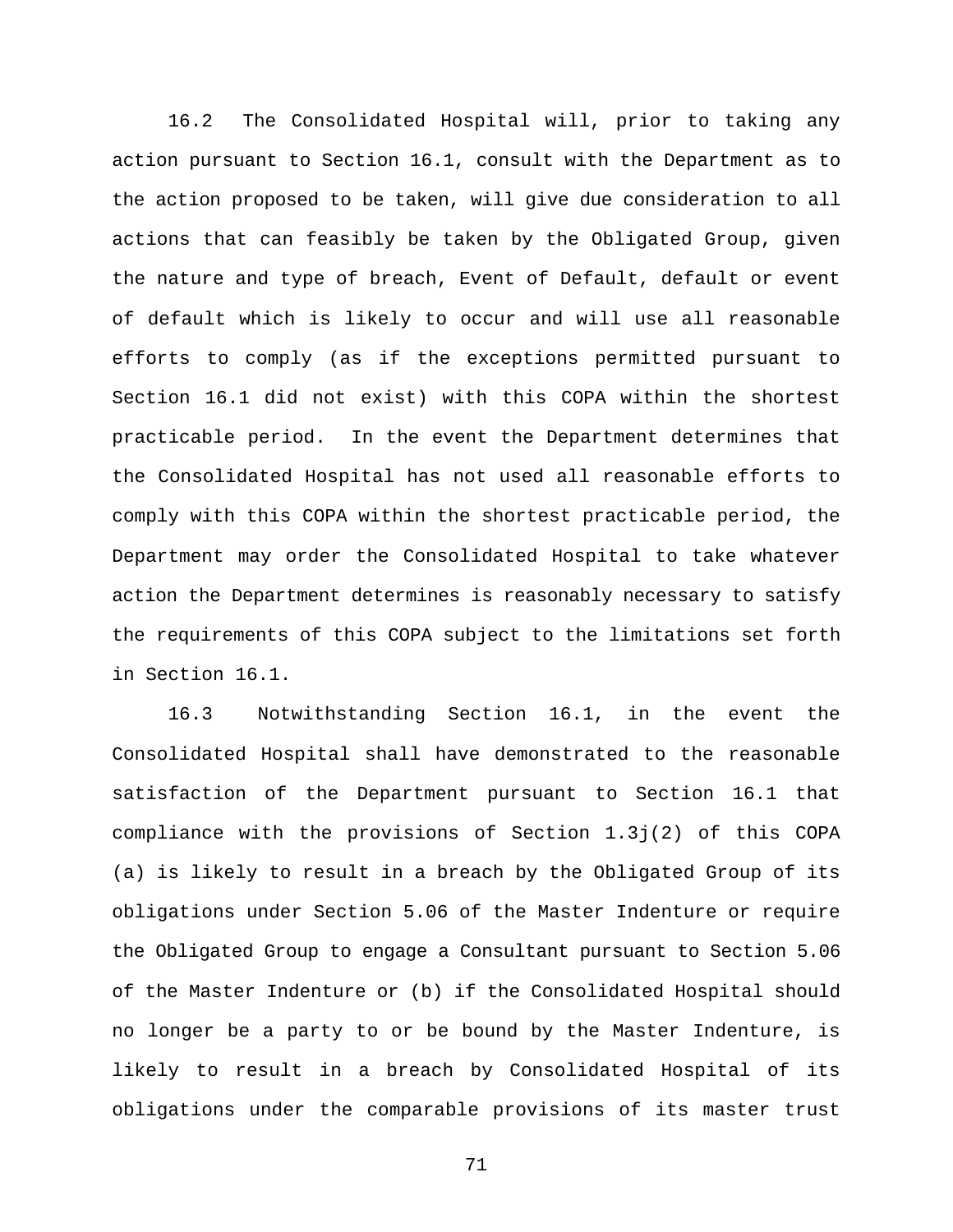indenture or similar debt instrument or require the Consolidated Hospital to engage a consultant pursuant to the rate covenant provisions of such master trust indenture or similar debt instrument, the provisions of said Section 1.3j(2) shall be deemed to require a rebate or return to the Department of only such amount of surplus as shall not be likely to result in such a breach or to require the engagement of a consultant and, as to the remaining amount of surplus, in lieu of a rebate or return to the Department, such surplus will be retained by the Consolidated Hospital and returned to the health care consumer through lower patient prices or through other benefits approved by the Department, in either case, pursuant to a schedule approved by the Department, recognizing the effects of Section 5.06 of the Master Indenture or the rate covenant provisions of any other such master trust indenture or similar debt instrument, as the case may be.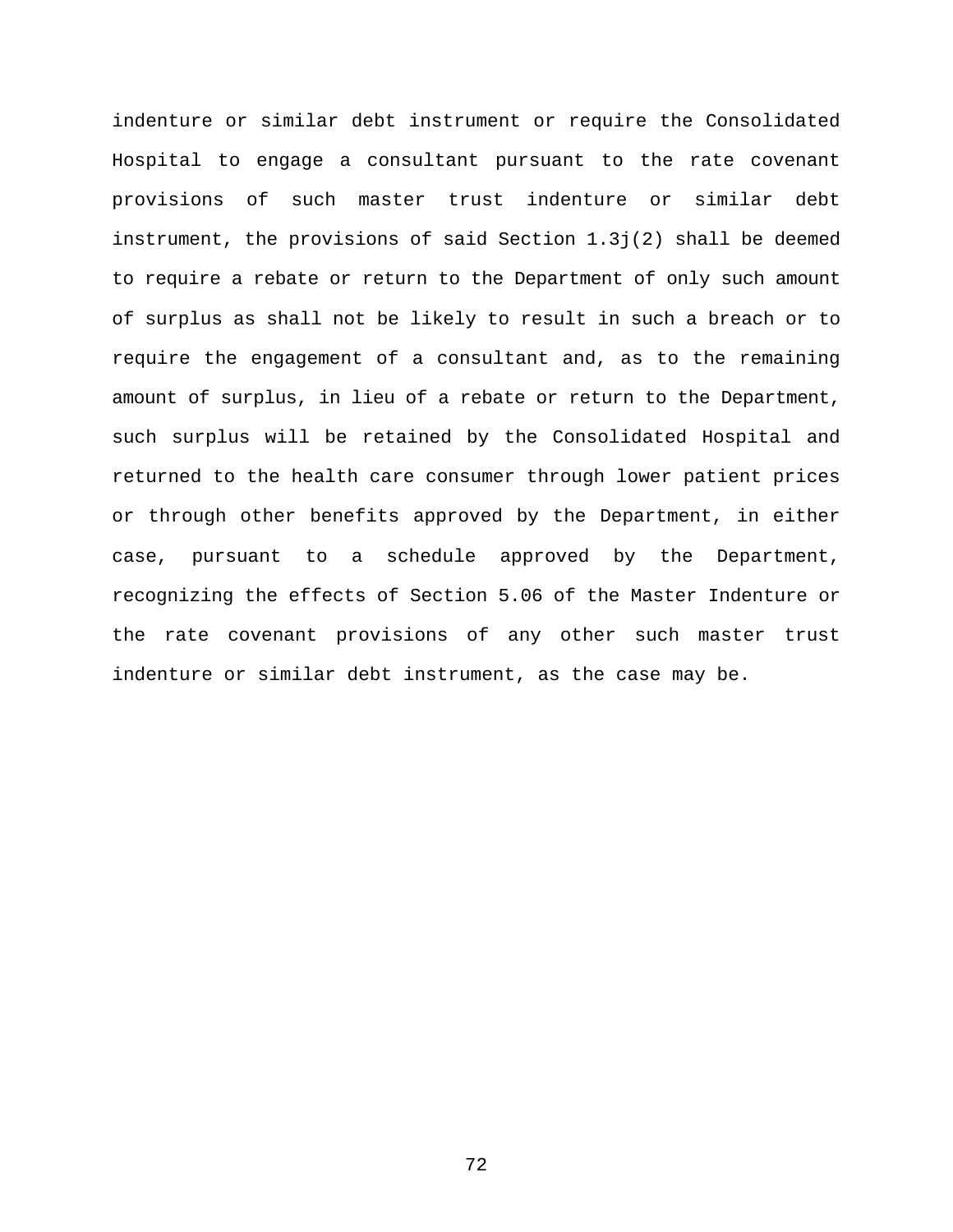16.4 So long as the Consolidated Hospital is a Member of the Obligated Group under the Master Indenture or a member of another obligated group (the "Other Obligated Group") pursuant to another master trust indenture or similar debt instrument, no addition to or withdrawal from the Obligated Group or Other Obligated Group, as the case may be, shall be made (except a withdrawal or disassociation of the Consolidated Hospital from or with the Obligated Group or Other Obligated Group, so long as the Consolidated Hospital shall, following such withdrawal or disassociation, remain subject to this COPA), without the prior approval of the Department; provided, however, that no such approval of the Department shall be required if, after giving effect to such addition or withdrawal, the Obligated Group or Other Obligated Group, as the case may be, would comply with either of the following tests:

(a) the historical pro forma debt service coverage ratio (determined in the same manner the Historical Pro Forma Debt Service Coverage Ratio of the Obligated Group is determined under the Master Indenture, as evidenced by a certificate delivered to the Department and signed by an officer of the Consolidated Hospital) of the Obligated Group or the Other Obligated Group, as the case may be, for the most recent Fiscal Year preceding the date of delivery of such certificate to the Department for which financial statements of the Obligated Group or Other Obligated Group reported upon by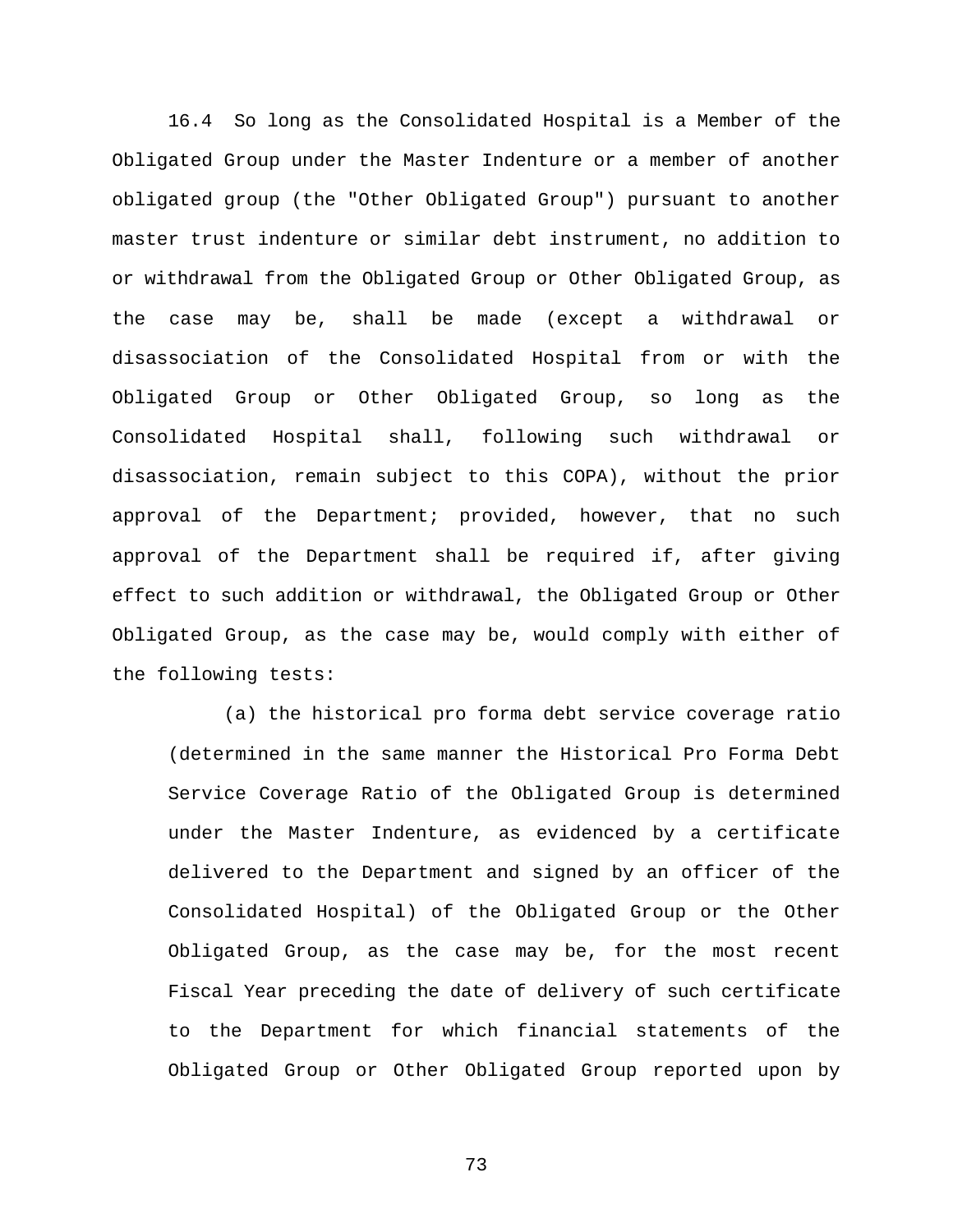independent certified public accountants are available would be 2:1 or greater; or

(b) the projected debt service coverage ratio (determined in the same manner as the Projected Debt Service Coverage Ratio of the Obligated Group is determined under the Master Indenture, as evidenced by a certificate delivered to the Department and signed by an officer of the Consolidated Hospital) of the Obligated Group or the Other Obligated Group, as the case may be, for the full Fiscal Year next following the Fiscal Year during which such certificate is delivered to the Department would be 2:1 or greater.

16.5 Nothing contained in this COPA shall be deemed to create any lien, charge or encumbrance on any property or assets of the Consolidated Hospital, it being understood that any claim or right of the Department for the payment or refund of moneys shall constitute a general, unsecured obligation of the Consolidated Hospital.

l6.6 In preparing, issuing, entering into, executing, exercising their rights and powers and performing their obligations under and pursuant to this COPA, the Department and the State of Montana and their respective officers, agents and employees are exercising regulatory authority pursuant to Montana law and neither the Department or State or any of their respective officers, agents or employees shall be liable or responsible for monetary damages to Columbus, Deaconess or the Consolidated Hospital or any other person as a result of or arising from this COPA, the terms and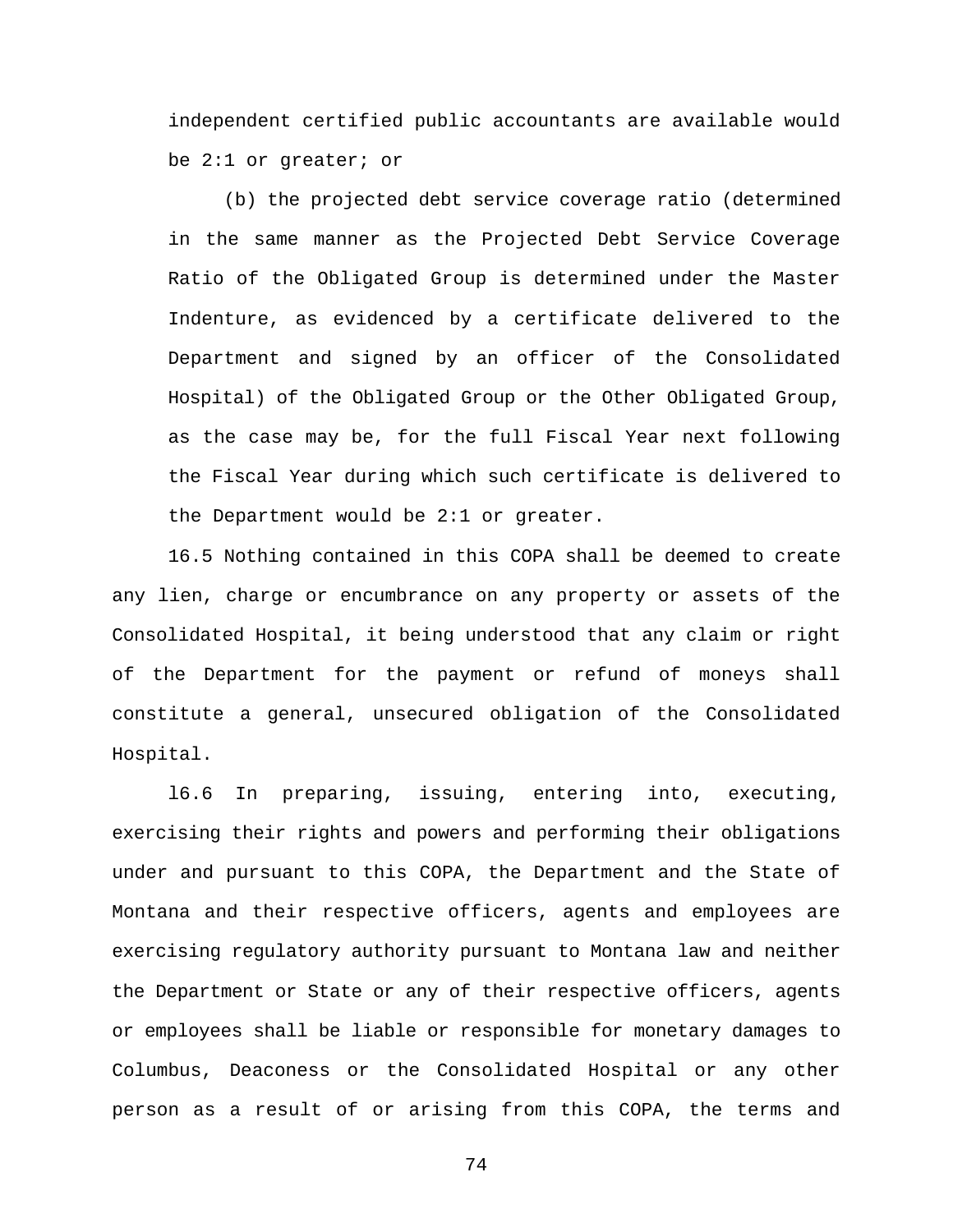provisions hereof, or the exercise or asserted exercise of the rights, powers, authority or responsibilities of the Department or State hereunder or in connection herewith.

## **17. Modification and Amendment of Terms and Conditions**

17.1 Pursuant to Mont. Admin. R. 23.18.106(b), the Department may impose additional terms and conditions or modify existing terms and conditions in order to effectuate the objectives of this COPA if it determines that the terms and conditions upon which the COPA was issued are not being satisfied or that the consolidation is not meeting the objectives of lower health care costs and improved quality of or access to health care services.

17.2 The Consolidated Hospital may request modifications to or the repeal of any terms and conditions in the COPA that it believes are justified by unforeseen circumstances, changed conditions in the marketplace or other reasons. The Department will grant such requests if it determines that the requested modifications are necessary to promote lower costs, improved access to health care or higher quality health care or, in respect of modifications to Section 1.3, 2.11 or 3.1 of these Terms and Conditions, if the Department determines that the requested modifications are necessary to provide sufficient funding to the Consolidated Hospital to ensure quality health care.

17.3 Within ten years following the effective date of this COPA, the Department shall conduct a review to determine the extent to which these Terms and Conditions should be maintained, modified, amended or repealed in order to further the purposes of Mont. Code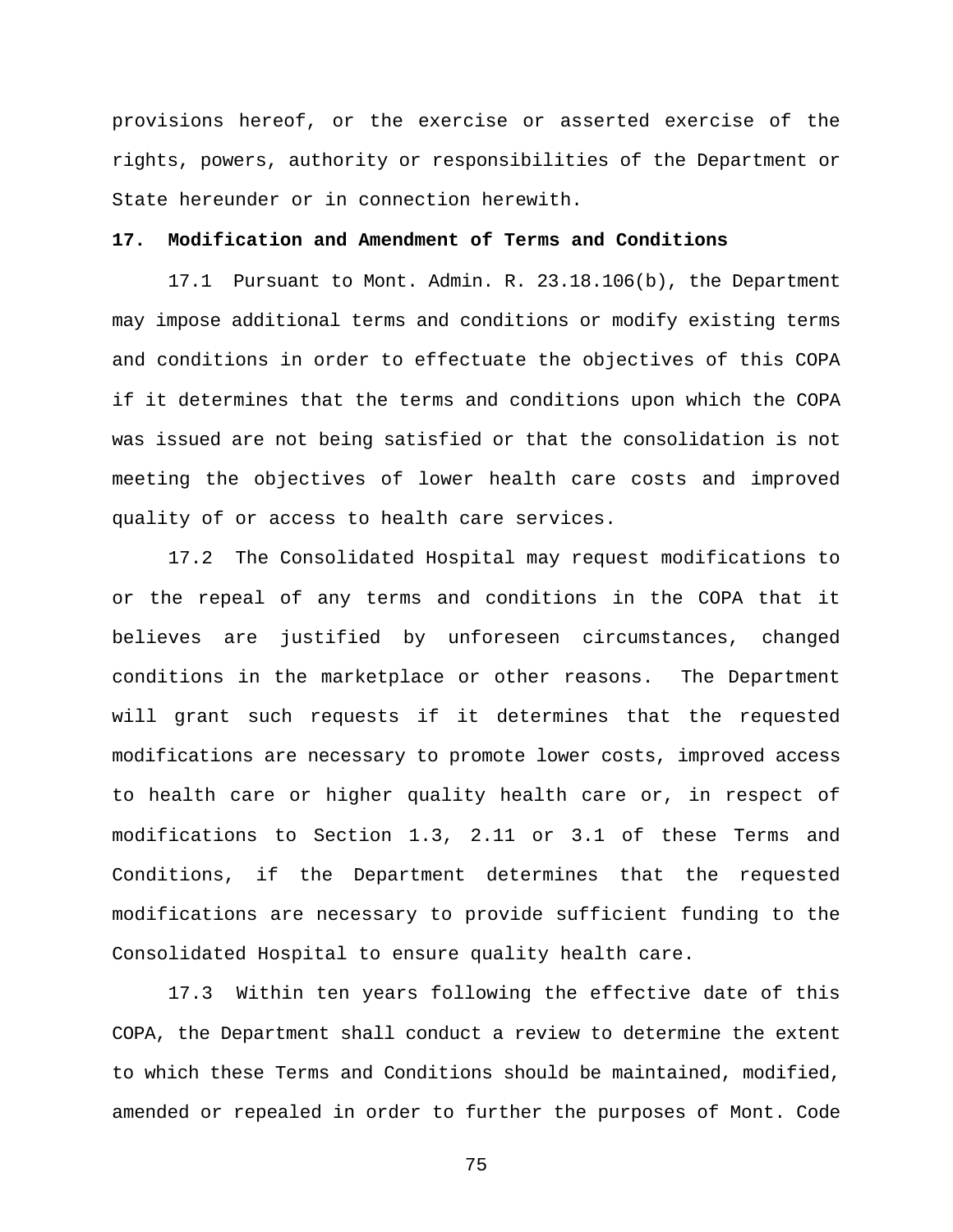Ann. §§ 50-4-601 to -623. Within 90 days following the commencement of that review, the Department shall issue findings of fact supporting its decision to maintain, modify, amend or repeal any of these Terms and Conditions.

17.4 In exercising its authority to impose additional terms and conditions or to modify existing terms and conditions pursuant to Section 17.1 and in granting requests for modifications to or the repeal of any terms and conditions in the COPA pursuant to Section 17.2, the Department shall not take any action if such action would result or would reasonably be likely to result in the occurrence of a default or Event of Default under the Master Indenture or similar debt instrument to which the Consolidated Hospital is a party or by which it is bound. The Department agrees that, in the event of any requests pursuant to Section 17.2, it will use its best efforts to act without unreasonable delay.

## **18. Legal Exposure**

18.1 No provision of this COPA shall be interpreted or construed to require Consolidated Hospital to take any action, or to prohibit Consolidated Hospital from taking any action, if that requirement or prohibition would expose Consolidated Hospital to significant risk of liability for any type of negligence (including negligent credentialing or negligence in making referrals) or malpractice.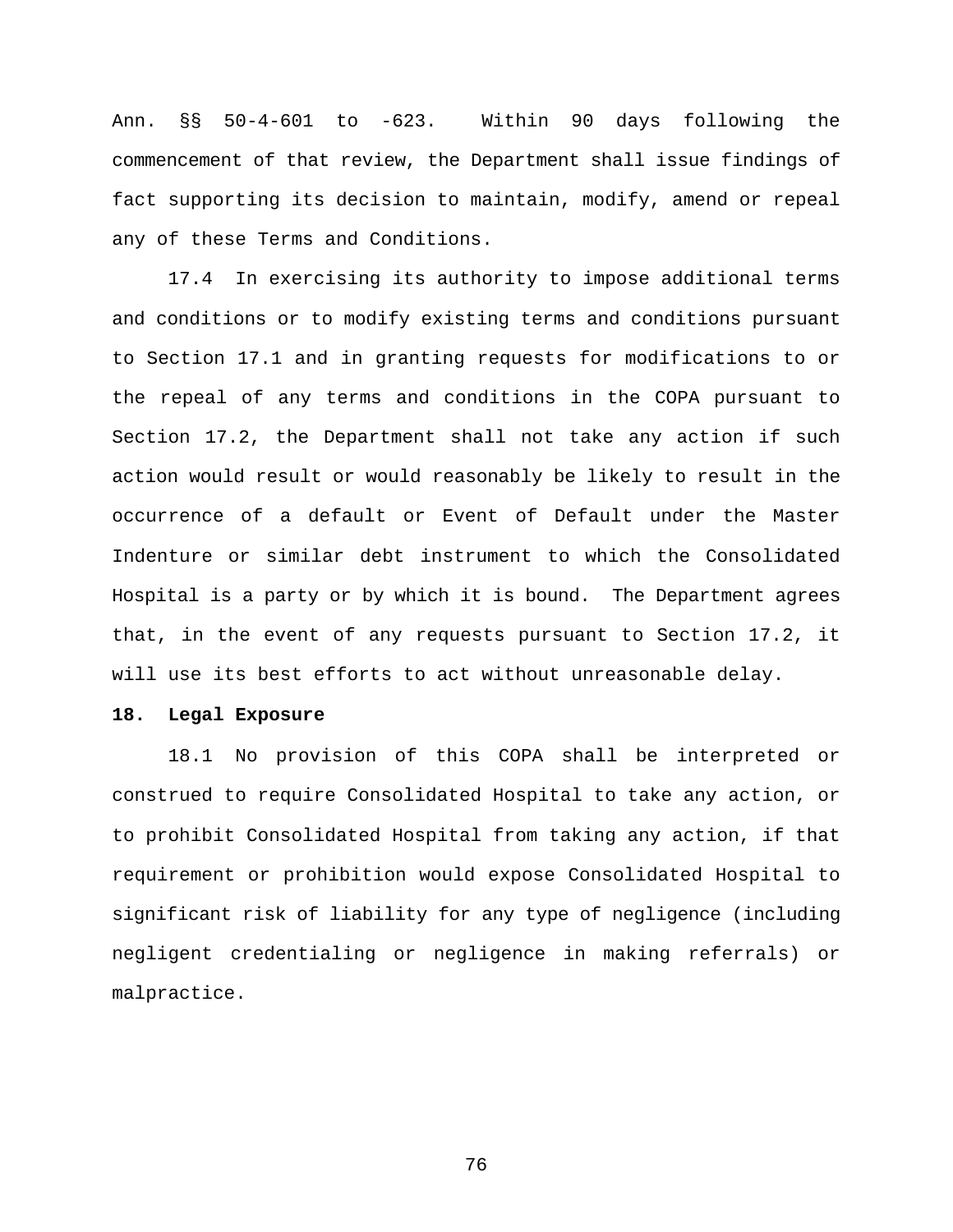## **19. Averment of Truth**

19.1. By consenting to and signing this COPA, Columbus and MDMC aver that the information they have provided to the Department in connection with this COPA, to the best of their knowledge, is true and represents the most recent and comprehensive data available, and that no material information has been withheld.

# **20. Expenses of Supervision**

20.1 Consolidated Hospital agrees to pay the Department reasonable annual expenses, including attorney fees and expert fees, incurred in analyzing and verifying its progress reports and compliance with the terms and conditions of this COPA, to be paid within thirty (30) days of the receipt of the invoices.

## **21. Binding effect of COPA**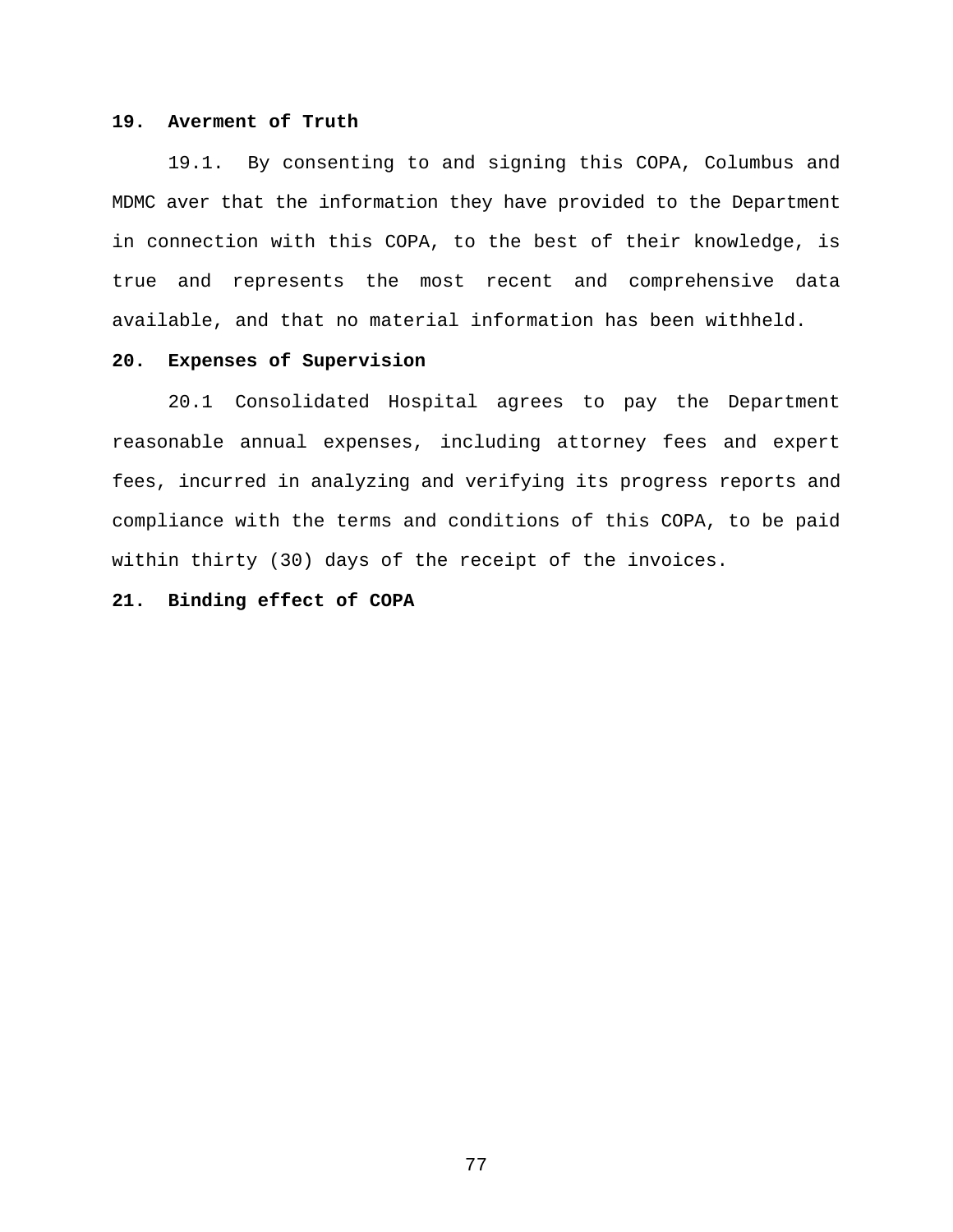21.1 The terms and conditions of this COPA are binding on the Applicants and the Consolidated Hospital, its successors and assigns, directors and officers, and all persons and entities in active concert or participation with Consolidated Hospital. The term "successors and assigns" shall include any entity with which the Consolidated Hospital merges or consolidates or to which it transfers its assets as an entirety or substantially as an entirety. Notwithstanding the foregoing but subject to the provisions of Section 15.2 of this COPA, no other Member of the Obligated Group shall be bound by this COPA solely by reason of its status as a Member of the Obligated Group.

## **22. Notices**

22.1 All notices required by these Terms and Conditions shall be in writing and sent by first-class mail, postage prepaid, or by hand delivery, and shall be addressed as follows:

If to the Department:

Montana Department of Justice Attn: Elizabeth S. Baker 215 North Sanders P.O. Box 20401 Helena, MT 59620-1401

If to the Consolidated Hospital:

Maxon R. Davis Davis, Hatley, Haffeman & Tighe, P.C. P.O. Box 2103 Great Falls, MT 59403

The persons to be notified may be changed by giving written notice of the change to the other party within ten (10) business days prior to the effective date of the change.